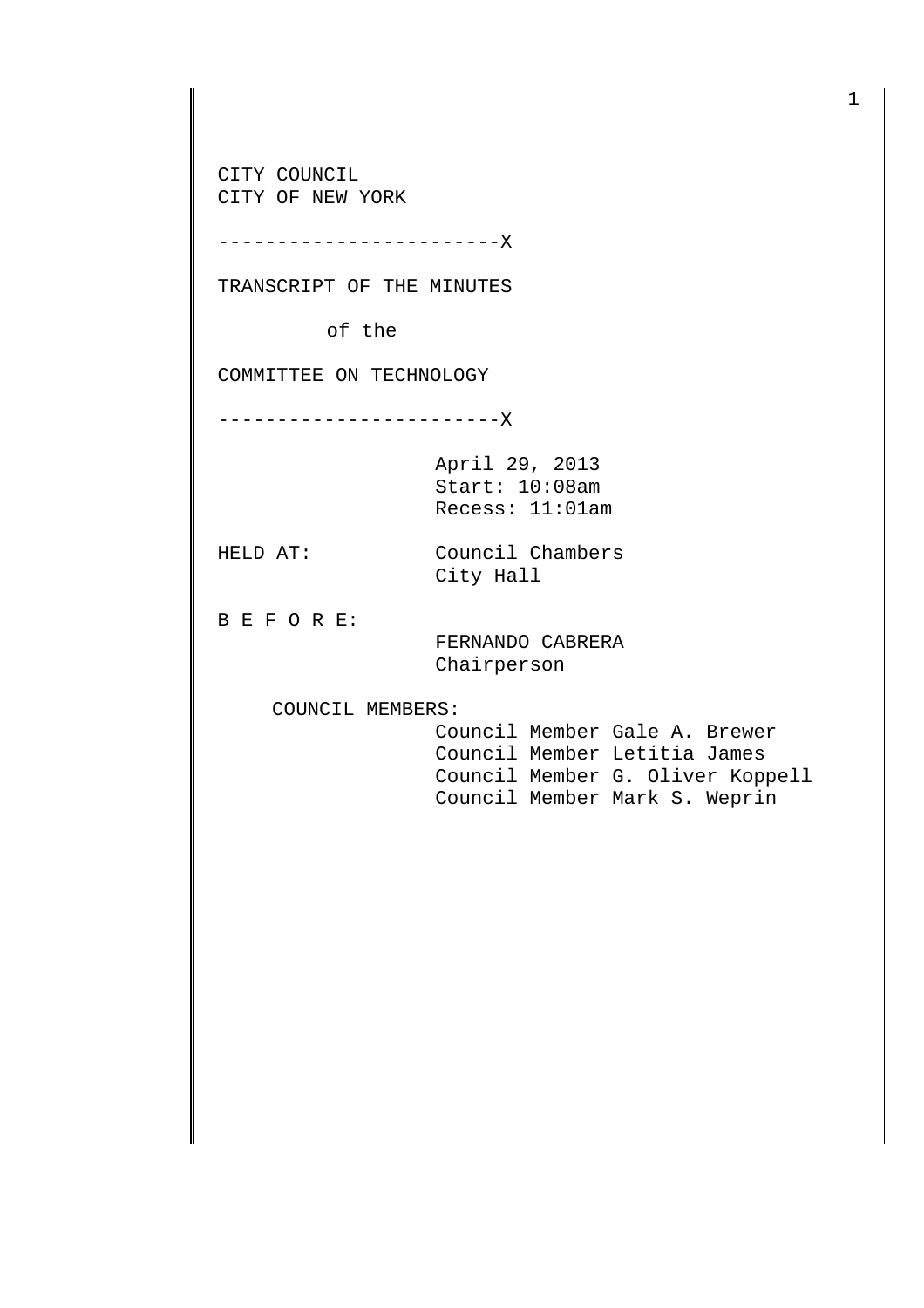A P P E A R A N C E S (CONTINUED)

Todd Asher First Deputy Commissioner Mayor's Office of Media and Entertainment

Rachael Fauss Policy and Research Manager Citizens Union

Joly MacFie Vice President, New York Chapter Internet Society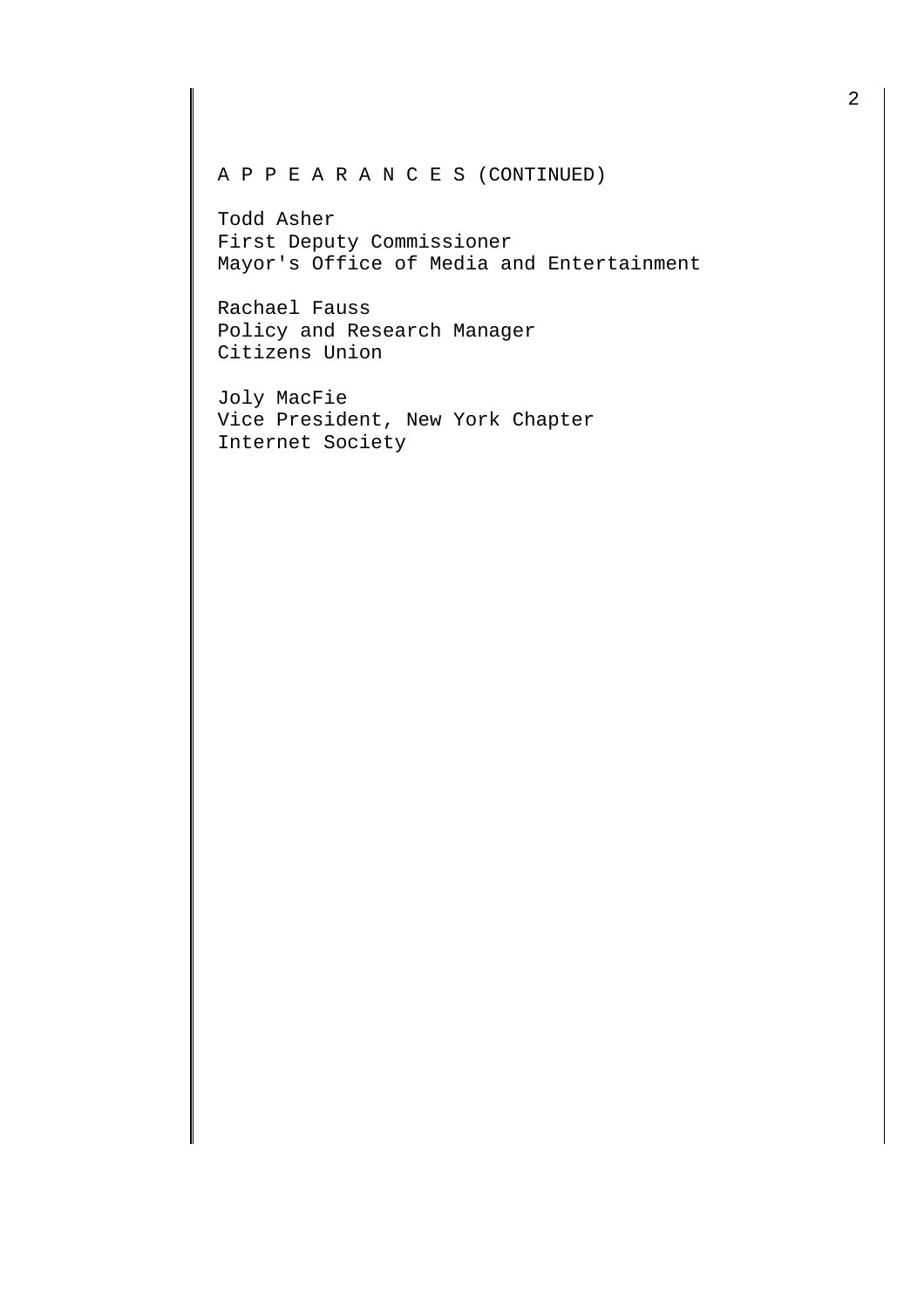| $\mathbf 1$    | $\mathfrak{Z}$<br>COMMITTEE ON TECHNOLOGY          |
|----------------|----------------------------------------------------|
| $\overline{2}$ | CHAIRPERSON CABRERA: Good morning,                 |
| 3              | everyone, we're going to be getting started. I     |
| 4              | want to acknowledge the presence of Council        |
| 5              | Member, recognize Council Member Koppell and       |
| 6              | Council Member Tish James. Good morning,           |
| 7              | everyone, and welcome to this hearing concerning   |
| 8              | Intro 132, which will require that all public      |
| 9              | meetings subject to Article 7 of the Public        |
| 10             | Officer's Law, be webcast. Webcasting is the       |
| 11             | distribution of video and audio via the internet   |
| 12             | to any personal computer or video capable device   |
| 13             | connected to the internet. There are many          |
| 14             | advantages associated with municipal webcasting of |
| 15             | open meetings: first, webcasting increases public  |
| 16             | access to government; second, on demand video      |
| 17             | allows people to have complete access to           |
| 18             | government meetings according to their own         |
| 19             | schedule and at no cost; third, webcasting an      |
| 20             | archival video permits people who are interested   |
| 21             | in their proceedings, but who do not wish to       |
| 22             | actively participate, to save time and money;      |
| 23             | finally, webcasting enhances a municipality's      |
| 24             | image as open and accountable. Since 2007, New     |
| 25             | York State has required that all state agencies    |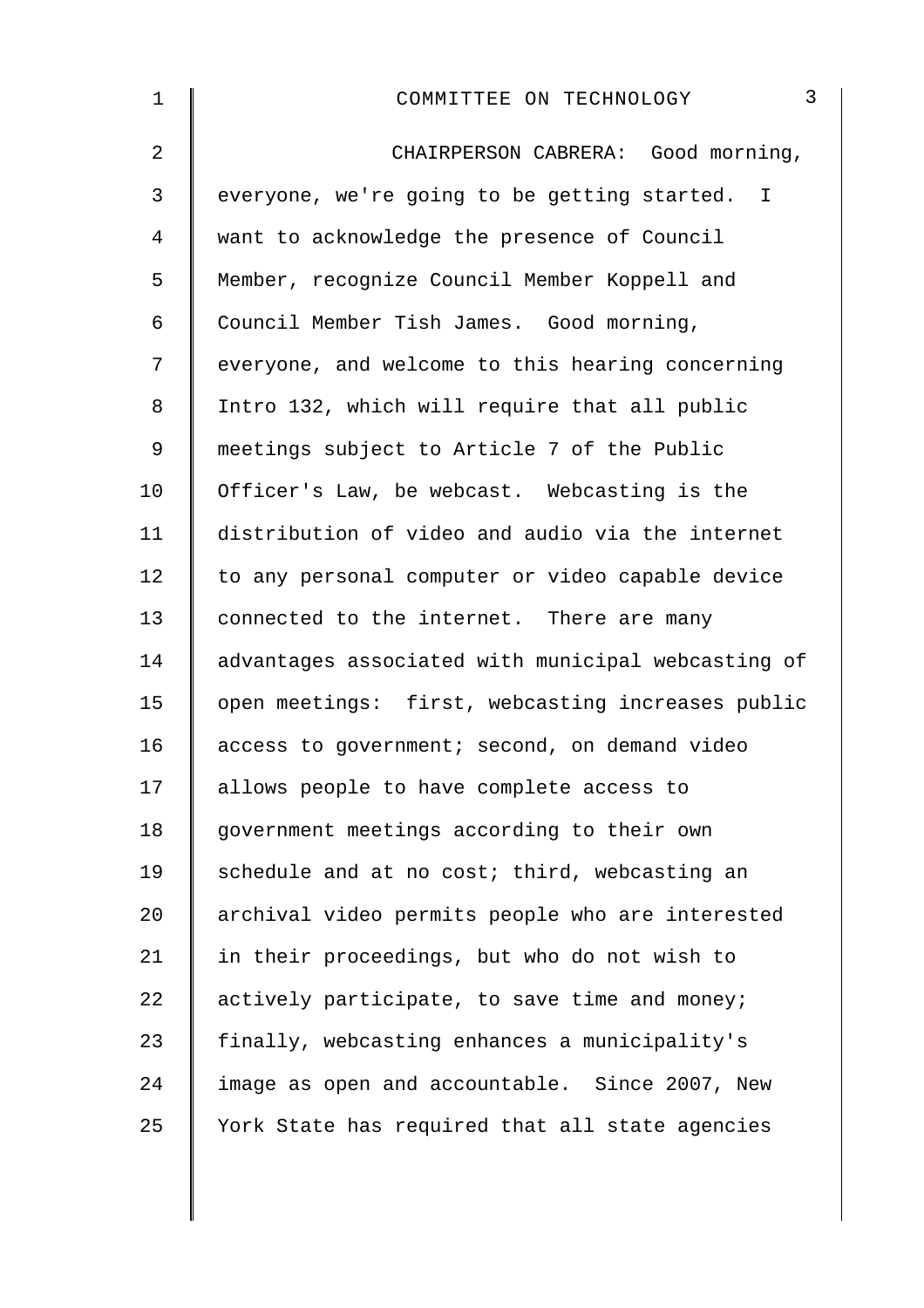| $\mathbf 1$    | $\overline{4}$<br>COMMITTEE ON TECHNOLOGY          |
|----------------|----------------------------------------------------|
| $\overline{2}$ | and public authorities subject to the open         |
| 3              | meetings law webcast--to open meeting law, webcast |
| 4              | their meetings, and the New York City Council      |
| 5              | currently webcasts all of its public meeting       |
| 6              | hearings. The Committee looks forward to hearing   |
| 7              | from the Mayor's Office of Media and               |
| 8              | Entertainment, DoITT, and other witnesses today    |
| 9              | about the merits of this bill, and how its         |
| 10             | requirements will be implemented. Thank you so     |
| 11             | much, and let me recognize also Council Member     |
| 12             | Weprin. You may introduce yourself and you may     |
| 13             | begin with your testimony.                         |
| 14             | TODD ASHER: Thank you, Council                     |
| 15             | Member. Good morning, Chairperson Cabrera and      |
| 16             | Members of the City Council Committee on           |
| 17             | Technology in Government. I am Todd Asher, First   |
| 18             | Deputy Commissioner of the Mayor's Office of Media |
| 19             | and Entertainment, and I'm pleased to be before    |
| 20             | you again today. As you know, in recent years,     |
| 21             | the Mayor's Office of Media and Entertainment has  |
| 22             | worked diligently with the Council and/or          |
| 23             | colleagues of the Department of Information        |
| 24             | Technology and Telecommunications, to              |
| 25             | substantially expand New Yorker access to the      |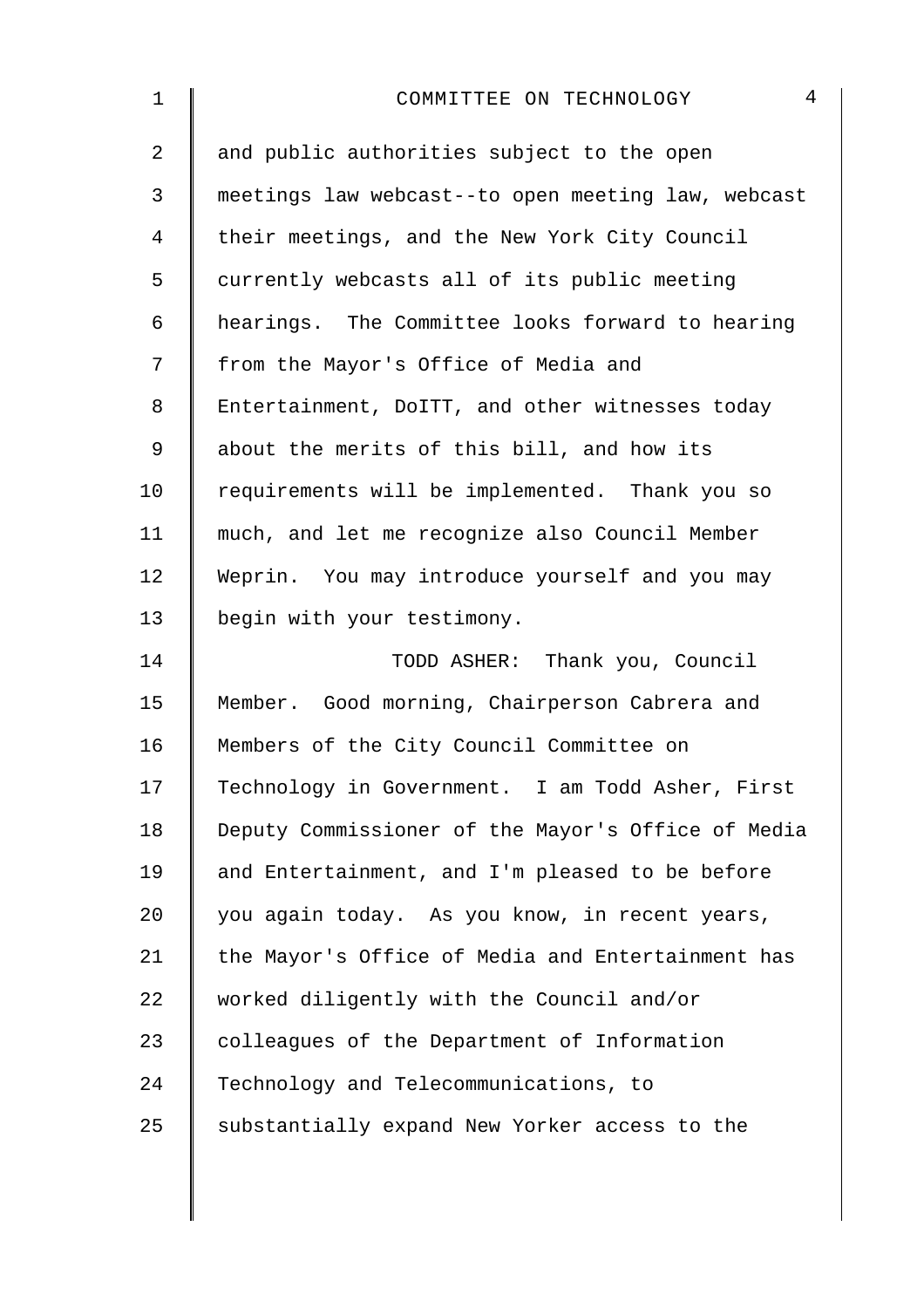| $\mathbf 1$    | 5<br>COMMITTEE ON TECHNOLOGY                       |
|----------------|----------------------------------------------------|
| $\overline{2}$ | proceedings of City government. This includes      |
| 3              | bringing live broadcasts and streaming             |
| 4              | capabilities to the City Council Chambers and the  |
| 5              | Council's 250 Broadway locations. The City,        |
| 6              | excuse me, the City of New York is now the largest |
| 7              | municipality to carry live legislative hearings.   |
| 8              | We've also made the City's government channel,     |
| 9              | nyc.gov, available over the air, so that New       |
| 10             | Yorkers without cable have access to watch their   |
| 11             | government at work. Additionally, we've invested   |
| 12             | in emergency messaging equipment, which allows us  |
| 13             | to remotely broadcast important updates from the   |
| 14             | Mayor throughout the City, as evidenced by the     |
| 15             | numerous press conferences that took place during  |
| 16             | Hurricane Irene and its aftermath. These           |
| 17             | milestones, however, were the result of            |
| 18             | significant planning, investment and               |
| 19             | infrastructure, and strategic use of personnel.    |
| 20             | As it is now being considered to mandate the       |
| 21             | public hearings be streamed live, we feel that a   |
| 22             | close examination must first take place in order   |
| 23             | to understand the costs and issues involved.       |
| 24             | There are a multitude of questions that would need |
| 25             | to be examined. For instance, is the proposal for  |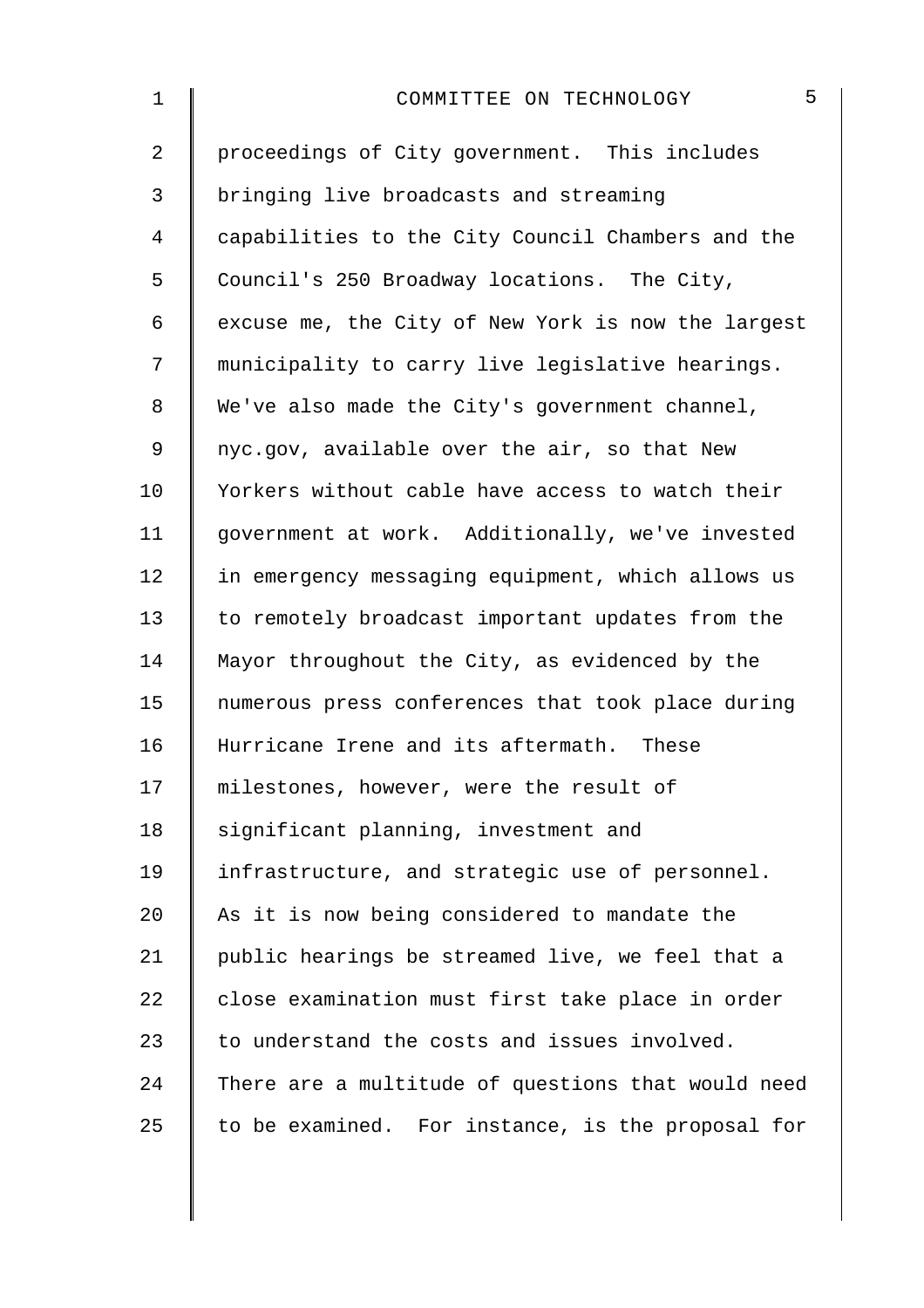| 1              | 6<br>COMMITTEE ON TECHNOLOGY                       |
|----------------|----------------------------------------------------|
| $\overline{a}$ | all public hearings to be streamed? Would this     |
| $\mathfrak{Z}$ | include all community board meetings around the    |
| $\overline{4}$ | City? Presently we estimate that there are least   |
| 5              | 3,500 public hearings outside of the Mayor's and   |
| 6              | the City Council's hearings that take place        |
| 7              | throughout the City each year, and more than 175   |
| 8              | different locations. The schedule of these         |
| 9              | hearings vary as do the setups and capabilities of |
| 10             | the rooms in which they are held, making it        |
| 11             | incredibly challenging to manage streaming         |
| 12             | logistics. For context, outfitting the City        |
| 13             | Council Chambers alone for live broadcast and      |
| 14             | streaming capabilities cost over \$1.5 million in  |
| 15             | equipment and infrastructure and costs about       |
| 16             | \$500,000 per year to operate. This was done by    |
| 17             | leveraging existing functions and funding sources  |
| 18             | that were put into place for regular television    |
| 19             | broadcasts in the Chambers, thus effectively       |
| 20             | subsidizing the cost to stream. The actual cost    |
| 21             | to configure each location will be less than this, |
| 22             | but the number of locations is much greater, and   |
| 23             | it's due in large part to the existence of the     |
| 24             | costly underlying infrastructure built at City     |
| 25             | Council locations that make the addition of less   |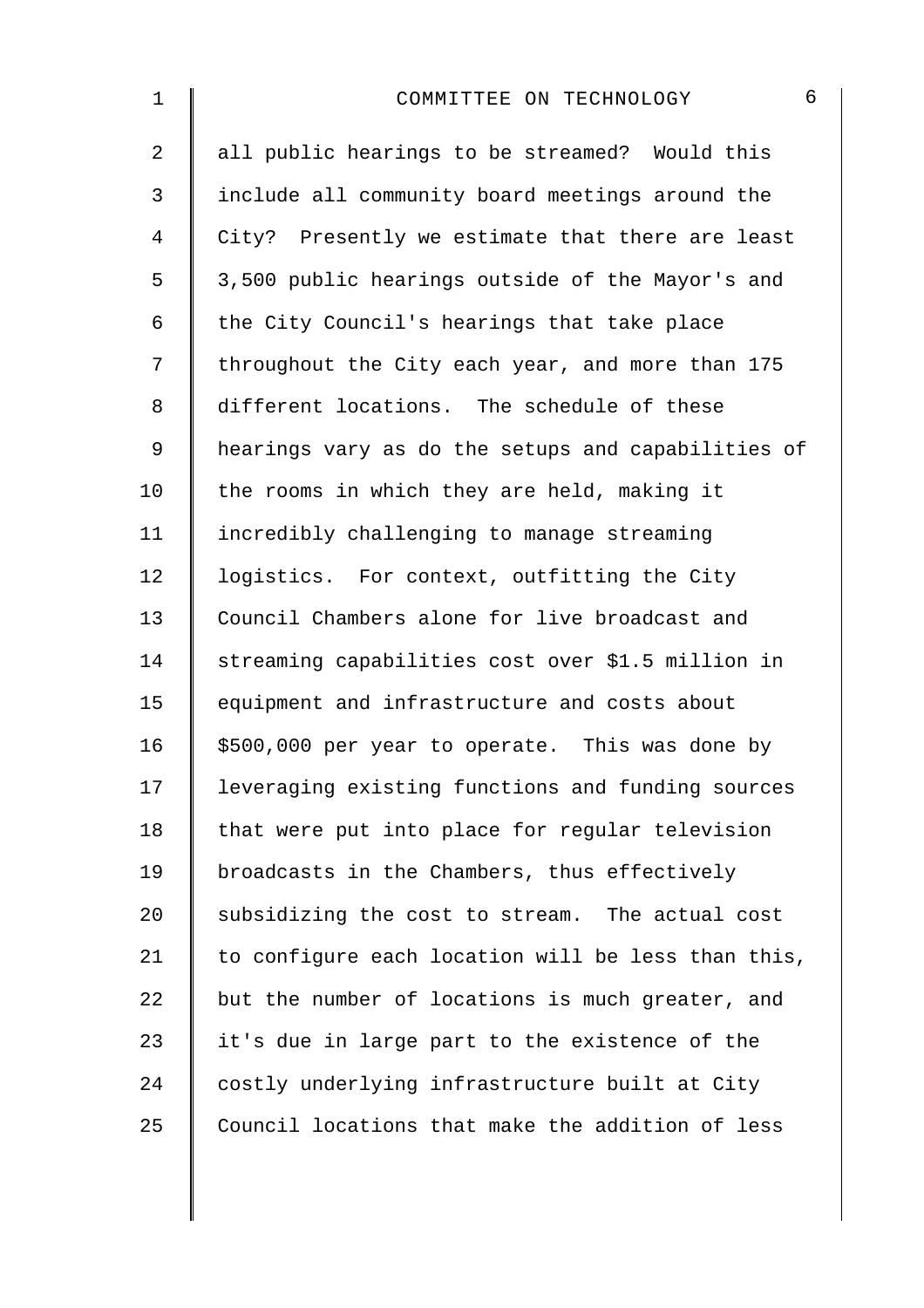| $\mathbf 1$    | 7<br>COMMITTEE ON TECHNOLOGY                       |
|----------------|----------------------------------------------------|
| $\overline{2}$ | expensive streaming capabilities possible. It's    |
| 3              | likely that equipping all public hearings for live |
| $\overline{4}$ | streaming could cost millions of dollars in        |
| 5              | capital to purchase the necessary equipment, on    |
| 6              | top of significant annual costs to operate and     |
| 7              | staff these live streams. These are estimates      |
| 8              | based on what limited information is currently     |
| $\mathsf 9$    | available, but it's clear that much more needs to  |
| 10             | be known before we can move forward with the plan. |
| 11             | Therefore, we strongly recommend that a study be   |
| 12             | commissioned to closely examine the probable costs |
| 13             | and feasibility of mandating live streams and      |
| 14             | public hearings, and whether it makes sense        |
| 15             | logistically and financially to live stream all    |
| 16             | hearings. Having our office, the Mayor's Office    |
| 17             | of Operations, DoITT and a number of other City    |
| 18             | agencies involved in a study will enable us to     |
| 19             | make realistic assessments of the needs and costs  |
| 20             | involved, as well as to better understand the end  |
| 21             | goals of this enterprise. Live streaming and       |
| 22             | meeting for the sake of live streaming would not   |
| 23             | in the long run be in anyone's best interests if   |
| 24             | few people watched the video. A procedure would    |
| 25             | need to be put in place so the streams could be    |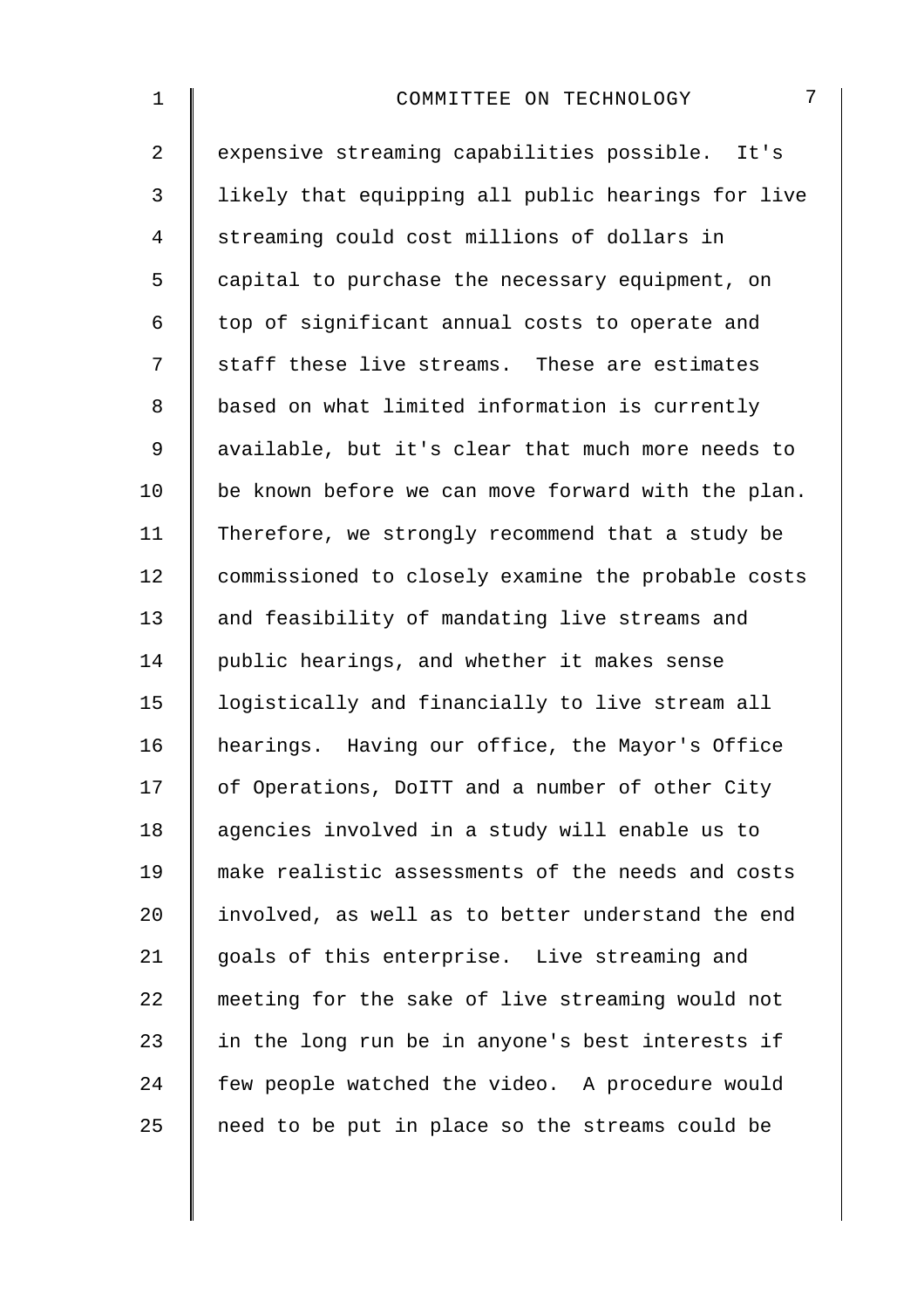| 1              | 8<br>COMMITTEE ON TECHNOLOGY                       |
|----------------|----------------------------------------------------|
| $\overline{2}$ | promoted properly, alerting viewers to the         |
| $\mathfrak{Z}$ | availability to watch them. Archiving and search   |
| 4              | functions also need to be considered. If a user    |
| 5              | is unable to tune in live to a hearing, during the |
| 6              | day when many hearings are scheduled, and when     |
| 7              | most New Yorkers are at work or in school, then    |
| 8              | it's important to factor in how viewers can access |
| 9              | an archive of the streams after the fact. The      |
| 10             | Mayor's Office of Media and Entertainment is       |
| 11             | committed to bringing transparency in City         |
| 12             | government, and has already demonstrated this      |
| 13             | commitment with the upgrades of live broadcast and |
| 14             | streaming technology in the Council Chambers and   |
| 15             | the Committee rooms. We currently air more than    |
| 16             | 2,00 hours of annual coverage for the City Council |
| 17             | press conferences, hearings, celebrations and      |
| 18             | other forums, as well as the Speaker's State of    |
| 19             | the City address, all Borough Presidents' State of |
| 20             | the Borough addresses, and City Planning           |
| 21             | Commission hearings, among others. Expanding this  |
| 22             | practice to thousands of public hearings taking    |
| 23             | place throughout the City would be an extremely    |
| 24             | challenging endeavor for any City entity without   |
| 25             | additional resources in the form of equipment and  |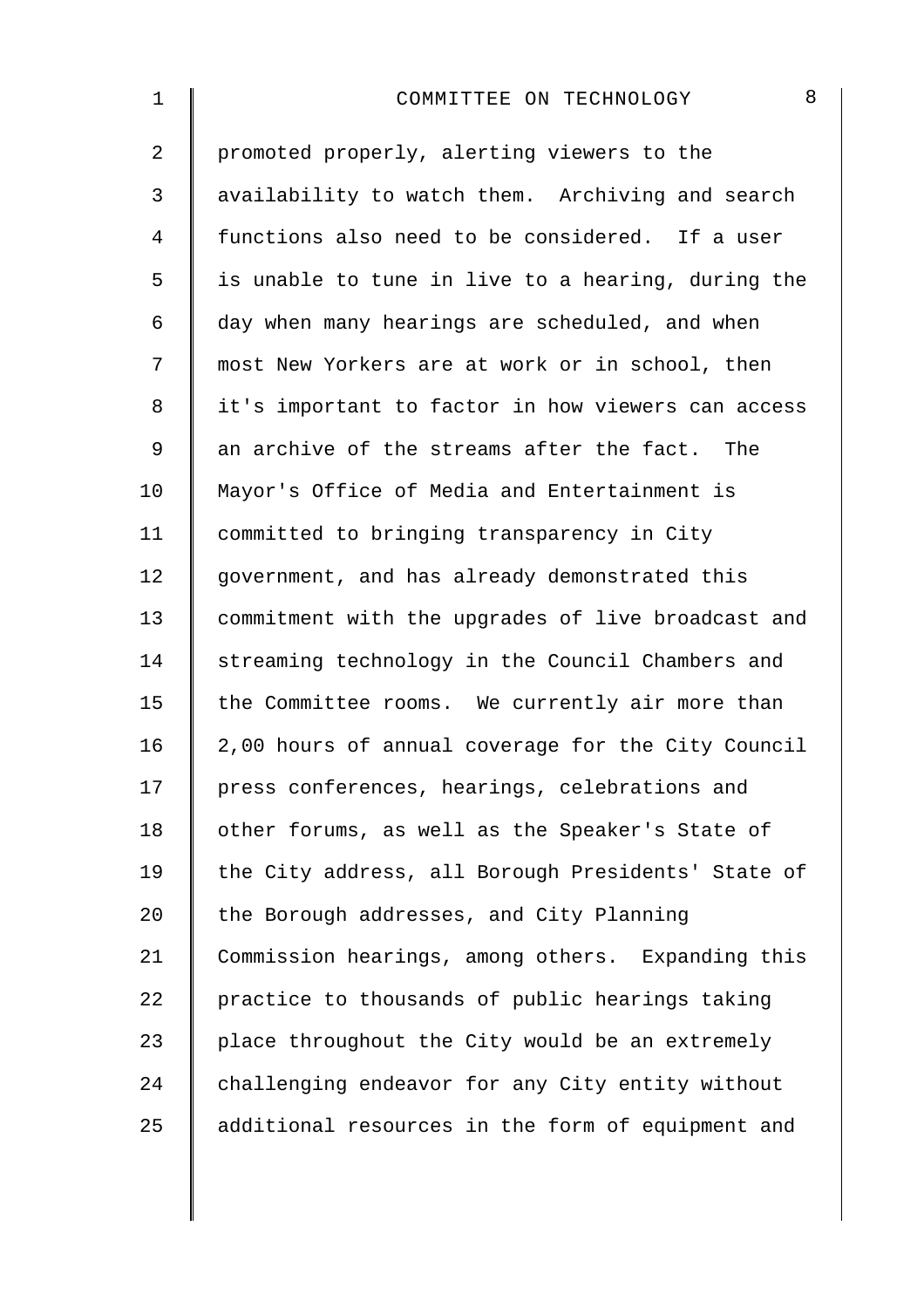| 1           | 9<br>COMMITTEE ON TECHNOLOGY                       |
|-------------|----------------------------------------------------|
| 2           | staffing. Making a commissioned study the most     |
| 3           | practical next step to determining the best course |
| 4           | of action. Thank you again for the opportunity to  |
| 5           | testify today. We look forward to continuing to    |
| 6           | work with the Council and with other City agencies |
| 7           | to answer the various questions posed by live      |
| 8           | streaming public hearings, and we share the        |
| $\mathsf 9$ | Council's goal of making City government as        |
| 10          | accessible as possible. Thank you.                 |
| 11          | CHAIRPERSON CABRERA: Well, thank                   |
| 12          | you so much for your testimony, and let me begin   |
| 13          | by thanking you regarding the live broadcasting    |
| 14          | and the infrastructure that was set up for live    |
| 15          | broadcasting right here in the City Council, it's  |
| 16          | top of the line. And I know many people who have   |
| 17          | share how they often watch these hearings. So--    |
| 18          | TODD ASHER: Good to hear.                          |
| 19          | CHAIRPERSON CABRERA: -- tremendous                 |
| 20          | job. I have a couple of questions, and first let   |
| 21          | me recognize Council Member Brewer, who has joined |
| 22          | us, who's the sponsor of Intro 132. My first       |
| 23          | question, you came with a number of 3,500 public   |
| 24          | hearings. Who's involved in this 3--how did you    |
| 25          | come up with that number? And are you including    |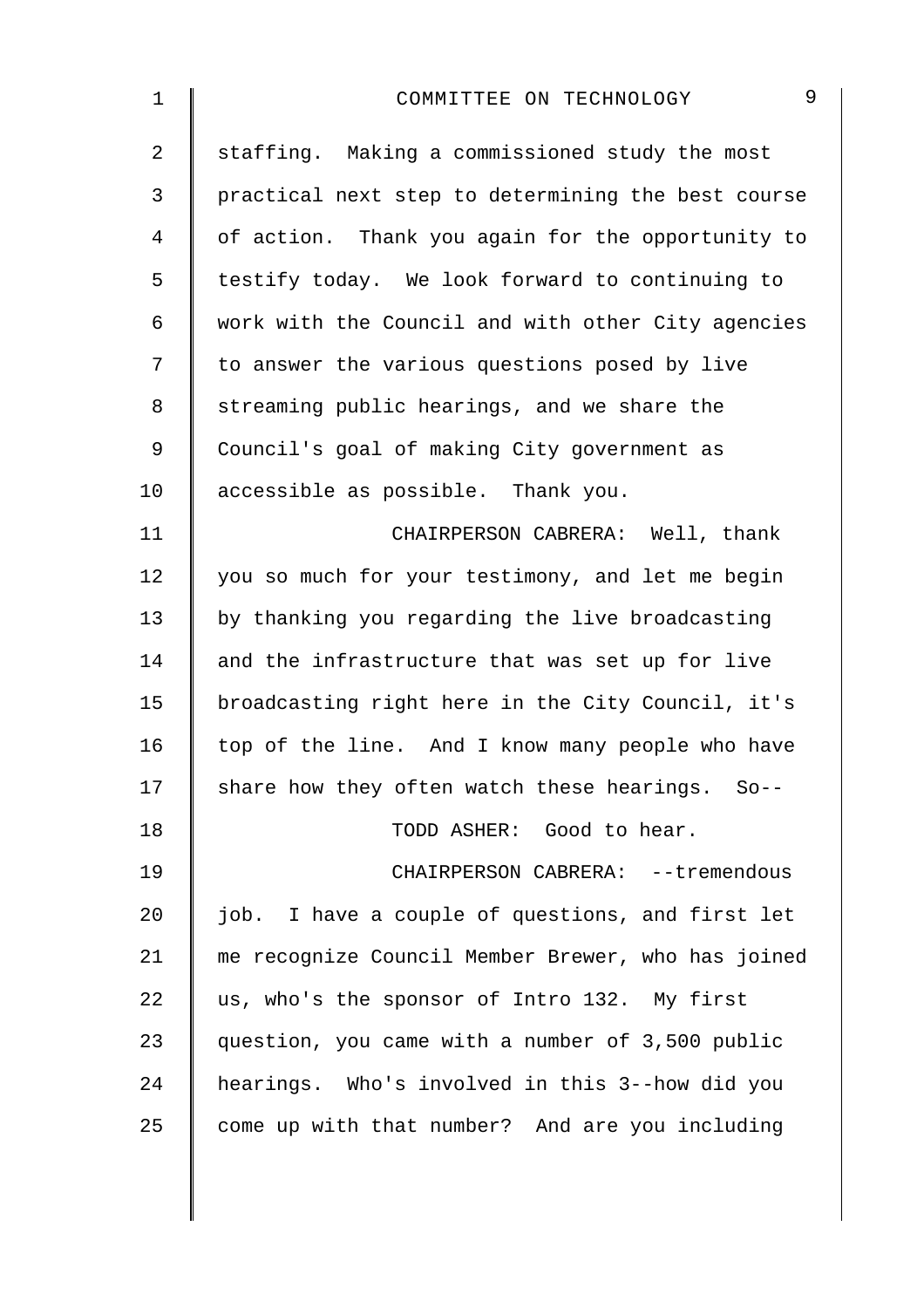| $\mathbf{1}$   | 10<br>COMMITTEE ON TECHNOLOGY                      |
|----------------|----------------------------------------------------|
| $\overline{a}$ | school boards? Or is it just community board,      |
| 3              | taskforce? Who's included in this number?          |
| $\overline{4}$ | TODD ASHER: This number comes via                  |
| 5              | the City's website on nyc.gov, for all the posted  |
| 6              | public hearings. My, it does include community     |
| 7              | board hearings, I would have to check to see if    |
| 8              | school board is included in that.                  |
| $\mathsf 9$    | CHAIRPERSON CABRERA: I'm not sure                  |
| 10             | if Council Member Brewer will be able to clarify   |
| 11             | this point, if school boards will be included in   |
| 12             | this bill? They're not. So, I guess--So that       |
| 13             | would be something to check. I notice that you     |
| 14             | mention here \$1.5 million in equipment. What      |
| 15             | equipment are you referring to? For community      |
| 16             | boards, because they're mobile, I would imagine    |
| 17             | just HD camera, a laptop, and a modem. I'm just    |
| 18             | trying to figure out what the \$1.5 million--I     |
| 19             | mean, we only have, I would imagine the setup that |
| 20             | we have here and other places, because it's going  |
| 21             | to be mobile.                                      |
| 22             | TODD ASHER: Understood.<br>In the                  |
| 23             | absence of having performed a study to look at all |
| 24             | of the locations, and the specifics, the only      |
| 25             | corollary that we had to work with was the most    |
|                |                                                    |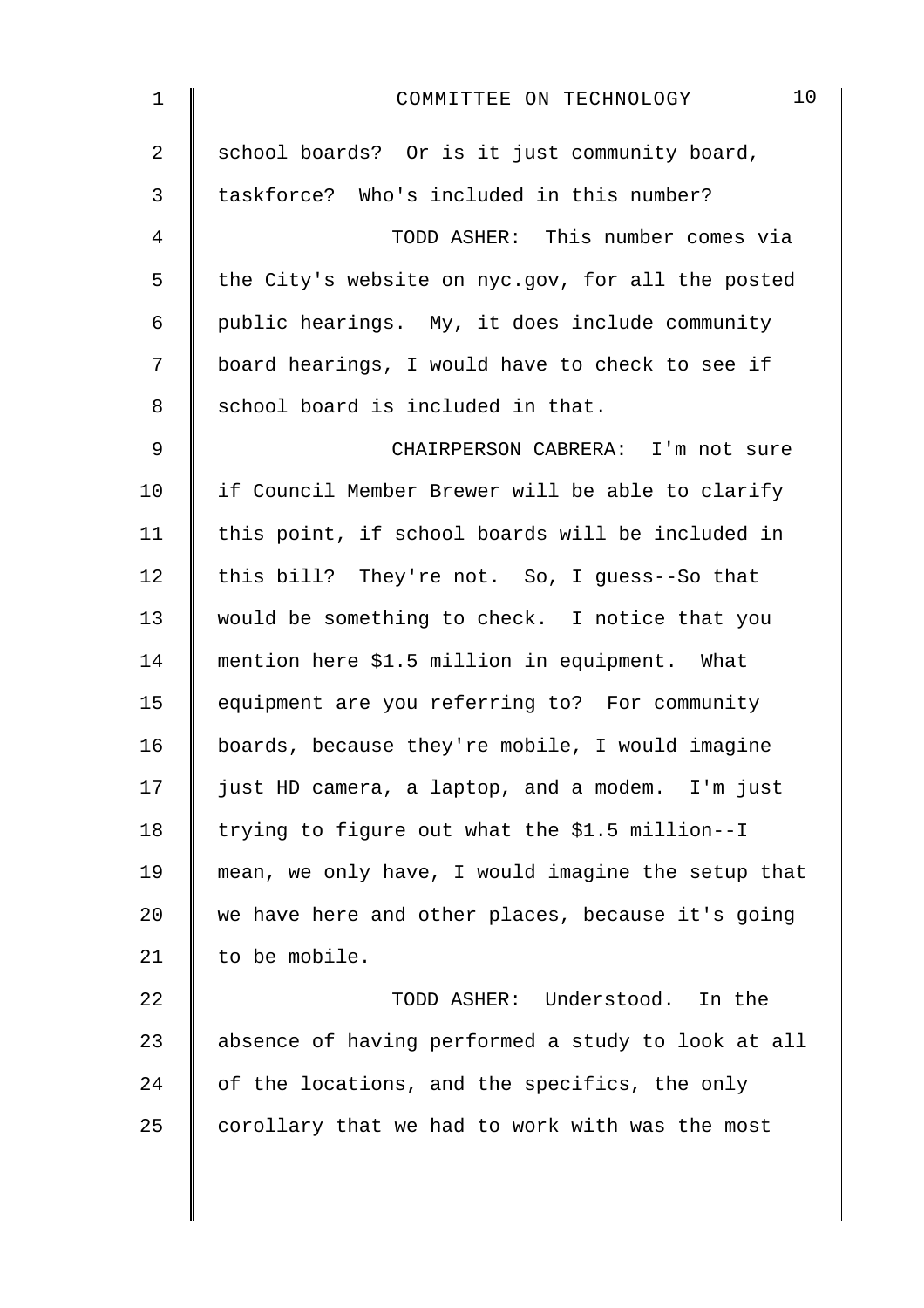| 1              | 11<br>COMMITTEE ON TECHNOLOGY                      |
|----------------|----------------------------------------------------|
| $\overline{2}$ | recent installation at the City Council Chambers,  |
| 3              | and the main chambers and the Hearing Room. And    |
| 4              | so, in that instance, that cost \$1.5 million for  |
| 5              | all the audio, video and streaming capabilities.   |
| 6              | The analogy was to say that in the case of City    |
| 7              | Council, because we are leveraging money from the  |
| 8              | City franchise for the purposes of broadcasting    |
| 9              | for TV, we were able to purchase all of the costly |
| 10             | equipment, like the cameras and the different      |
| 11             | systems, to get the stream created. And then the   |
| 12             | addition of the streaming technology is relatively |
| 13             | inexpensive once you already have the underlying   |
| 14             | costs. So, in the course of a study we would       |
| 15             | assess at all of the locations what would be       |
| 16             | needed, but in practicality you're right, there's  |
| 17             | the need for a camera, something related to audio, |
| 18             | depending on what the setup, a computer, some sort |
| 19             | of means to get to the internet and something to   |
| 20             | digitize or stream that. And then there's also     |
| 21             | the need on the, on the viewer's side, in the case |
| 22             | of the Mayor and the Council, things are right now |
| 23             | streamed in a sort of matter of priority, and so   |
| 24             | there's basically one stream for the Mayor and     |
| 25             | then there's, depending on how many hearings are   |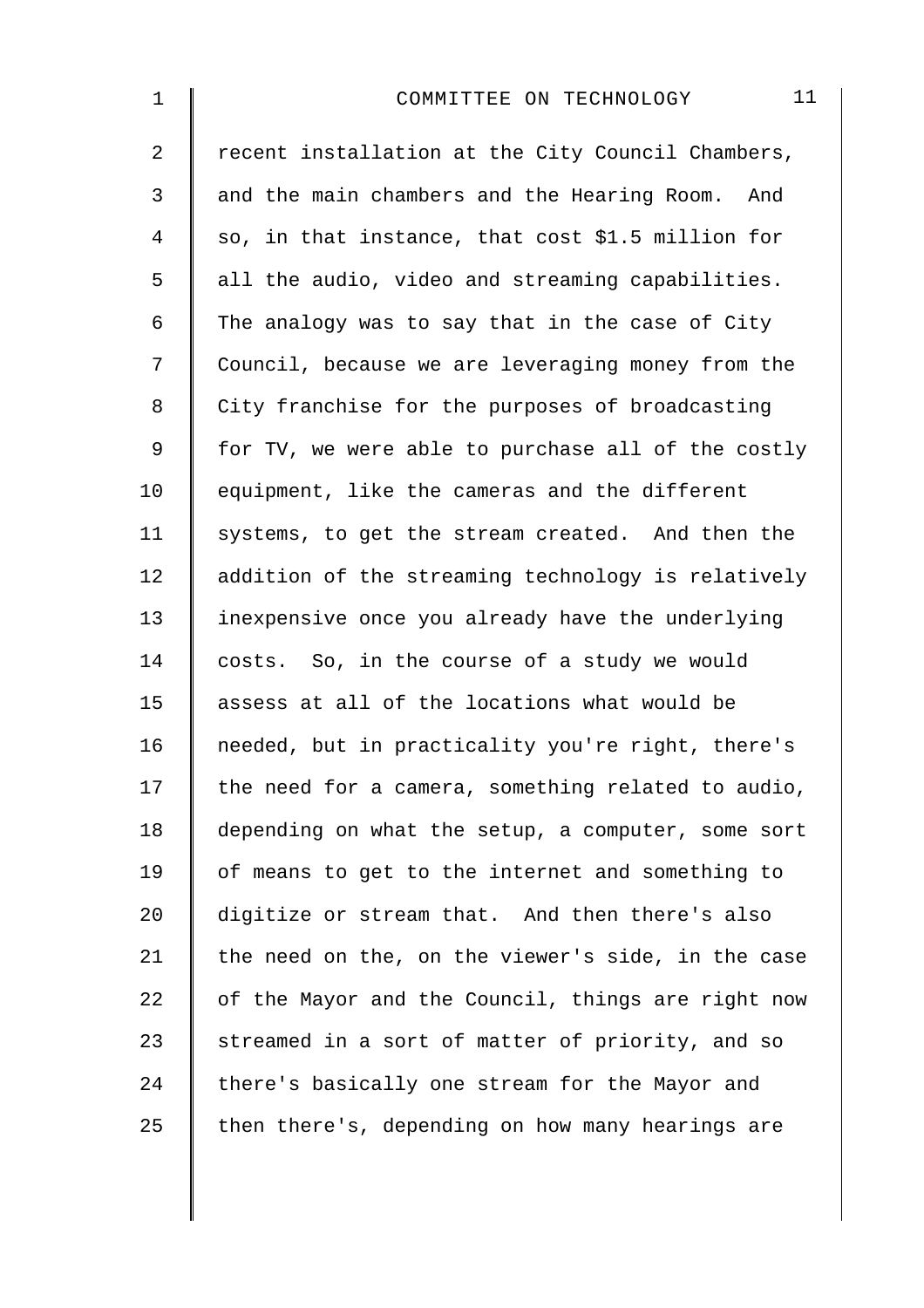| $\mathbf 1$    | 12<br>COMMITTEE ON TECHNOLOGY                      |
|----------------|----------------------------------------------------|
| $\overline{2}$ | for the Council. In the case where there might be  |
| 3              | many, we think about 14 hearings a day, then there |
| 4              | would be the need to have some way to be able to   |
| 5              | view and search and look at all of that. Right     |
| 6              | now, Legistar, for instance, is used for the City  |
| 7              | Council, in order to create that.                  |
| 8              | CHAIRPERSON CABRERA: The reason                    |
| $\mathsf 9$    | I'm smiling is because, you know, the setup that   |
| 10             | we have here is at the optimum level, I mean we    |
| 11             | have switchers, for cameras, we're not going to    |
| 12             | need switchers. The switchers are cameras which    |
| 13             | are HD, are very, extremely expensive. I would     |
| 14             | imagine a simple camera, again a laptop, laptops   |
| 15             | are very inexpensive nowadays, and the little      |
| 16             | modem. I just can't think of what else is going    |
| 17             | to--it just, we're comparing apples with oranges   |
| 18             | in my estimation. I mean, I have a setup in my     |
| 19             | church, and it didn't cost a whole lot money. If   |
| 20             | you're just doing one camera. If you're doing two  |
| 21             | cameras, and we're going HD, then it gets very     |
| 22             | expensive. But I think it will be, to be honest    |
| 23             | with you, a very minimum cost. And the other fact  |
| 24             | that if we're going to buy--I mean, you could go   |
| 25             | across the street, I'm not trying to give them     |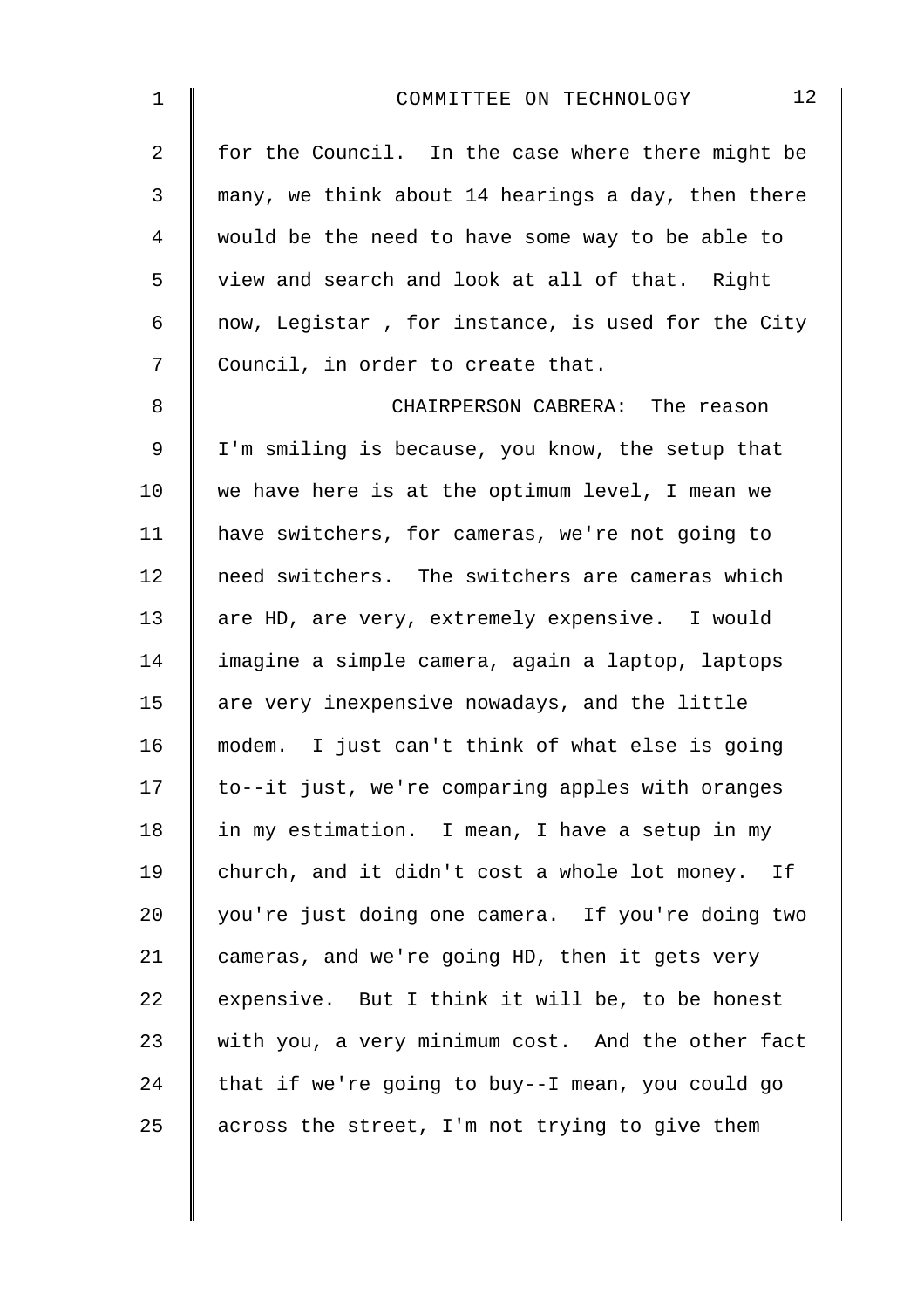| 1              | 13<br>COMMITTEE ON TECHNOLOGY                      |
|----------------|----------------------------------------------------|
| $\overline{2}$ | business, you could go to B&A and do, I mean, if   |
| 3              | we're going to have all the community boards and   |
| 4              | the taskforce, we're not talking about a lot of    |
| 5              | money. And a live stream, gee, you could even      |
| 6              | get--well, regarding the page, you just create a   |
| 7              | page, all you got to do is create a simple page,   |
| 8              | for the community boards. I'm sure your tech       |
| 9              | people could figure that out, it's not a           |
| 10             | complicated thing to have that. I would imagine    |
| 11             | the only thing, maybe, that would take some        |
| 12             | funding here, probably the cost end, and help me   |
| 13             | out with this, it would be archiving them. But     |
| 14             | even that, I don't even know if that could be done |
| 15             | automated, in an automated way, or do they need to |
| 16             | be added. But other than that, I just, I don't     |
| 17             | know, I just can't think of why, if you guys need  |
| 18             | help with that, I'm more than willing to help you. |
| 19             | [laughs]                                           |
| 20             | TODD ASHER: Sure, we appreciate                    |
| 21             | it. Well, we're certainly big fans of B&H and      |
| 22             | where we can, and where City contracts allow, we   |
| 23             | certainly do. Again, we will be purchasing this    |
| 24             | through standard City procurement processes.       |
| 25             | CHAIRPERSON CABRERA: Sure.                         |
|                |                                                    |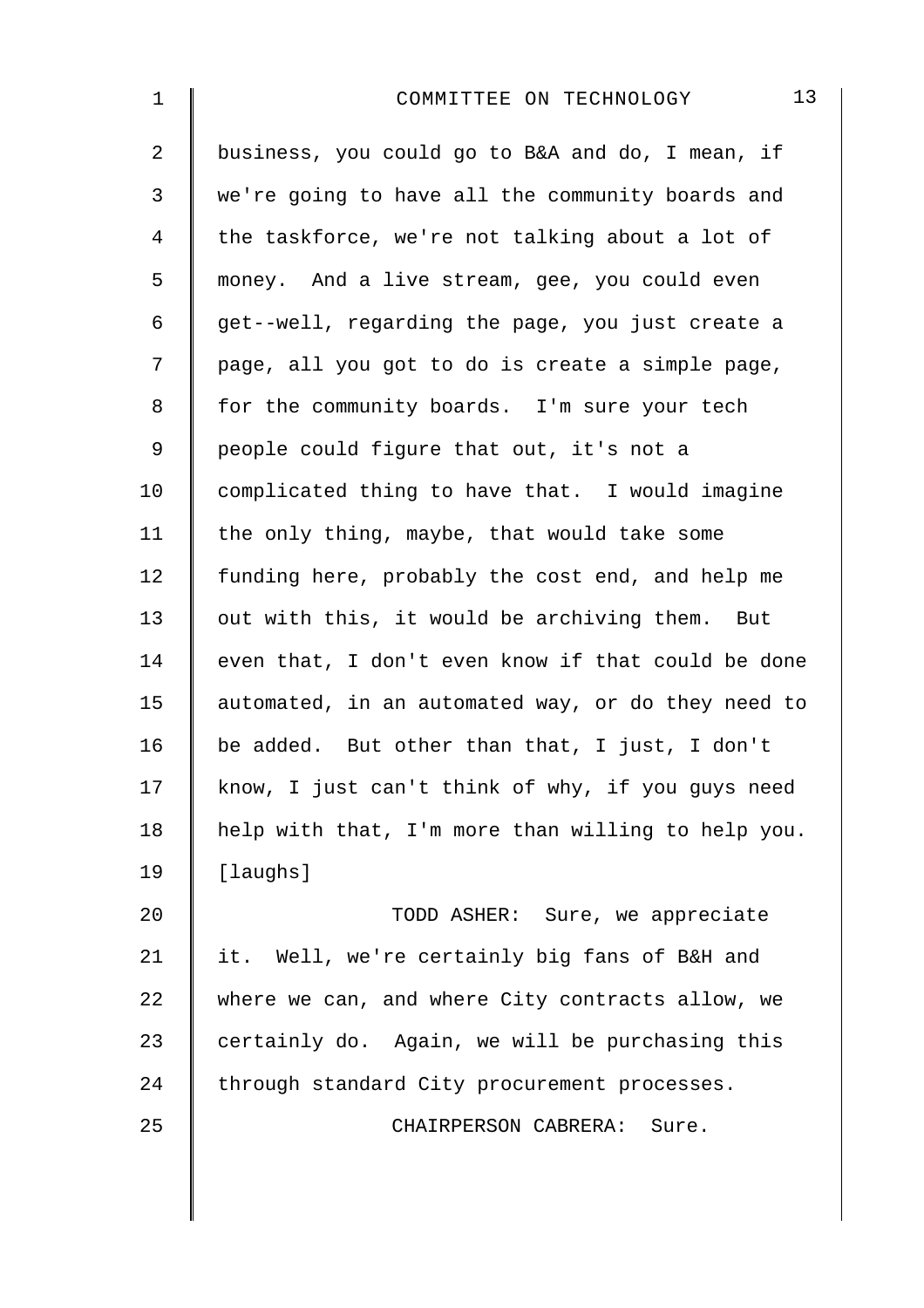| $\mathbf 1$    | 14<br>COMMITTEE ON TECHNOLOGY                         |
|----------------|-------------------------------------------------------|
| $\overline{2}$ | TODD ASHER: So that will, to some                     |
| 3              | degree, dictate what we're able to buy and what       |
| 4              | those costs are going to be. And I think you're       |
| 5              | right to point out that there are a lot of            |
| 6              | unknowns. You know, the building out of a webpage     |
| 7              | sounds simple, but the maintenance of something       |
| 8              | with this volume is actually quite significant,       |
| 9              | and I think you want to present it in a way that      |
| 10             | people can truly access the information. Even         |
| 11             | when you are buying some of the consumer grade        |
| 12             | equipment that you're talking about, which creates    |
| 13             | other issues about reliability and durability,        |
| 14             | you're probably still talking about \$300-\$400-\$500 |
| 15             | for a camera, you're probably talking about \$800     |
| 16             | or \$1000 for the computer. We're paying \$5000       |
| 17             | this, all of this equipment is, was purchased by      |
| 18             | our agency in collaboration with the City Council.    |
| 19             | I feel very much on your side in terms of wanting     |
| 20             | to aid in the transparency of government in           |
| 21             | providing these services. And I think that very       |
| 22             | broadly speaking, streaming is great and I think      |
| 23             | Council Member Brewer knows that this is a            |
| 24             | commitment that we made very early on and             |
| 25             | fulfilled as quickly as we could. So, I'm             |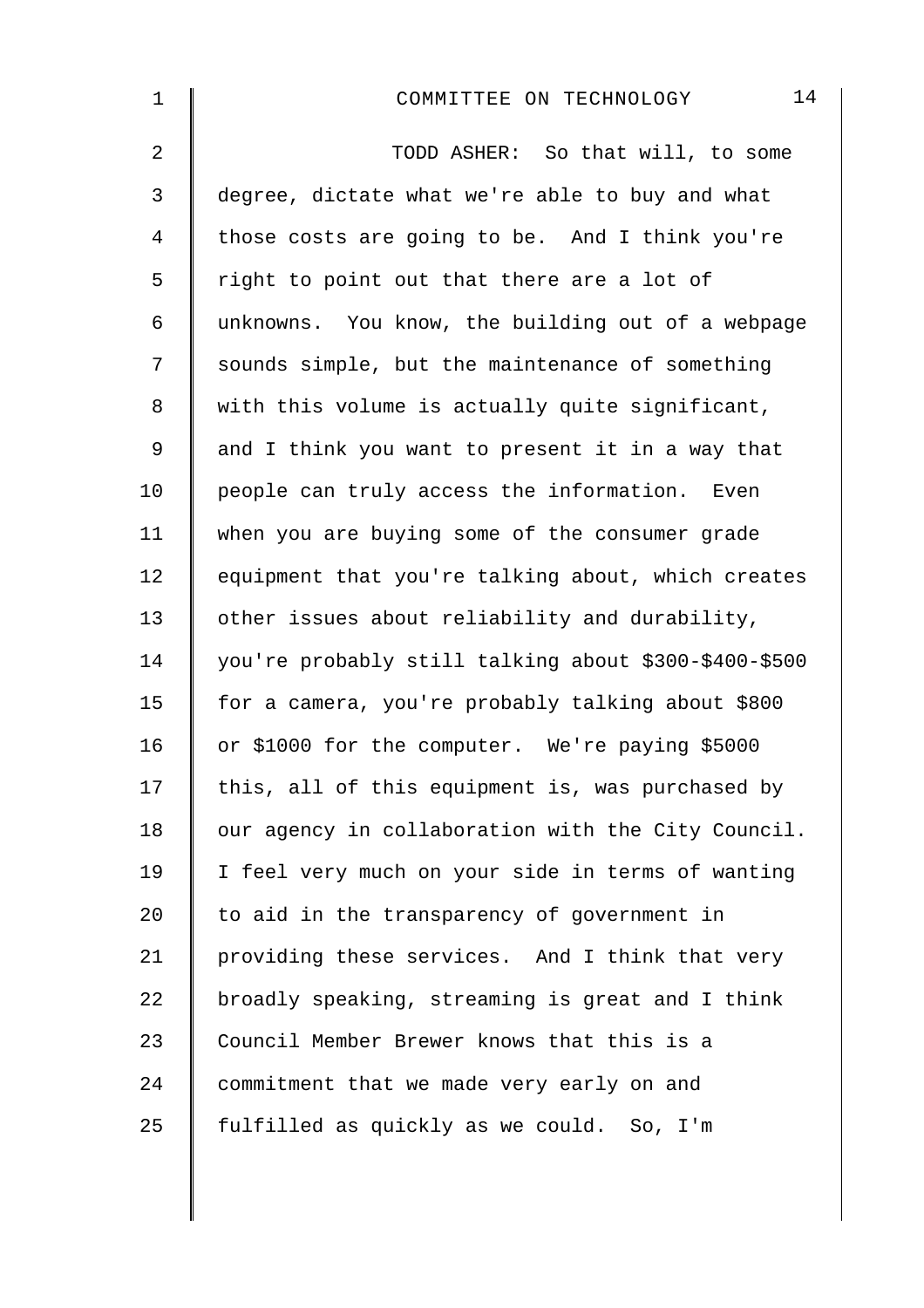| 1              | 15<br>COMMITTEE ON TECHNOLOGY                      |
|----------------|----------------------------------------------------|
| 2              | certainly not against the idea. I do think that a  |
| 3              | study needs to take place to look at the           |
| $\overline{4}$ | conditions for each of those situations. And the   |
| 5              | volume is high. 3,500 is really a significant      |
| 6              | number, and we'll have to go through and see       |
| 7              | whether or not that includes anything that should  |
| 8              | be removed. But even if you cut it in half,        |
| $\mathsf 9$    | \$1,800 is quite a significant number.             |
| 10             | CHAIRPERSON CABRERA: Let me turn                   |
| 11             | it over now to Council Member Weprin.              |
| 12             | COUNCIL MEMBER WEPRIN: Thank you,                  |
| 13             | Mr. Chair. Commissioner, how are you today? I      |
| 14             | was just curious, so, let's put aside the money    |
| 15             | issue for a second. I just want to just            |
| 16             | understand, so do you think this, let's say we     |
| 17             | could set it all up for free, just for the sake of |
| 18             | argument. Would you think this is a good thing to  |
| 19             | do in open meetings all over the City?             |
| 20             | TODD ASHER: I would have no                        |
| 21             | objection to doing it. I think that there's        |
| 22             | probably some value in making an assessment again  |
| 23             | of how many people will watch and what the value   |
| 24             | Is there any downside to having people not<br>is?  |
| 25             | physically attending? Are you able to display any  |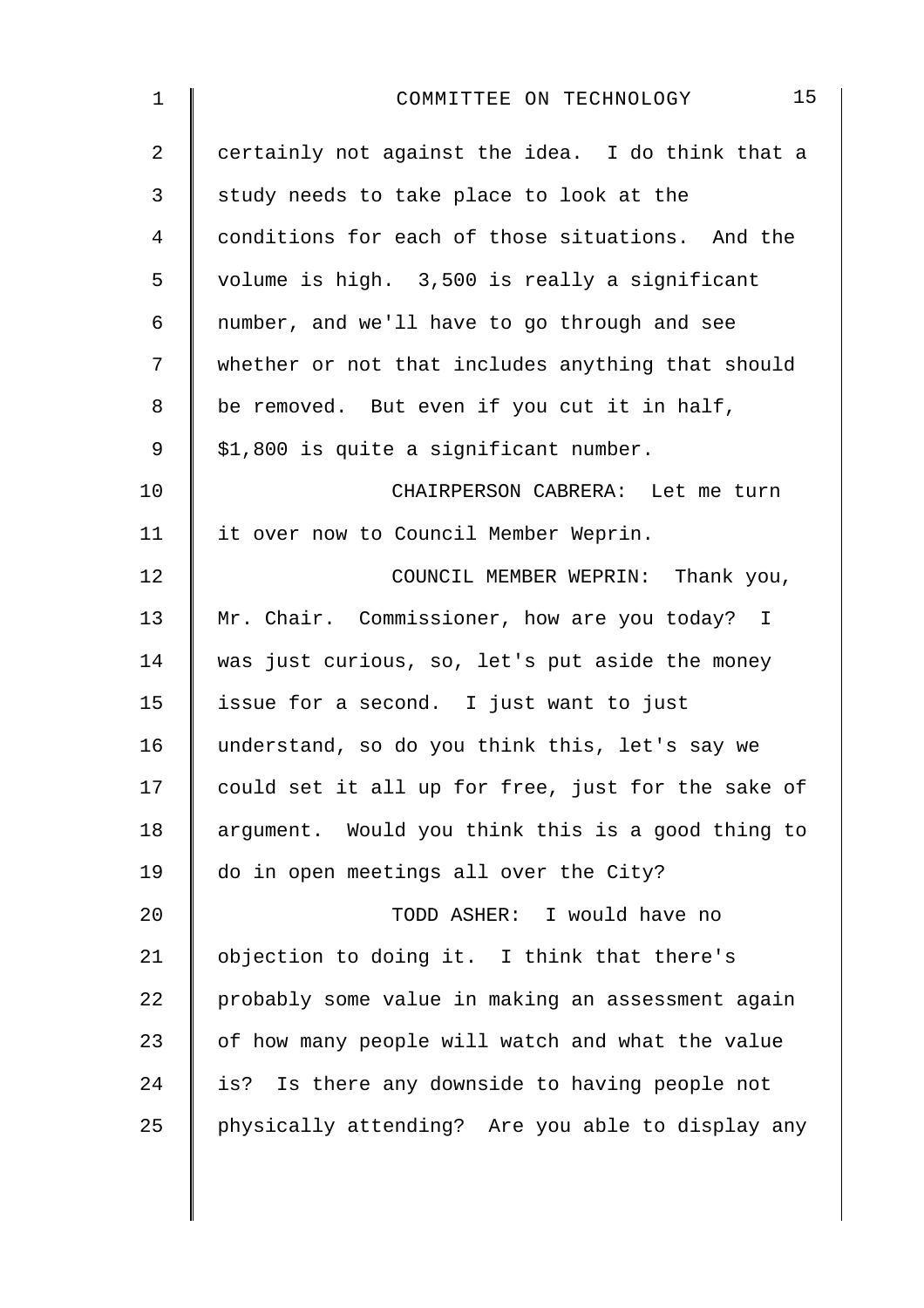| $\mathbf 1$    | 16<br>COMMITTEE ON TECHNOLOGY                      |
|----------------|----------------------------------------------------|
| $\overline{a}$ | sort of exhibits, if somebody brings a document or |
| 3              | a presentation? The experience for the user, I     |
| 4              | think, is very important in determining whether    |
| 5              | it's worth doing. But again, broadly speaking, I   |
| 6              | think more access is good, but I think good access |
| 7              | is important.                                      |
| 8              | COUNCIL MEMBER WEPRIN: Well, you                   |
| 9              | know, I do commend the sponsor of this bill for    |
| 10             | wanting to televise and to let people see what's   |
| 11             | going on. I've always been a big proponent of      |
| 12             | that. I actually think it's a good idea, even if   |
| 13             | people aren't watching it at that given moment,    |
| 14             | because I find that when you're on camera, you     |
| 15             | tend to behave in a more proper way. Things tend   |
| 16             | to run smoother, and you know, you see things,     |
| 17             | warts and all, but generally, you know, it's a     |
| 18             | good disinfectant having the public watching what  |
| 19             | does on in meetings. So, I think it's a great      |
| 20             | idea in concept. I do understand that this is an   |
| 21             | awfully big, you know, amount to chew on here. I   |
| 22             | mean, you're talking a lot of meetings throughout  |
| 23             | the City, and I don't see why local community      |
| 24             | education councils shouldn't be included in this   |
| 25             | as well. I mean, we have a right to see that in a  |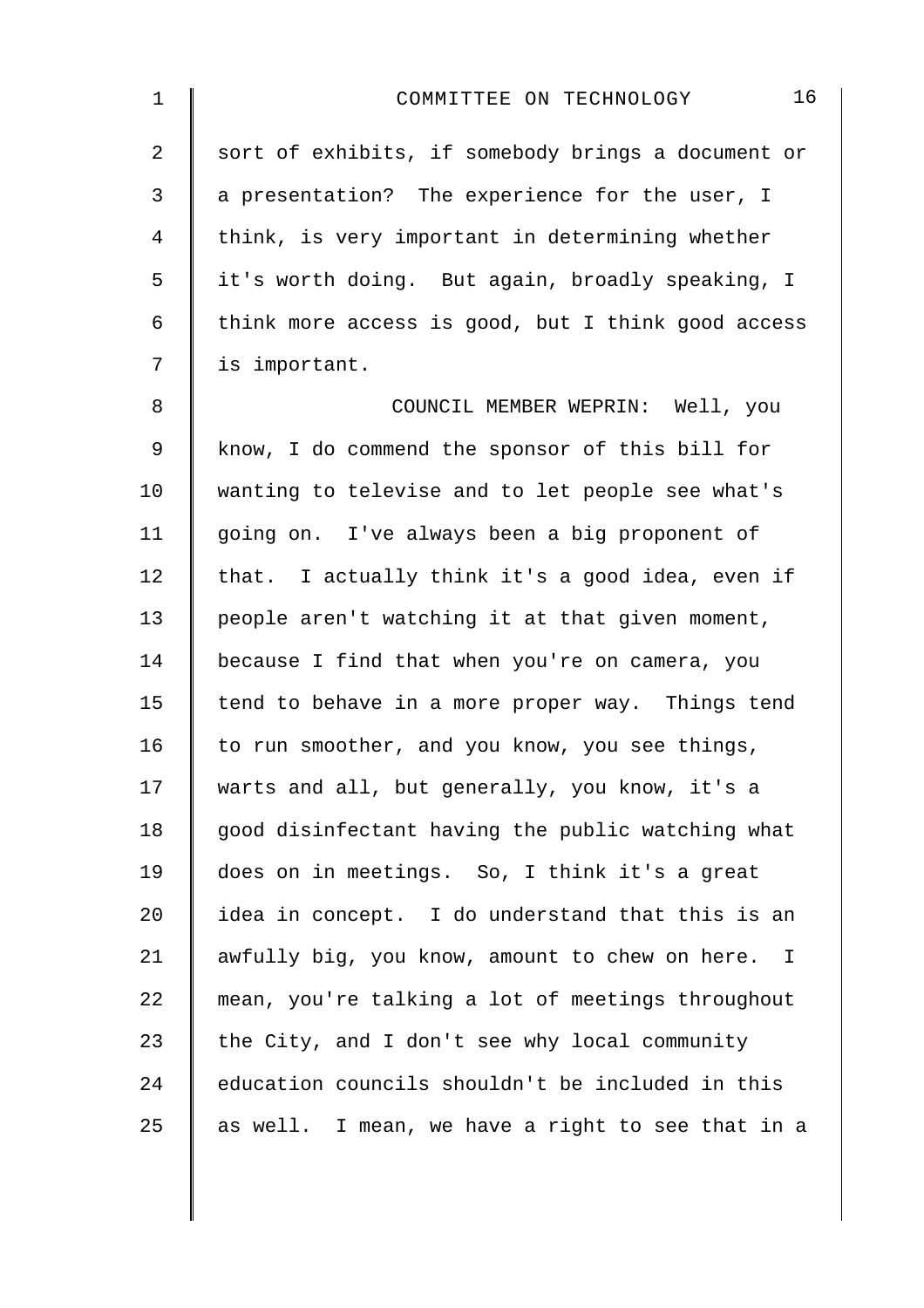| $\mathbf 1$    | 17<br>COMMITTEE ON TECHNOLOGY                       |
|----------------|-----------------------------------------------------|
| $\overline{2}$ | lot of, especially those where parents very often   |
| 3              | cannot get out to those meetings, it'd be a great   |
| $\overline{4}$ | opportunity for parents to actually see what's      |
| 5              | going on. And if not live, be able to archive it    |
| 6              | somehow where they can watch what's going on in     |
| 7              | their local, you know, school education councils    |
| 8              | or school boards, whatever next year we have.       |
| $\mathsf 9$    | And, but I do think this is a great idea, in        |
| 10             | theory; I'm not sure in practice. I do see the      |
| 11             | pitfalls. And I do think it needs to be studied     |
| 12             | more. But I'd like to see a scenario where we can   |
| 13             | televise as many of these as possible, not          |
| 14             | necessarily mandate it right off the bat where      |
| 15             | it's going to be difficult, but at least encourage  |
| 16             | it, for community boards and other meetings around  |
| 17             | the City to be televised, or to be put online, I    |
| 18             | mean, whatever way it is, so the public can watch,  |
| 19             | 'cause we want to encourage the public to be as     |
| 20             | involved in their government as possible. That's    |
| 21             | what Council Member Brewer has been advocating in   |
| 22             | all different aspects of the City Government.<br>So |
| 23             | you agree with that concept.                        |
| 24             | TODD ASHER: I do. And I would--                     |
| 25             | thank you for that, and I would also add that in    |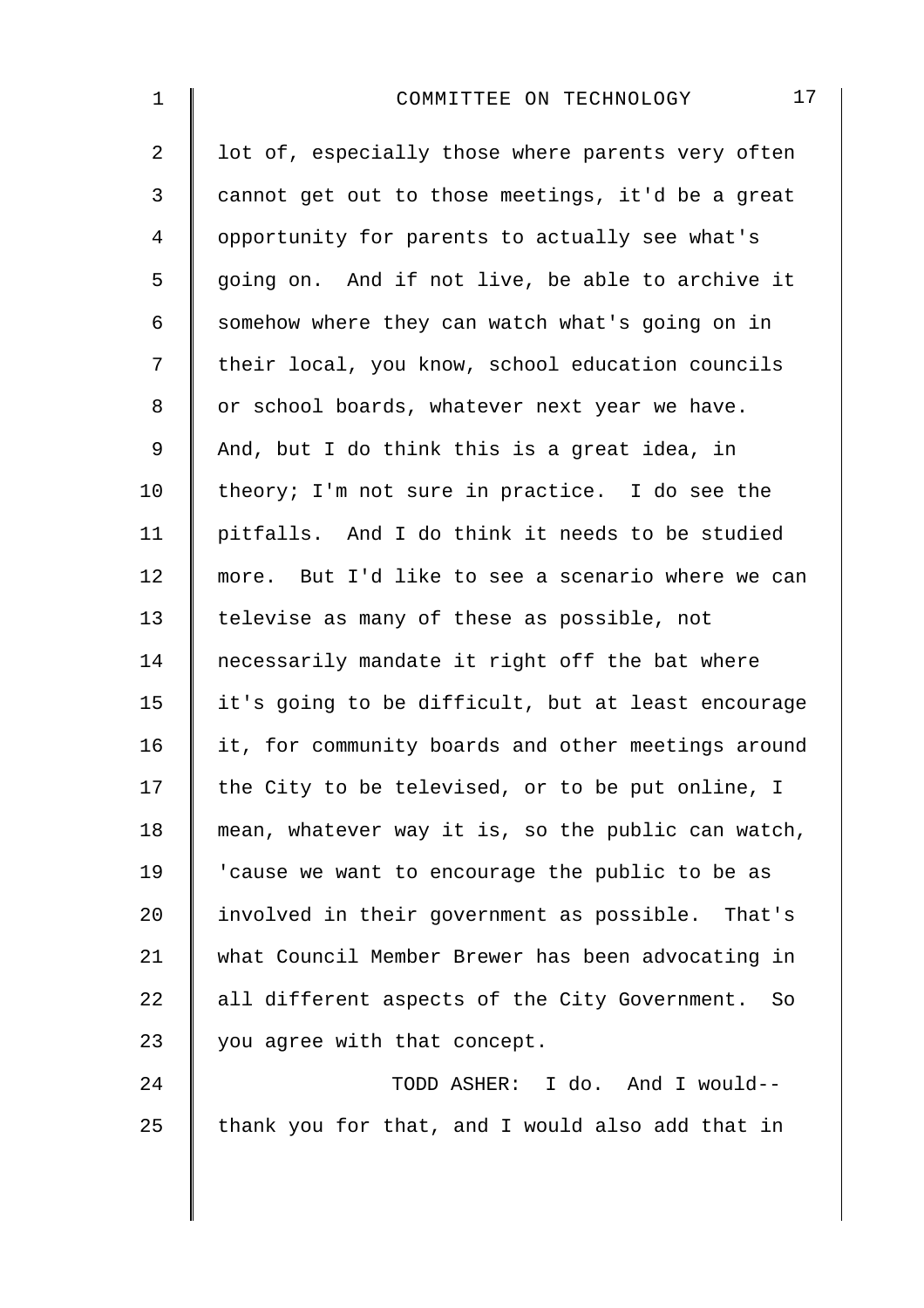| 1              | 18<br>COMMITTEE ON TECHNOLOGY                        |
|----------------|------------------------------------------------------|
| $\overline{a}$ | February of this year, we produced a document, a     |
| $\mathfrak{Z}$ | best practices document for streaming. And we met    |
| 4              | with, I think in the end it was about 14 agencies,   |
| 5              | who were interested in being able to conduct live    |
| 6              | streaming. It's a roughly 18 page document and it    |
| 7              | goes through sort of the basics of how you'd put     |
| 8              | together a camera and how you connect it to the      |
| $\mathsf 9$    | internet and how you could go to a free service,     |
| 10             | and it lists out some of the, you know, concerns.    |
| 11             | And again, a lot of this is to be determined, what   |
| 12             | are the requirements for FOIL, what are the          |
| 13             | requirements for archiving, what happens if the      |
| 14             | standard licensing agreement with one of the free    |
| 15             | providers changes. Can that content be used for      |
| 16             | something that maybe could be commercial in nature   |
| 17             | by somebody else who can go to one of these          |
| 18             | websites and access the information? But all of      |
| 19             | that notwithstanding, we thought at least let's      |
| 20             | share the information we have, and as we figure      |
| 21             | things out, we'll be able to do that. The big        |
| 22             | takeaway from the meeting was that most of the       |
| 23             | agencies said, "We don't have this equipment, we     |
| 24             | have rooms that don't have wi-fi in them, we don't   |
| 25             | have the infrastructure to be able to do it."<br>Let |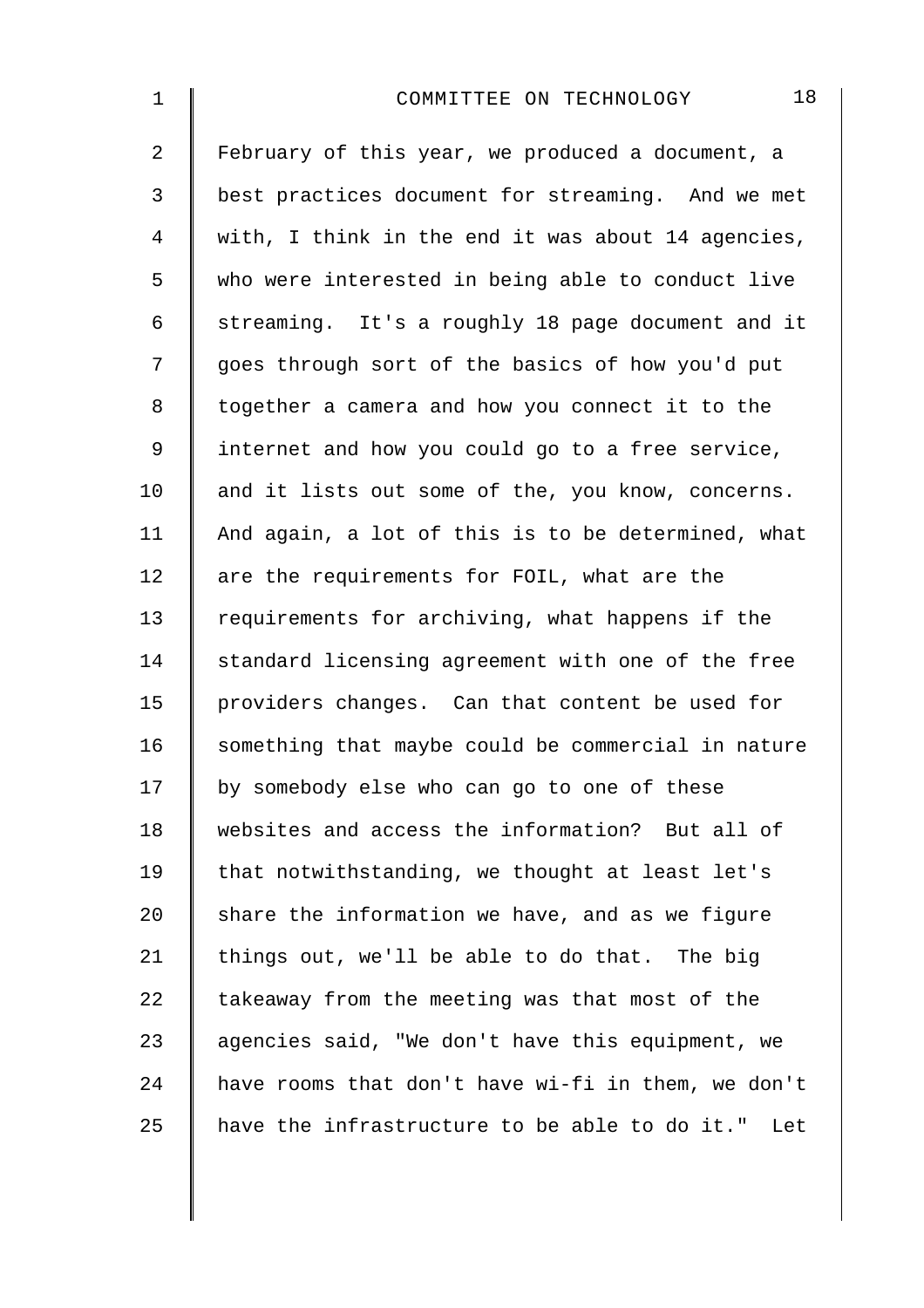| 1              | 19<br>COMMITTEE ON TECHNOLOGY                      |
|----------------|----------------------------------------------------|
| $\overline{2}$ | along thinking through the experience when you     |
| 3              | have some rooms that are very large, some that are |
| 4              | much smaller, how do you actually make it a useful |
| 5              | experience? They don't have microphones like       |
| 6              | this, they'd just be using the microphone from,    |
| 7              | you know, many feet away on the camera. So, there  |
| 8              | were a lot of concerns that we've taken under      |
| 9              | advisement and we've been looking, again from a    |
| 10             | best practices standpoint, what could we do to     |
| 11             | alleviate that and work with agencies who do large |
| 12             | amounts of public hearings to be able to allow     |
| 13             | them to do that. Things change a bit when it       |
| 14             | becomes, you know, a legal mandate to cover all    |
| 15             | these hearings, versus best practices for everyone |
| 16             | to try and do as much as possible, and I think     |
| 17             | that's for us where the challenge comes in. And    |
| 18             | my testimony is just to say that there really is a |
| 19             | bit more that we would need to do to examine all   |
| 20             | of the specifics of those streaming locations, to  |
| 21             | be able to say, "We promise to do it." Right now,  |
| 22             | we really want to do it, but the promising to do   |
| 23             | it I think is a bit more challenging without       |
| 24             | knowing more detail.                               |
| 25             | COUNCIL MEMBER WEPRIN: Okay, well,                 |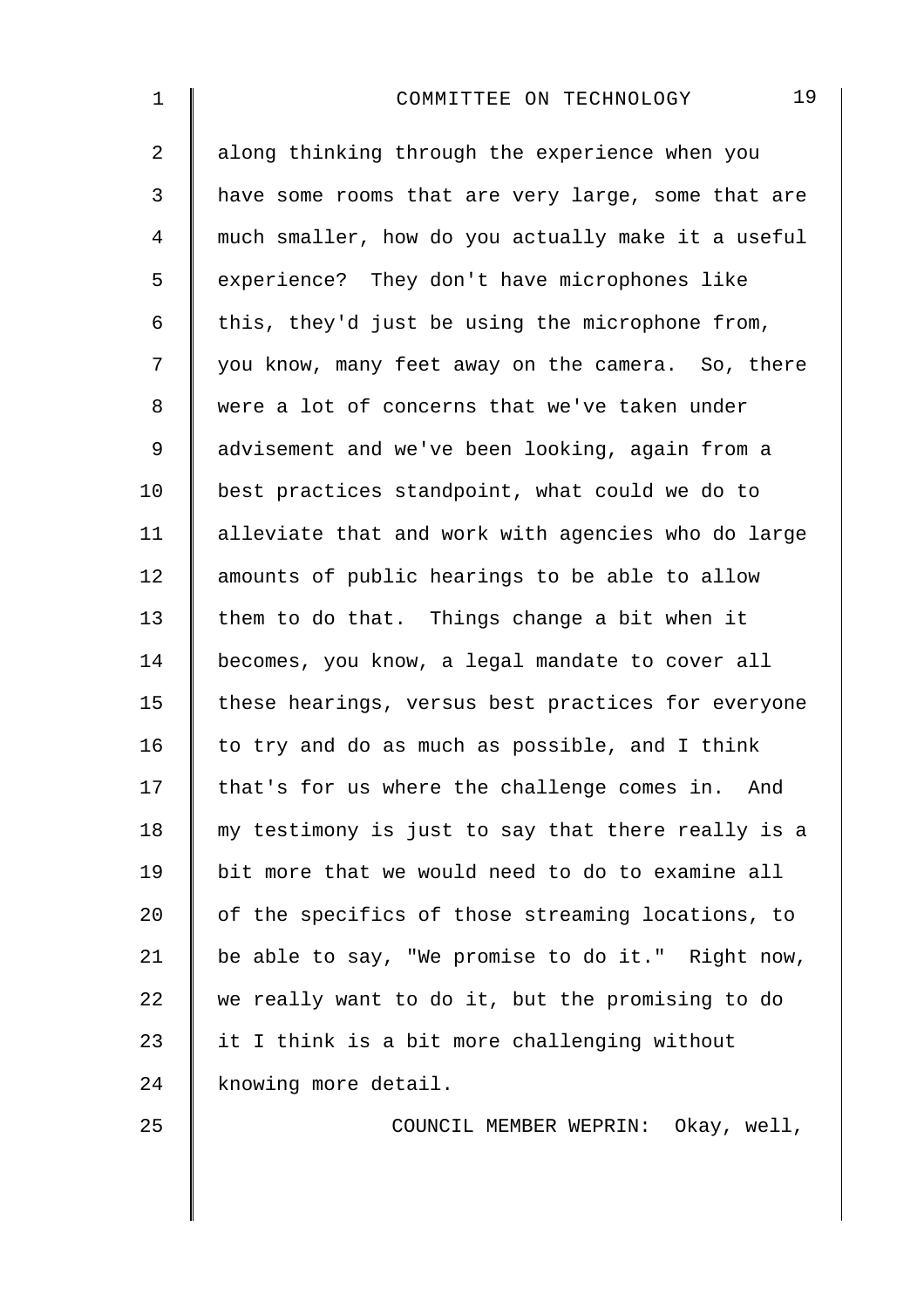| $\mathbf 1$    | 20<br>COMMITTEE ON TECHNOLOGY                      |
|----------------|----------------------------------------------------|
| 2              | you know, I can't disagree with that, I do think   |
| 3              | that this is a good goal to shoot for and we need  |
| $\overline{4}$ | to do everything we can at this point in time, to  |
| 5              | try to get people to be exposed to what's going on |
| 6              | in their government, to open meetings all over.    |
| 7              | One last point I want to make, Mr. Chairman, I     |
| 8              | know you've been very complimentary of the system. |
| $\mathsf 9$    | I've often thought that this camera in particular- |
| 10             | -can you switch to this camera right here?--is a   |
| 11             | little too high, you know. Especially those of us  |
| 12             | with big bald spots, you know, it's really the     |
| 13             | angle is--                                         |
| 14             | TODD ASHER: I have one of those                    |
| 15             | myself.                                            |
| 16             | COUNCIL MEMBER WEPRIN: --is, you                   |
| 17             | know, a little scary over there, and I think it    |
| 18             | maybe 'cause they were afraid Bill de Blasio would |
| 19             | walk by and hit his head.                          |
| 20             | TODD ASHER: [laughs]                               |
| 21             | COUNCIL MEMBER WEPRIN: But that                    |
| 22             | camera coming down on us is always, you watch it   |
| 23             | on TV, it's a little creepy looking, I don't know. |
| 24             | But anyway, that being said, thank you very much,  |
| 25             | Mr. Chair.                                         |
|                |                                                    |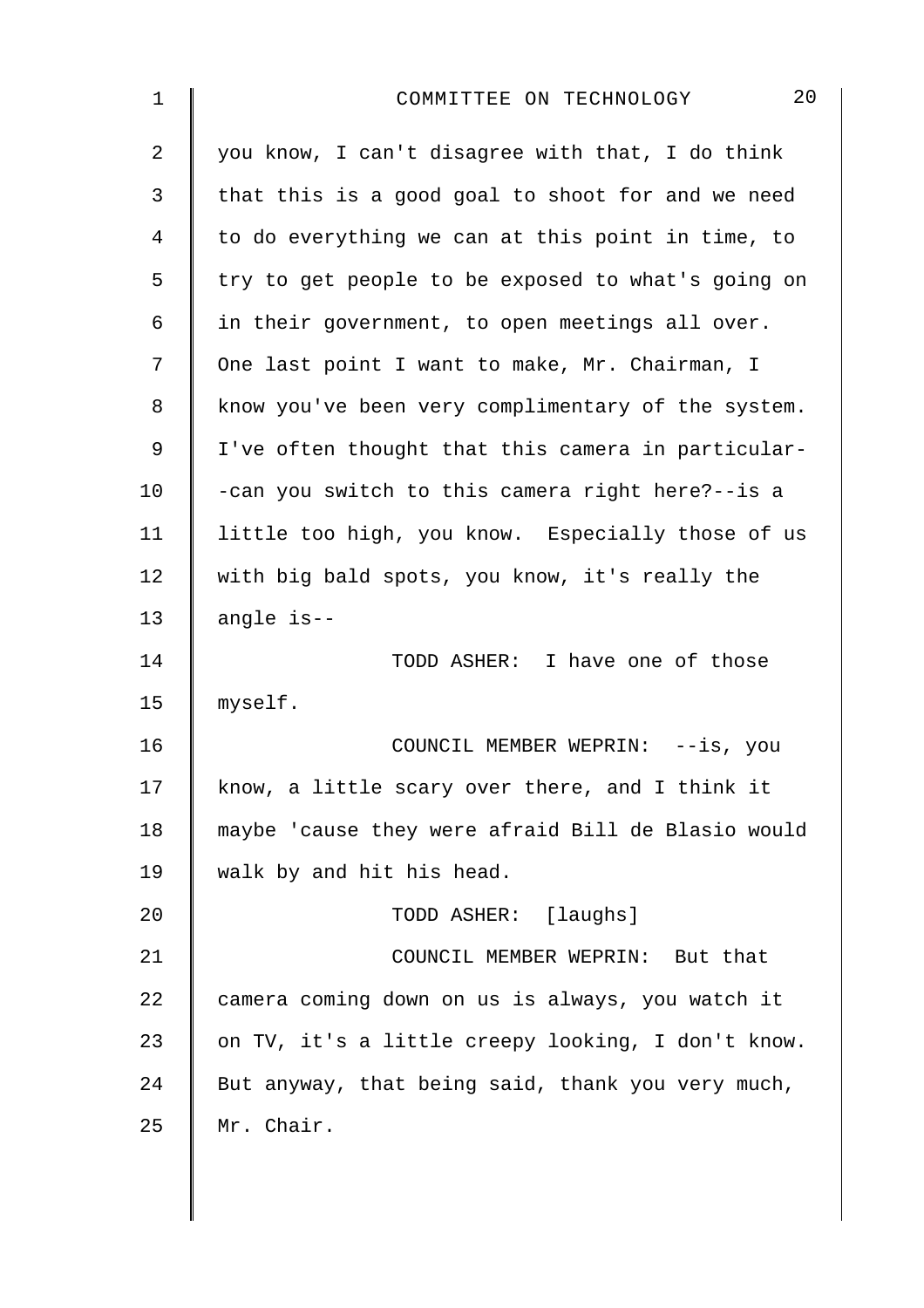| $\mathbf 1$    | 21<br>COMMITTEE ON TECHNOLOGY                     |
|----------------|---------------------------------------------------|
| $\overline{2}$ | CHAIRPERSON CABRERA: Council                      |
| 3              | Member Weprin, I don't think you have to worry    |
| 4              | about that, with all--you have a good set of hair |
| 5              | there.                                            |
| 6              | COUNCIL MEMBER WEPRIN: [laughs]                   |
| 7              | CHAIRPERSON CABRERA: You're doing                 |
| 8              | good, you're doing good. Council Member Brewer.   |
| $\mathsf 9$    | COUNCIL MEMBER BREWER: Thank you                  |
| 10             | very much, thank you, Mr. Chair, thank you, Todd, |
| 11             | because you really did live up to what you        |
| 12             | promised, and I was complaining like crazy before |
| 13             | you took the job, and I really appreciate that    |
| 14             | you're innovative and you're trying to make New   |
| 15             | York City government more transparent. On the     |
| 16             | other hand, I am very supportive of mandating     |
| 17             | webcasting. And let me be specific. How come the  |
| 18             | state can do it and not so expensively? Have you  |
| 19             | looked at their--I watch a lot of state hearings  |
| 20             | on the web. And they are not perfect, but when I  |
| 21             | watch, for instance, the Hudson River Advisory    |
| 22             | Board, which I love watching--                    |
| 23             | TODD ASHER: Who doesn't?                          |
| 24             | COUNCIL MEMBER BREWER: Exactly.                   |
| 25             | [laughter] Only me. But it's grainy, it's edgy,   |
|                |                                                   |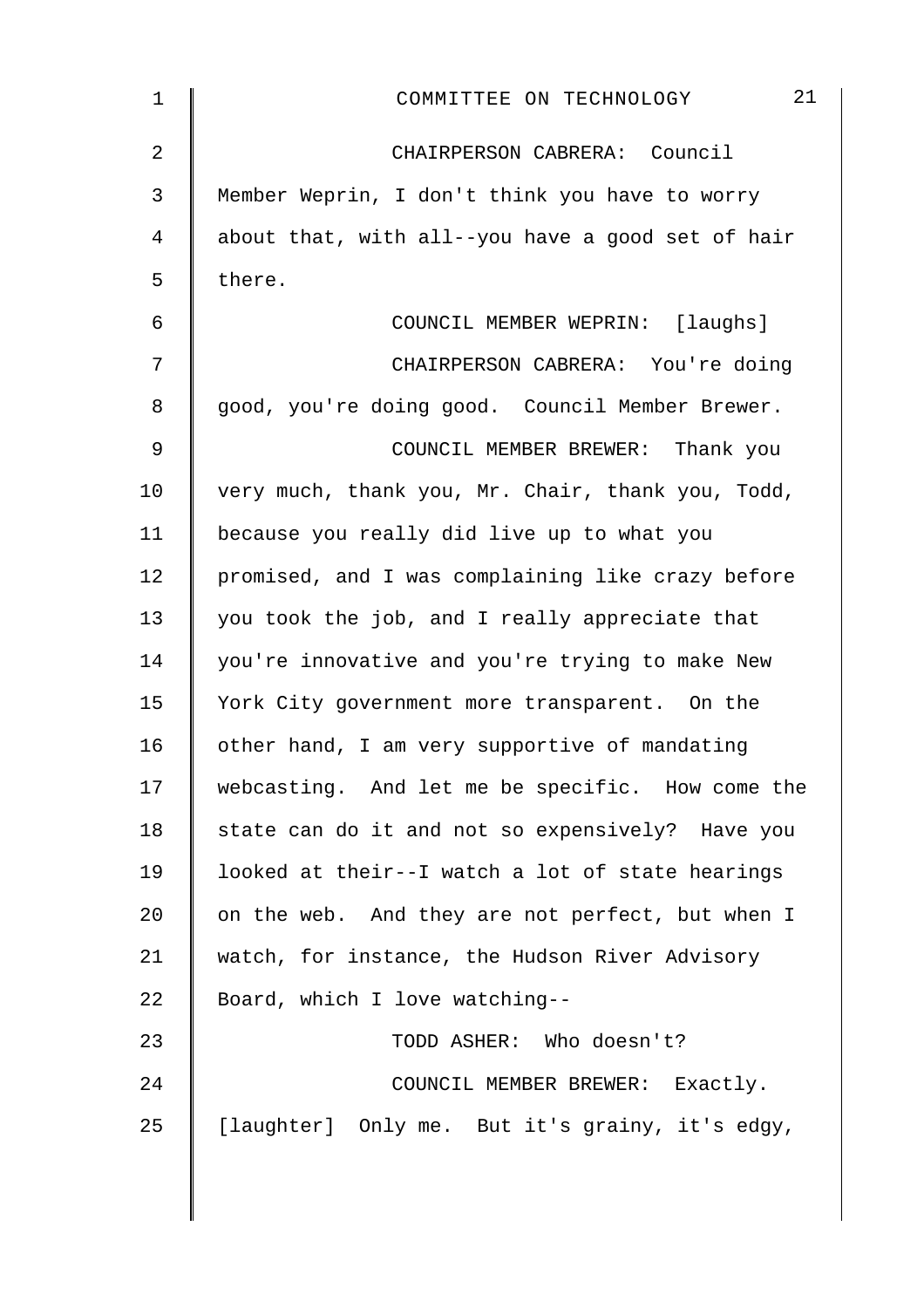| $\mathbf 1$    | 22<br>COMMITTEE ON TECHNOLOGY                      |
|----------------|----------------------------------------------------|
| $\overline{2}$ | in terms of it's not perfect, as is the wonderful  |
| 3              | job you've done here, but I get all the            |
| 4              | information. That's what we're looking for. And    |
| 5              | I'm just wondering, have you talked to the State   |
| 6              | as, in terms of the meeting that you had with the  |
| 7              | different agencies?                                |
| 8              | TODD ASHER: I must say I have not,                 |
| 9              | and I would welcome that, and if you have a        |
| 10             | contact there, I would be happy to reach out to    |
| 11             | them, and we would integrate that into a study.    |
| 12             | COUNCIL MEMBER BREWER: Okay,                       |
| 13             | because it hasn't been excessively expensive, they |
| 14             | may not do every single agency, but if they get    |
| 15             | down to the Hudson River Park Trust Board, that's  |
| 16             | pretty far down.                                   |
| 17             | TODD ASHER: Okay.                                  |
| 18             | COUNCIL MEMBER BREWER: So, and                     |
| 19             | they do the Adirondack, I watch the Adirondack     |
| 20             | whatever it is, even though I'm not there. And     |
| 21             | that's what people are looking for. I mean, they   |
| 22             | really want to see government in action. And I     |
| 23             | think if we study this too long, that it won't     |
| 24             | happen. And I don't think it's going to cost a     |
| 25             | lot. That wonderful man over there, who's got a    |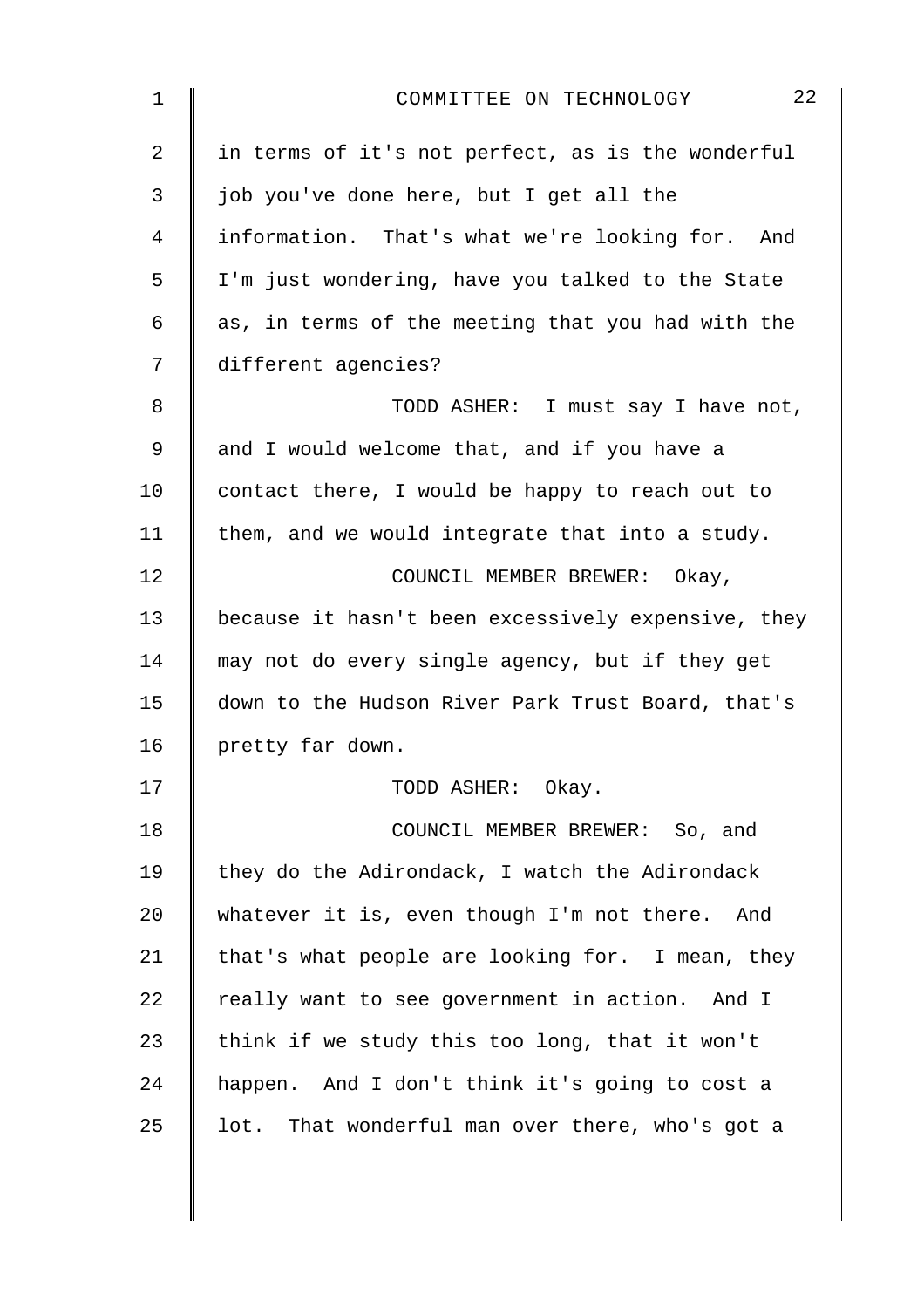| $\mathbf{1}$   | 23<br>COMMITTEE ON TECHNOLOGY                      |
|----------------|----------------------------------------------------|
| $\overline{a}$ | camera, he and my staff in the past, before you    |
| 3              | had this wonderful system, we always, as some of   |
| 4              | you know, did our own streaming with our own       |
| 5              | laptop and our own cameras of the Technology       |
| 6              | Committee. We've been doing it for ten years.      |
| 7              | So, it's not expensive, and I would have two       |
| 8              | questions about this cost issue. First of all, I   |
| 9              | understand the franchise only covers the           |
| 10             | television.                                        |
| 11             | TODD ASHER: That's true.                           |
| 12             | COUNCIL MEMBER BREWER: But when                    |
| 13             | you are paying for this equipment, is it capital   |
| 14             | and expense? Is it a capital expense, as well as   |
| 15             | a, obviously somebody has to run it, that would be |
| 16             | a OTPS, that would be a salary issue. But how      |
| 17             | much of this is capital as opposed to expense, in  |
| 18             | your opinion?                                      |
| 19             | TODD ASHER: Oh, in the case of,                    |
| 20             | for outfitting the, for the public hearings that   |
| 21             | are currently covered?                             |
| 22             | COUNCIL MEMBER BREWER: Correct.                    |
| 23             | In other words, not--in other words, all of this   |
| 24             | huge number that you're giving us, which I don't   |
| 25             | think is as large as you think it is.              |
|                |                                                    |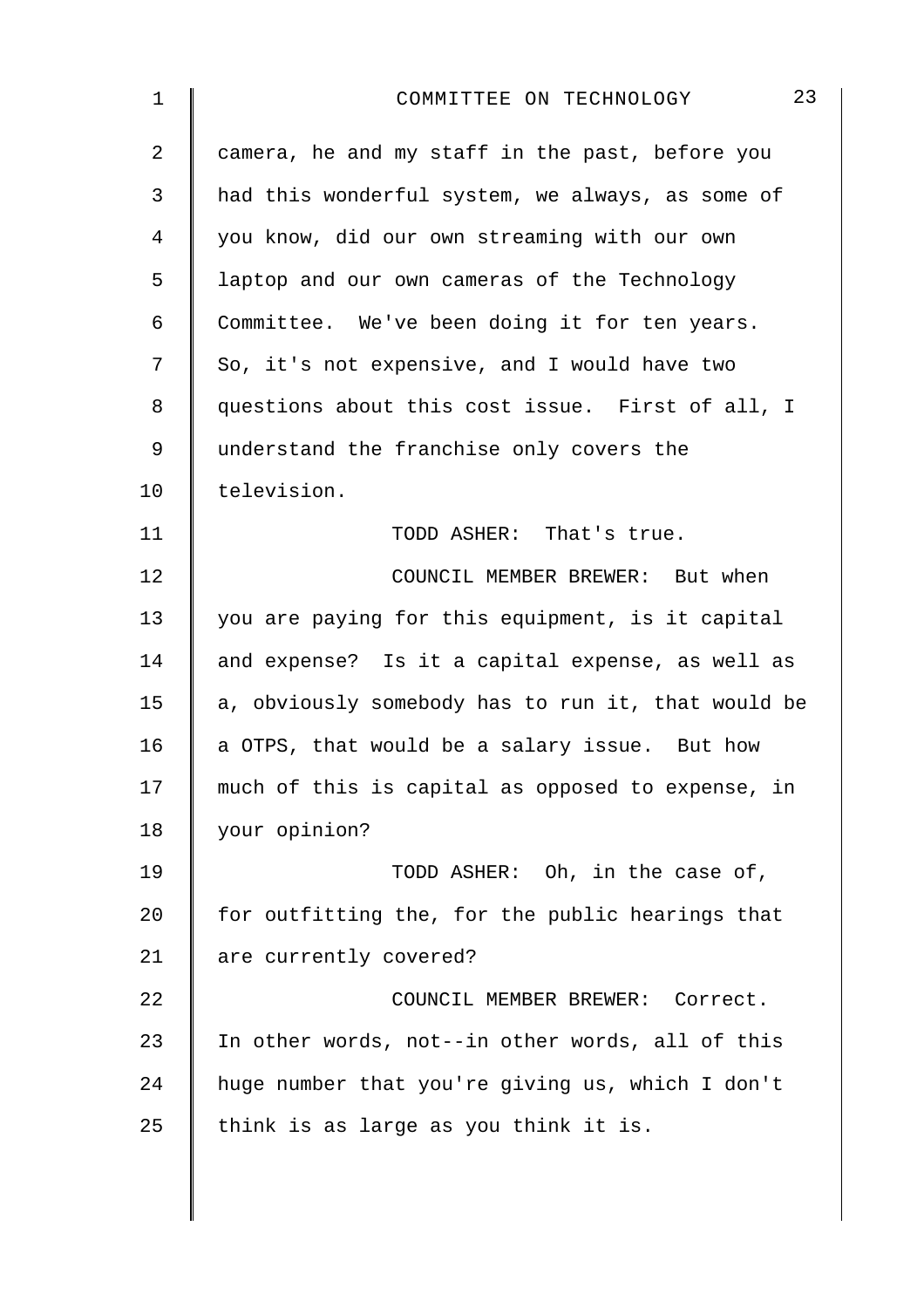| 1              | 24<br>COMMITTEE ON TECHNOLOGY                       |
|----------------|-----------------------------------------------------|
| $\overline{2}$ | TODD ASHER: Well, it might be.                      |
| 3              | So, just for clarification, the numbers that I've   |
| 4              | used were the only ones that we had available,      |
| 5              | without performing any sort of study, which was     |
| 6              | just the cost that it--the actual capital cost      |
| 7              | that it cost to outfit the main City Council        |
| 8              | Chambers and the $-$ -                              |
| 9              | COUNCIL MEMBER BREWER:                              |
| 10             | [interposing] Right, that was--no, I understand     |
| 11             | that's what the cost is of this system.             |
| 12             | TODD ASHER: So, the estimate that                   |
| 13             | I have made as the \$2.5 million was for equipment, |
| 14             | and that was taking, again, broadly, 175 locations  |
| 15             | and multiplying \$15,000 for costs for--            |
| 16             | COUNCIL MEMBER BREWER: And how                      |
| 17             | much do you include if we can include the CEC. I    |
| 18             | don't know if you did, you don't know if you did.   |
| 19             | TODD ASHER: I don't, I need to--                    |
| 20             | COUNCIL MEMBER BREWER: And the                      |
| 21             | community boards, also. In other words, how do we   |
| 22             | separate out community boards? Because the          |
| 23             | challenge there, to be honest with you, is that     |
| 24             | they do move around a lot. The City agencies,       |
| 25             | City Planning Commission, will be at Reed Street    |
|                |                                                     |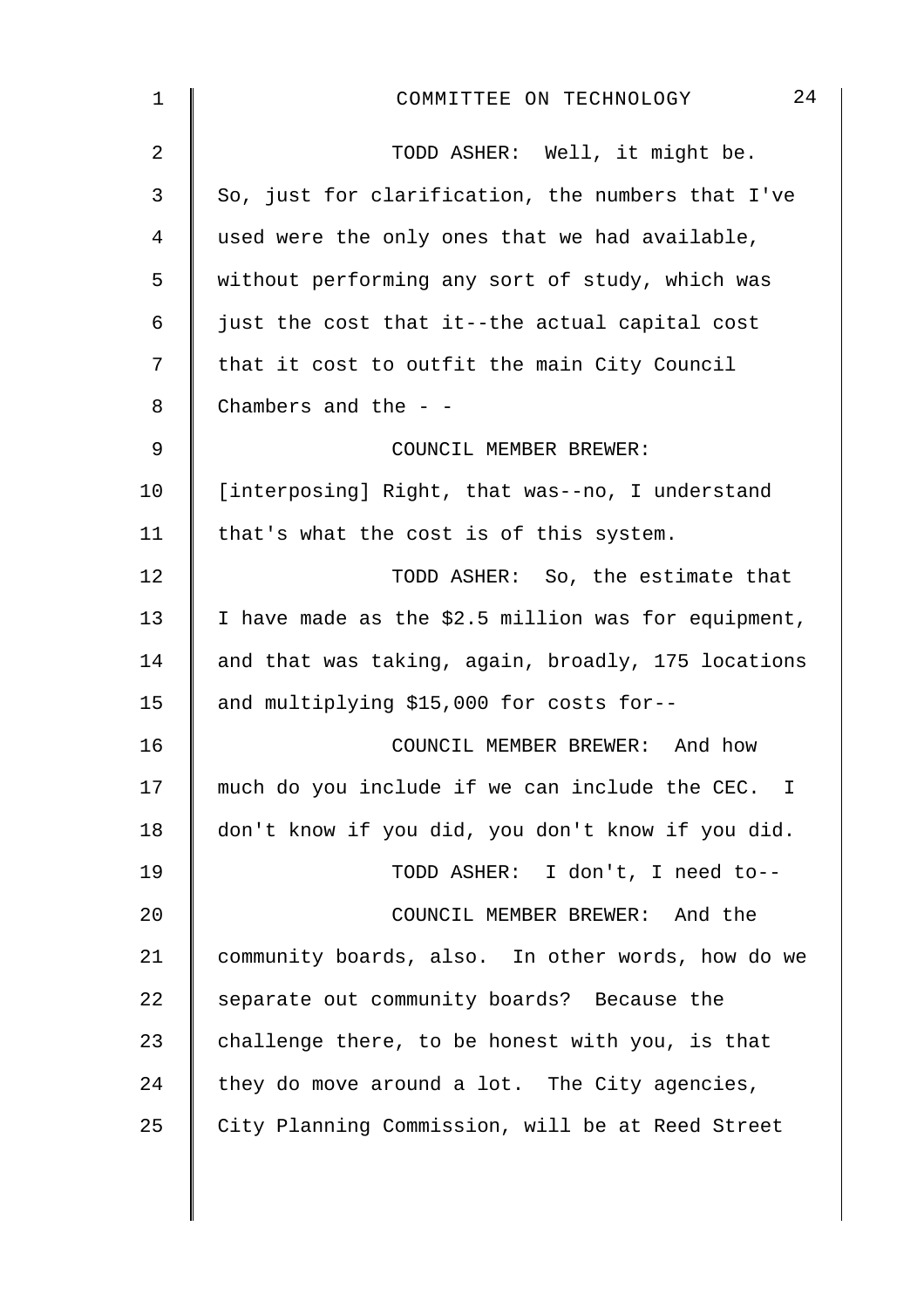| 1              | 25<br>COMMITTEE ON TECHNOLOGY                      |
|----------------|----------------------------------------------------|
| $\overline{2}$ | until the building falls down.                     |
| 3              | TODD ASHER: Right.                                 |
| 4              | COUNCIL MEMBER BREWER: And then                    |
| 5              | they'll be at 1 Center Street for the rest of the  |
| 6              | nine million years that the City Planning          |
| 7              | Commission exists. They're not moving. I guess     |
| 8              | that's my point. In other words, once it is        |
| 9              | settled, as opposed to a community board, it is    |
| 10             | not a comp--I don't think it's as complicated or   |
| 11             | as expensive as you indicate. So, I'm a little     |
| 12             | confused about this huge cost. And, if you pick    |
| 13             | certain agencies to be mandated, that's a good     |
| 14             | start. People, you know, the real agency that      |
| 15             | people want to see is the Board of Elections. If   |
| 16             | you ask what would be the number one YouTube       |
| 17             | attraction, it would be Board of Elections. But    |
| 18             | leaving that aside, I think what you need to do is |
| 19             | we need to really quickly look at, maybe from your |
| 20             | meeting that you had, is that document online,     |
| 21             | that streaming document that you mentioned that--  |
| 22             | TODD ASHER: No, only because we've                 |
| 23             | chosen to alter it based on the feedback.          |
| 24             | COUNCIL MEMBER BREWER: Okay.                       |
| 25             | TODD ASHER: It didn't prove to be                  |
|                |                                                    |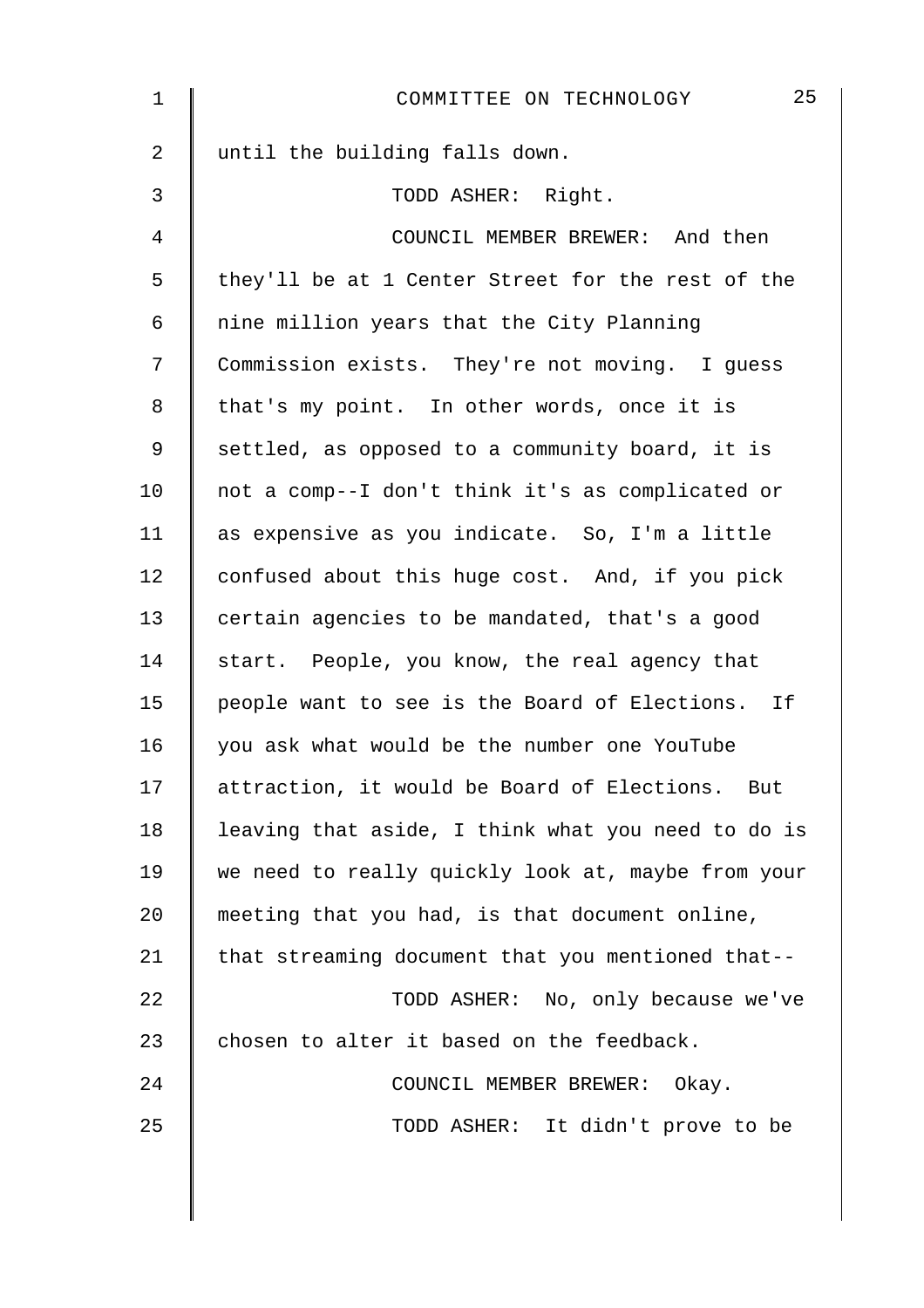| 1           | 26<br>COMMITTEE ON TECHNOLOGY                      |
|-------------|----------------------------------------------------|
| 2           | as useful because people didn't have the basic     |
| 3           | requirements to be able to observe it.             |
| 4           | COUNCIL MEMBER BREWER: Okay. But                   |
| 5           | I think there are enough people in this town who   |
| 6           | could very quickly help with an analysis, this is  |
| 7           | a tech city. And they would really quickly be      |
| 8           | able to help you with some of your questions. I    |
| $\mathsf 9$ | know some of the mare sitting here in the audience |
| 10          | today.                                             |
| 11          | TODD ASHER: I do, as well.                         |
| 12          | COUNCIL MEMBER BREWER: Okay.                       |
| 13          | TODD ASHER: No, certainly,                         |
| 14          | certainly I think--                                |
| 15          | COUNCIL MEMBER BREWER: And I think                 |
| 16          | we could really quickly make a bill that made      |
| 17          | sense and that we don't need a long study. The     |
| 18          | State is doing it, cities across this country are  |
| 19          | doing it, it's not--I mean, you got archiving, a   |
| 20          | capital, and I think that's--and a little bit of a |
| 21          | salary. But I think many people who are already    |
| 22          | sitting in the room running the meetings, could in |
| 23          | fact turn on any kind--I can do, as can the        |
| 24          | wonderful pastor here, in addition to being a      |
| 25          | Council Member, we all know how to do it, it is    |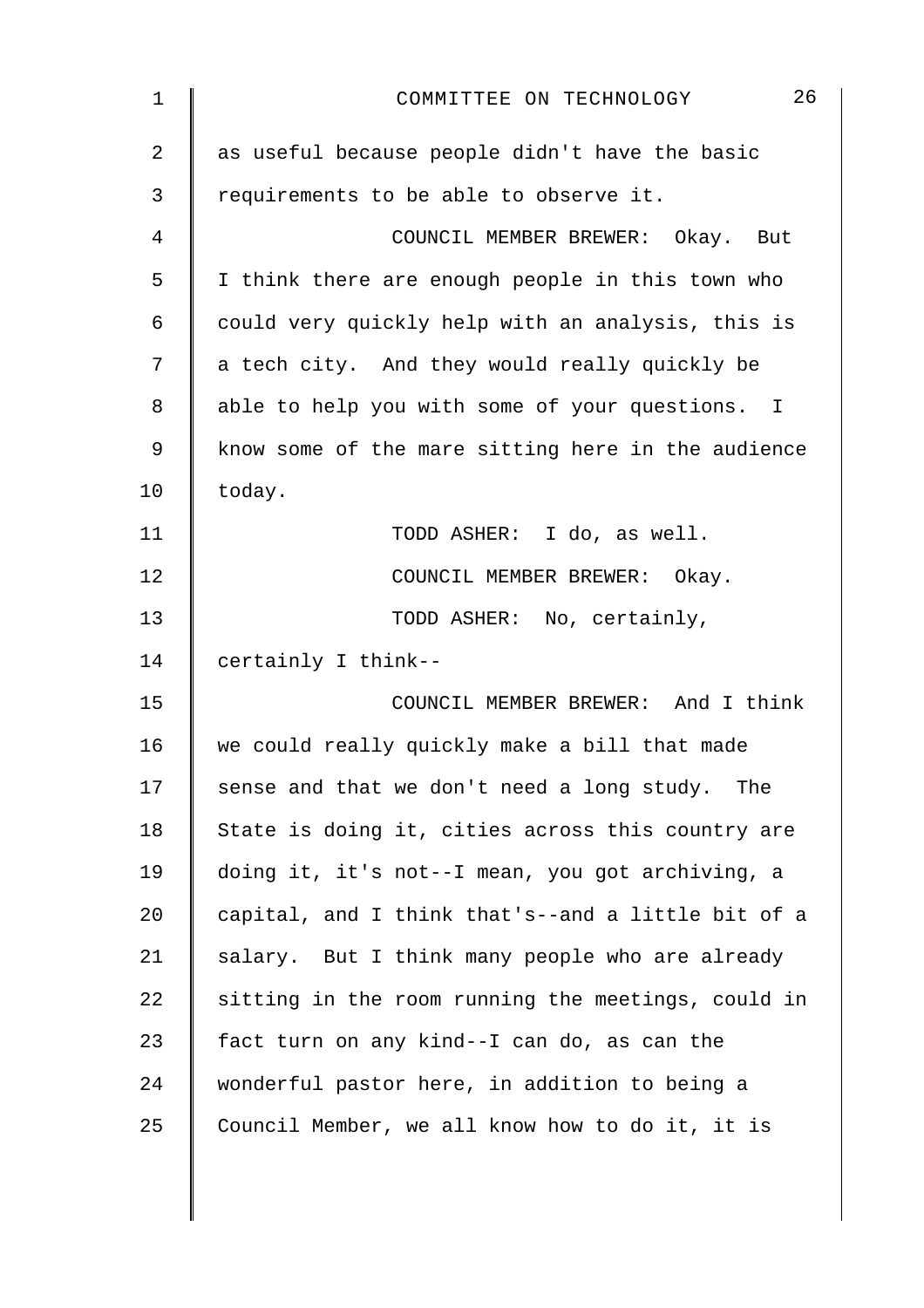| 1  | 27<br>COMMITTEE ON TECHNOLOGY                      |
|----|----------------------------------------------------|
| 2  | not a complicated procedure.                       |
| 3  | TODD ASHER: Understood.                            |
| 4  | COUNCIL MEMBER BREWER: So I'm a                    |
| 5  | little concerned about this large cost and this    |
| 6  | complicated project, for meetings that are in a    |
| 7  | regular location.                                  |
| 8  | TODD ASHER: So, I'm, but certainly                 |
| 9  | I've not proposed that we do a long assessment of  |
| 10 | anything. I think some--                           |
| 11 | COUNCIL MEMBER BREWER: Like two                    |
| 12 | weeks?                                             |
| 13 | TODD ASHER: Two weeks would be a                   |
| 14 | bit quick, given all of the other things. But I    |
| 15 | think something along the lines of 60 to 90 days   |
| 16 | would be a fair assessment.                        |
| 17 | COUNCIL MEMBER BREWER: That sounds                 |
| 18 | like a long time to me. Maybe we could discuss     |
| 19 | the timing of it.                                  |
| 20 | TODD ASHER: It would be--okay.                     |
| 21 | COUNCIL MEMBER BREWER: Because                     |
| 22 | when you have the kind of support that you had     |
| 23 | from the community at large on something like      |
| 24 | this, I think you would find that there'd be a lot |
| 25 | of input that could make it go quite quickly.      |
|    |                                                    |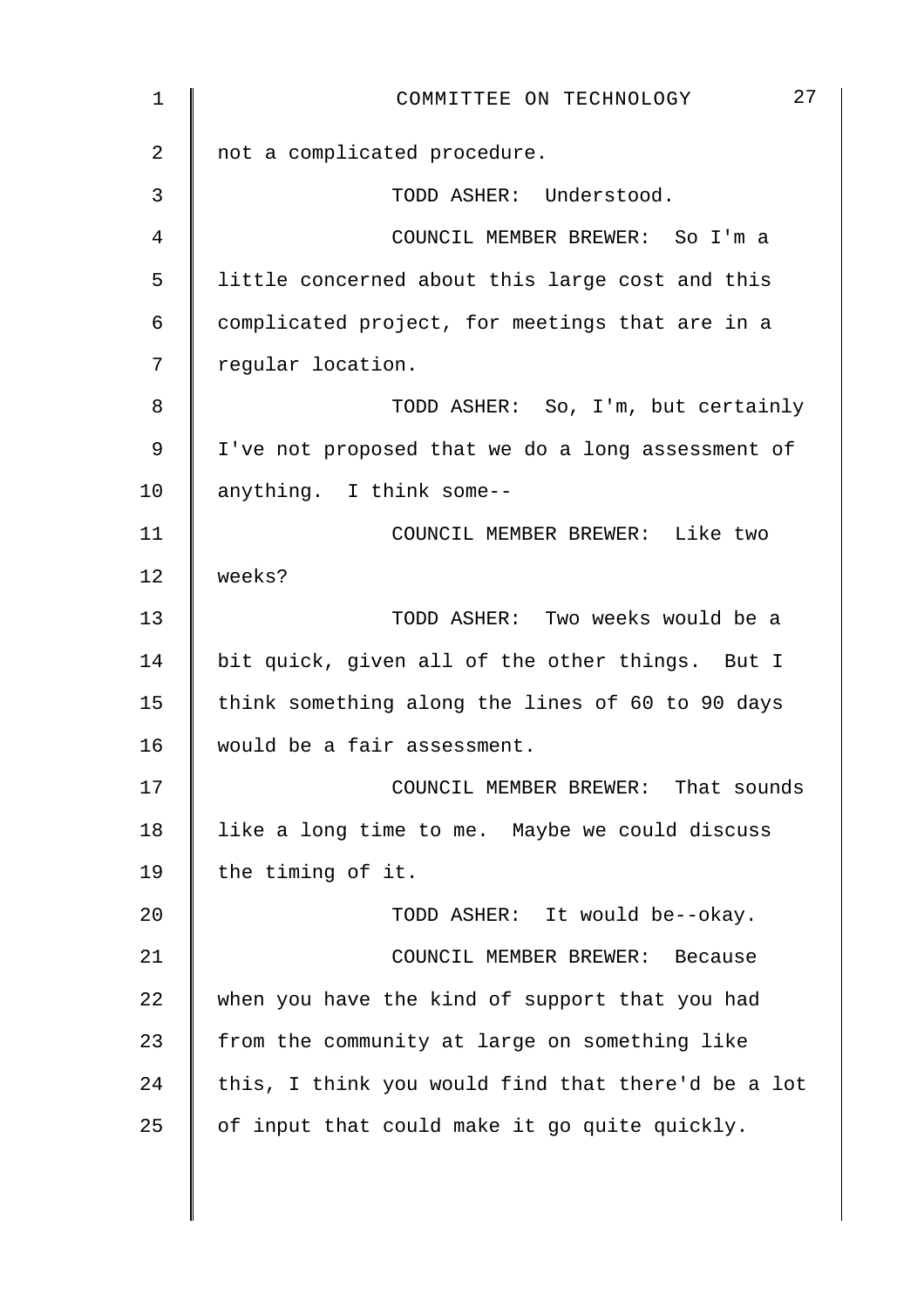| $\mathbf{1}$   | 28<br>COMMITTEE ON TECHNOLOGY                      |
|----------------|----------------------------------------------------|
| 2              | TODD ASHER: Great.                                 |
| $\mathfrak{Z}$ | COUNCIL MEMBER BREWER: Okay. The                   |
| 4              | second issue is do you have any--I will get you a  |
| 5              | state contact for sure, but how--and I should know |
| 6              | this--how is the archiving being done now of the   |
| 7              | Council?                                           |
| 8              | TODD ASHER: So, currently, we                      |
| 9              | archive on tape for anything that we're shooting   |
| 10             | for television, which is the vast majority, it's   |
| 11             | about 98 percent. There is a vendor arrangement    |
| 12             | that the Speaker's Office keeps with the vendor    |
| 13             | for the streaming. So, they should speak directly  |
| 14             | to how long they--it's a matter of contractual     |
| 15             | terms. My recollection is they keep six months in  |
| 16             | digital form, and then if anyone wants anything    |
| 17             | older than that, they go back to us and we keep it |
| 18             | since the beginning of time.                       |
| 19             | COUNCIL MEMBER BREWER: Okay. And                   |
| 20             | the money that is from the franchise, which can it |
| 21             | really only be used for, as you indicated, the     |
| 22             | broadcast, it can't be used for anything to do     |
| 23             | with streaming. Is that by a Bruce Regal law or    |
| 24             | something?                                         |
| 25             | TODD ASHER: It's--Bruce Regal is                   |
|                |                                                    |
|                |                                                    |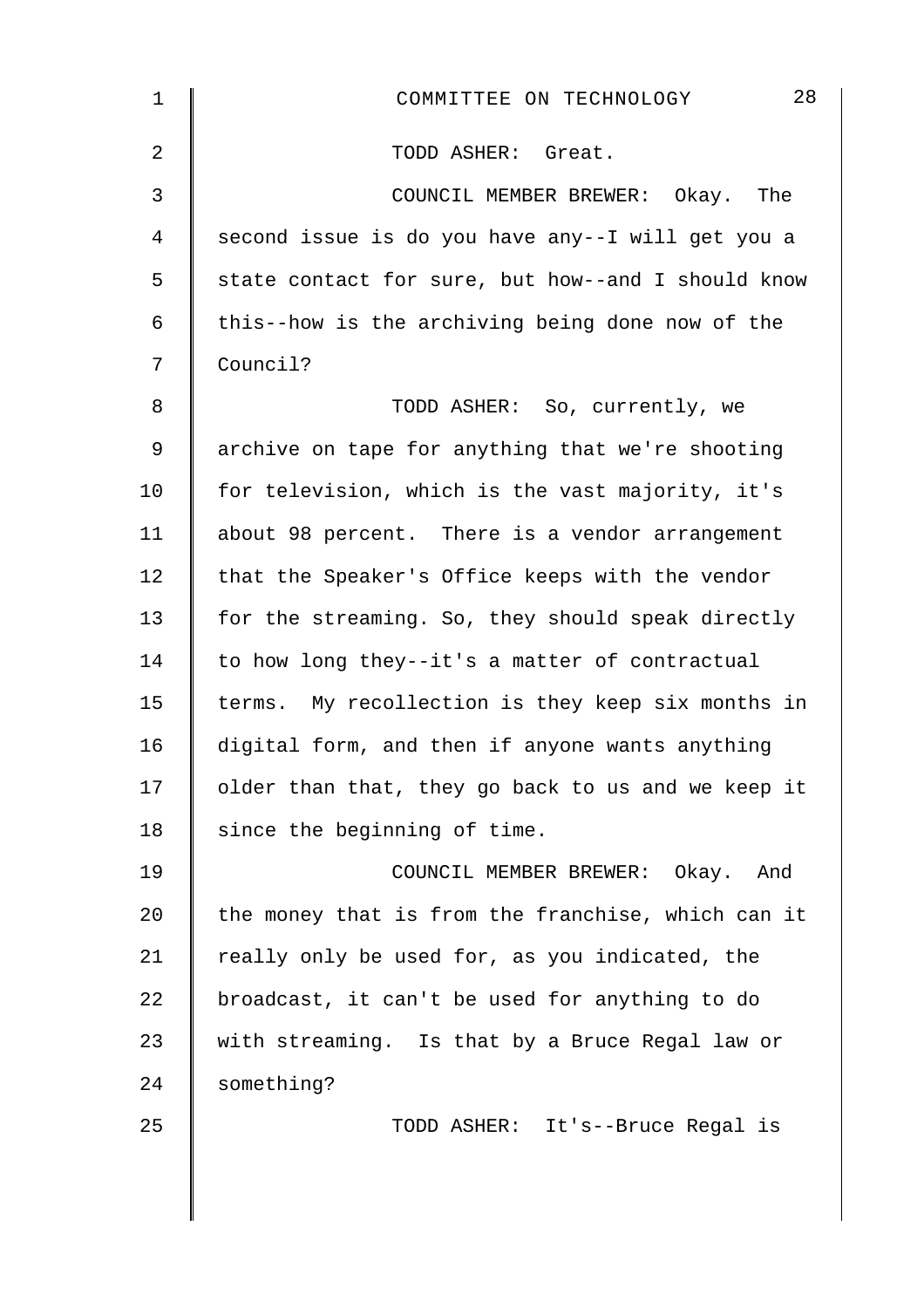| 1  | 29<br>COMMITTEE ON TECHNOLOGY                      |
|----|----------------------------------------------------|
| 2  | the point of reference for it.                     |
| 3  | COUNCIL MEMBER BREWER: And he                      |
| 4  | indicates that it can't be transferred over to--   |
| 5  | any of that franchise money cannot be transferred  |
| 6  | over to streaming.                                 |
| 7  | TODD ASHER: That is correct.                       |
| 8  | COUNCIL MEMBER BREWER: Even for                    |
| 9  | equipment? Even though--                           |
| 10 | TODD ASHER: The--                                  |
| 11 | COUNCIL MEMBER BREWER: I mean,                     |
| 12 | there might be some integration possibilities. As  |
| 13 | an example, in some cases, some hearings are       |
| 14 | shown, if of tremendous interest, I assume, at     |
| 15 | City Planning. Now, some of those hearings are     |
| 16 | shown on nyc.gov.                                  |
| 17 | TODD ASHER: The requirement is--                   |
| 18 | COUNCIL MEMBER BREWER: Or on the--                 |
| 19 | yeah, on the television.                           |
| 20 | TODD ASHER: Correct. So, the                       |
| 21 | requirement is that the reason for purchase is for |
| 22 | broadcasting on the channel. If we were to argue   |
| 23 | that 51 percent would--then we probably could make |
| 24 | that argument. But I would need--                  |
| 25 | COUNCIL MEMBER BREWER: So that's                   |
|    |                                                    |
|    |                                                    |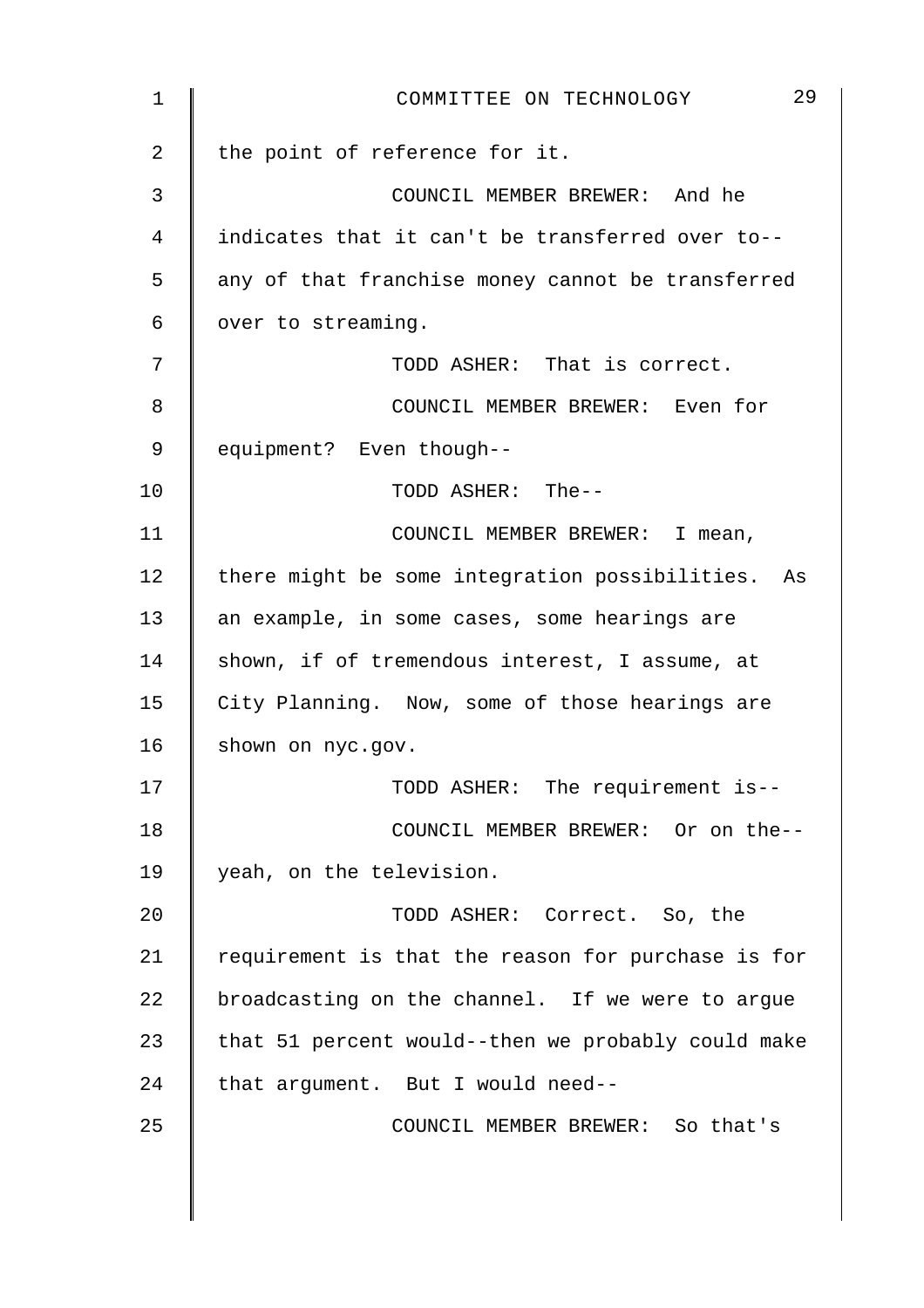| $\mathbf 1$ | 30<br>COMMITTEE ON TECHNOLOGY                      |
|-------------|----------------------------------------------------|
| 2           | the cut off, 51 percent to be shown--              |
| 3           | TODD ASHER: That's my                              |
| 4           | interpretation, but I would certainly--            |
| 5           | COUNCIL MEMBER BREWER: Okay.                       |
| 6           | TODD ASHER: --go to Bruce to                       |
| 7           | clarify the point, but--                           |
| 8           | COUNCIL MEMBER BREWER: 'Cause                      |
| 9           | obviously there is franchise money around, no idea |
| 10          | how much. But one assumes that that's money        |
| 11          | that's more available perhaps than any funding,    |
| 12          | that's what I'm asking.                            |
| 13          | TODD ASHER: And I, so, again, it's                 |
| 14          | my understanding, but I'll consult with Mr. Regal  |
| 15          | to understand for certain, and I think that in     |
| 16          | this process, we would establish exactly what the  |
| 17          | requirement is, the prioritization as you          |
| 18          | mentioned of which hearings would be most          |
| 19          | important. Is there the opportunity to broadcast   |
| 20          | them on television, as well? And then what are     |
| 21          | the real costs, whether they're large or whether   |
| 22          | they're smaller, there will be some, and how do we |
| 23          | cover those costs?                                 |
| 24          | COUNCIL MEMBER BREWER: Okay. And                   |
| 25          | I must admit, from the Mayor's perspective, not to |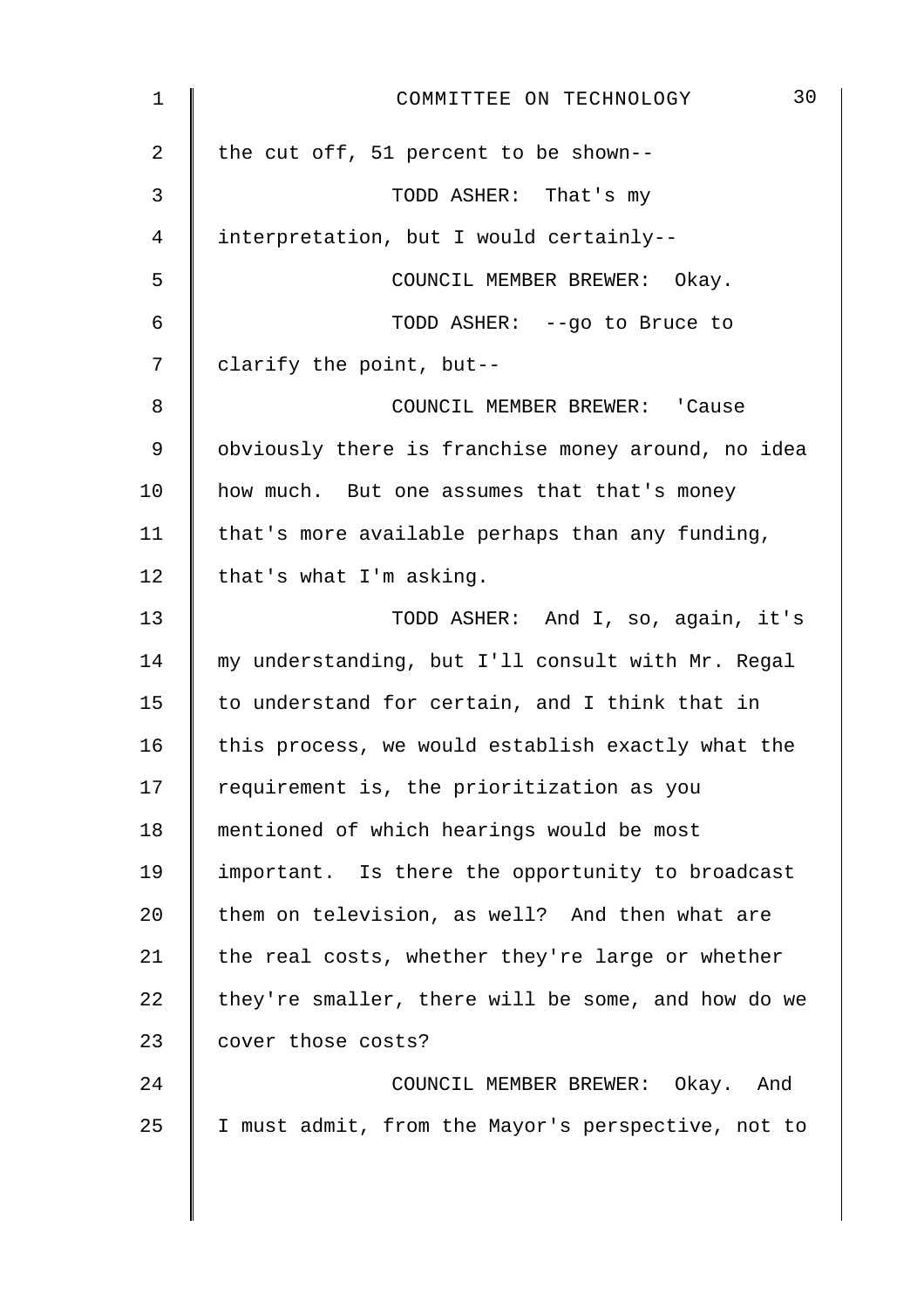| $\mathbf 1$ | 31<br>COMMITTEE ON TECHNOLOGY                      |
|-------------|----------------------------------------------------|
| 2           | mention from the City Council, making this City as |
| 3           | transparent as possible, this is a real way to do  |
| 4           | it, and it is a legacy item. It's also in          |
| 5           | keeping, I think, with the fact that, you know, we |
| 6           | are a city that embraces technology, and I can't   |
| 7           | think of a better way to do it. I want to share    |
| 8           | the Chair's recollection that the public is really |
| $\mathsf 9$ | appreciative and is utilizing the streaming and    |
| 10          | obviously on the television. I think more of us    |
| 11          | are watching it streaming now than anything else.  |
| 12          | And soon, of course, we won't have cable, and then |
| 13          | we'll all be watching it on the computer. So it    |
| 14          | makes sense to get started now. Okay.              |
| 15          | TODD ASHER: I certainly agree with                 |
| 16          | everything you've said in terms of access to       |
| 17          | government. We're not, we don't want to be an      |
| 18          | obstruction to this, we do just want to make sure  |
| 19          | because at the end of the day, after this hearing  |
| 20          | is over, it will be the obligation of me and my    |
| 21          | colleagues and the City and others to make sure    |
| 22          | that this happens, and we just want to make sure   |
| 23          | that we deliver on a clear promise, that's all.    |
| 24          | COUNCIL MEMBER BREWER: Well, I                     |
| 25          | appreciate it, but I'm just saying, in this        |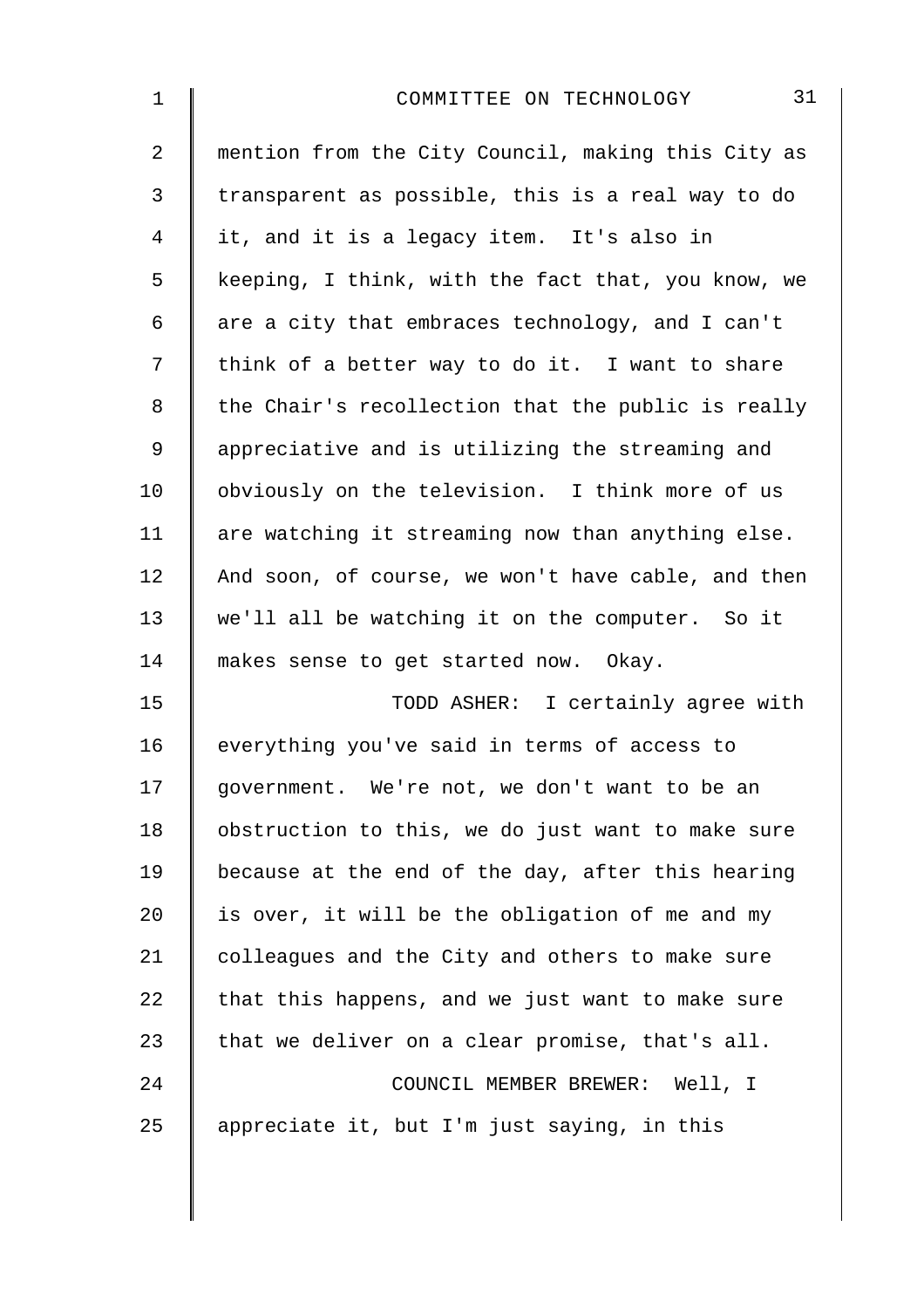| 1              | 32<br>COMMITTEE ON TECHNOLOGY                      |
|----------------|----------------------------------------------------|
| $\overline{2}$ | particular case, if you're telling me to find      |
| 3              | affordable housing, I would say, "Oh, I don't know |
| 4              | where I'm going to get help." But if you tell me   |
| 5              | that you want help on streaming New York City's    |
| 6              | hearings, there's like a New York City tech meet-  |
| 7              | up that would say, "We want to help." And there's  |
| 8              | about 1,200 people who would do it                 |
| $\mathsf 9$    | instantaneously.                                   |
| 10             | TODD ASHER: Understood.                            |
| 11             | COUNCIL MEMBER BREWER: So, I think                 |
| 12             | that you should utilize their wonderful            |
| 13             | opportunities to get their input, but this could   |
| 14             | be done really quickly, and I really, really       |
| 15             | believe not expensively. Thank you very much, Mr.  |
| 16             | Chair.                                             |
| 17             | CHAIRPERSON CABRERA: Thank you so                  |
| 18             | much, Council Member Brewer. I just want to echo   |
| 19             | what Council Member Brewer just shared. Look, in   |
| 20             | my estimation, even if it costs even a little bit  |
| 21             | more than we, that I think, it's going to cost, I  |
| 22             | think it's a worthwhile goal for us to have, and   |
| 23             | you're suggesting to waste--did I hear right, 60   |
| 24             | days to 90 days, and Council Member two weeks,     |
| 25             | maybe we could do it in 15 days. [laughs]          |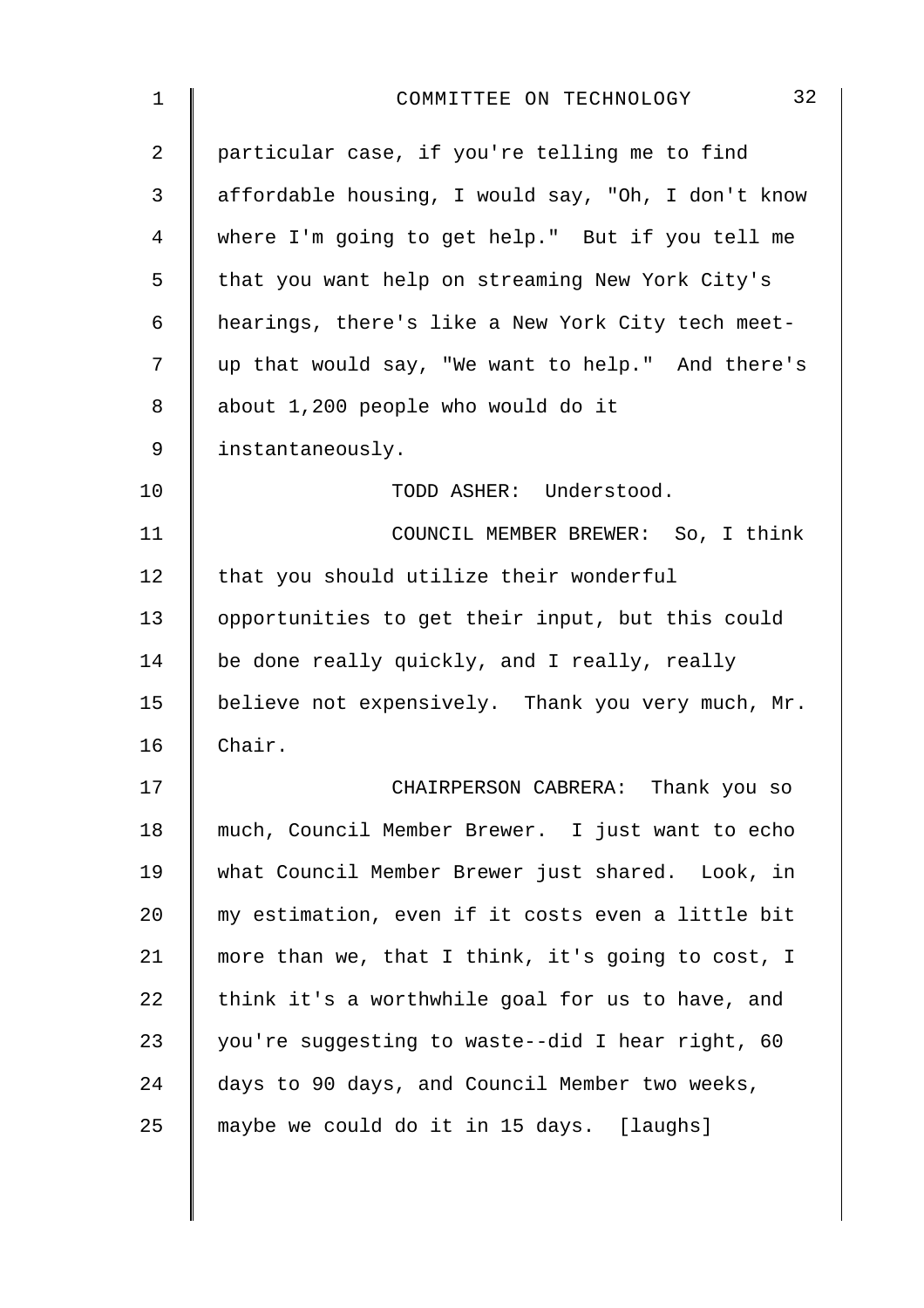| $\mathbf 1$    | 33<br>COMMITTEE ON TECHNOLOGY                      |
|----------------|----------------------------------------------------|
| $\overline{2}$ | TODD ASHER: It's a great average.                  |
| 3              | [laughter]                                         |
| 4              | CHAIRPERSON CABRERA: I agree with                  |
| 5              | Council Member Brewer, I just don't think it's     |
| 6              | going to take long. I mean, from this end looking  |
| 7              | at it from outside the bowl, I would think what    |
| 8              | would take just a bit longer than even the tech    |
| 9              | part, the equipment part, just to figure out your  |
| 10             | expense side.                                      |
| 11             | TODD ASHER: Right.                                 |
| 12             | CHAIRPERSON CABRERA: But even                      |
| 13             | that, I think that assignments could be given to   |
| 14             | somebody to do. I just don't think, again, you     |
| 15             | could look at what right now, what we're doing and |
| 16             | see how much that costs. And then you're going to  |
| 17             | have the economy of scales, anyway, taking place   |
| 18             | here, in light of the fact that if it is \$3,500,  |
| 19             | let's just go with that number, that because we    |
| 20             | have so many of those hearings, that it's going    |
| 21             | to, you know, it's not going to be piecemeal type  |
| 22             | of work, now we got about, kind of a wholesale     |
| 23             | approach. But anyway, hopefully we could get this  |
| 24             | done quicker, quickly, and because I think it's,   |
| 25             | it is indeed going to be a legacy project in this  |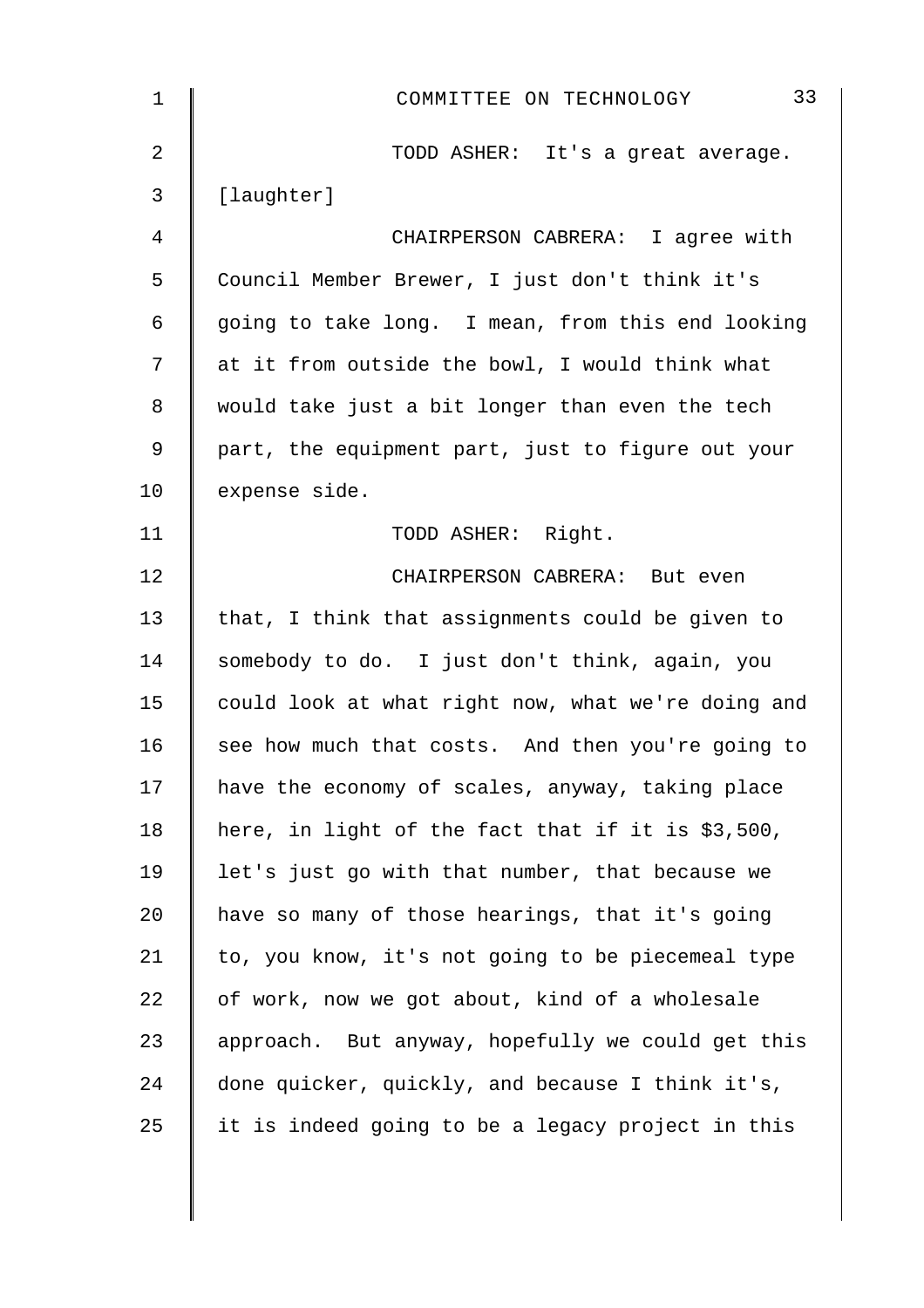| 1  | 34<br>COMMITTEE ON TECHNOLOGY                      |
|----|----------------------------------------------------|
| 2  | Administration and with the Council. Well, any     |
| 3  | other questions? All right, thank you so much.     |
| 4  | TODD ASHER: Thank you.                             |
| 5  | CHAIRPERSON CABRERA: I'm looking                   |
| 6  | forward to seeing progress in this project. Thank  |
| 7  | you very much.                                     |
| 8  | TODD ASHER: Thank you very much                    |
| 9  | for your time.                                     |
| 10 | CHAIRPERSON CABRERA: Alrighty.                     |
| 11 | This moment, we're going to have Rachael Fauss     |
| 12 | from Citizens Union and Joly MacKeef [background   |
| 13 | comment] MacFie, from Internet Society. Feel free  |
| 14 | to come forward. Just introduce yourselves, and    |
| 15 | you may begin.                                     |
| 16 | [pause, background noise]                          |
| 17 | RACHAEL FAUSS: Good morning--                      |
| 18 | that's better. Good morning, Chair Cabrera, and    |
| 19 | other members of the Committee on Technology. My   |
| 20 | name is Rachael Fauss, I'm the Policy and Research |
| 21 | Manager of Citizens Union. We're a nonpartisan,    |
| 22 | good government group, dedicated to making         |
| 23 | democracy work for all New Yorkers. And before     |
| 24 | turning to legislation, we'd just like to          |
| 25 | acknowledge the important work of the Council with |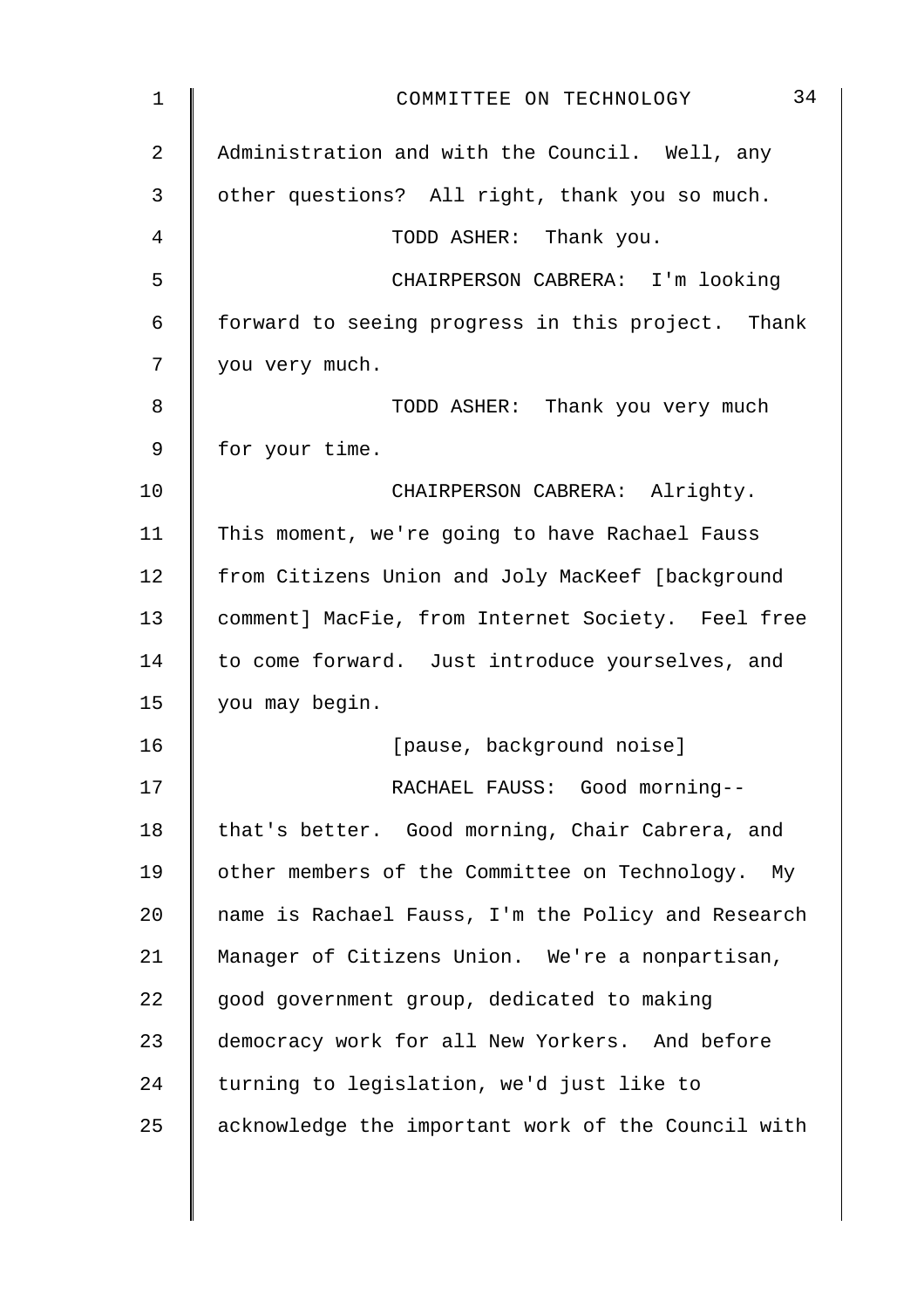| $\mathbf 1$    | 35<br>COMMITTEE ON TECHNOLOGY                      |
|----------------|----------------------------------------------------|
| $\overline{a}$ | regard to increasing transparency in government.   |
| 3              | Both passage of the Open Data Law last year;       |
| 4              | leading by example by doing webcasting of your     |
| 5              | meetings and hearings; and of course Council       |
| 6              | Member Brewer, for your leadership on many         |
| 7              | legislative initiatives in this area. We strongly  |
| 8              | support this legislation and actually before       |
| 9              | turning to that, I would like to say we have met   |
| 10             | with the Mayor's Office of Media and               |
| 11             | Entertainment, both individually and through the   |
| 12             | transparency working group, with a collaboration   |
| 13             | of many civic technologists and government         |
| 14             | watchdog organizations like ours. So we found      |
| 15             | them to be very collaborative in the past, and we  |
| 16             | wanted to acknowledge that, that they are not here |
| 17             | at this moment. And I'd like to say we do          |
| 18             | strongly support the legislation. Increasing       |
| 19             | accessibility to City agency hearings and meetings |
| 20             | is incredibly important. And I'd just like to say  |
| 21             | that webcasting allows stakeholders like ours,     |
| 22             | small government, small nonprofit organizations,   |
| 23             | and members of the press to more easily monitor    |
| 24             | government proceedings, and the media and advocacy |
| 25             | organizations can in turn relay this information   |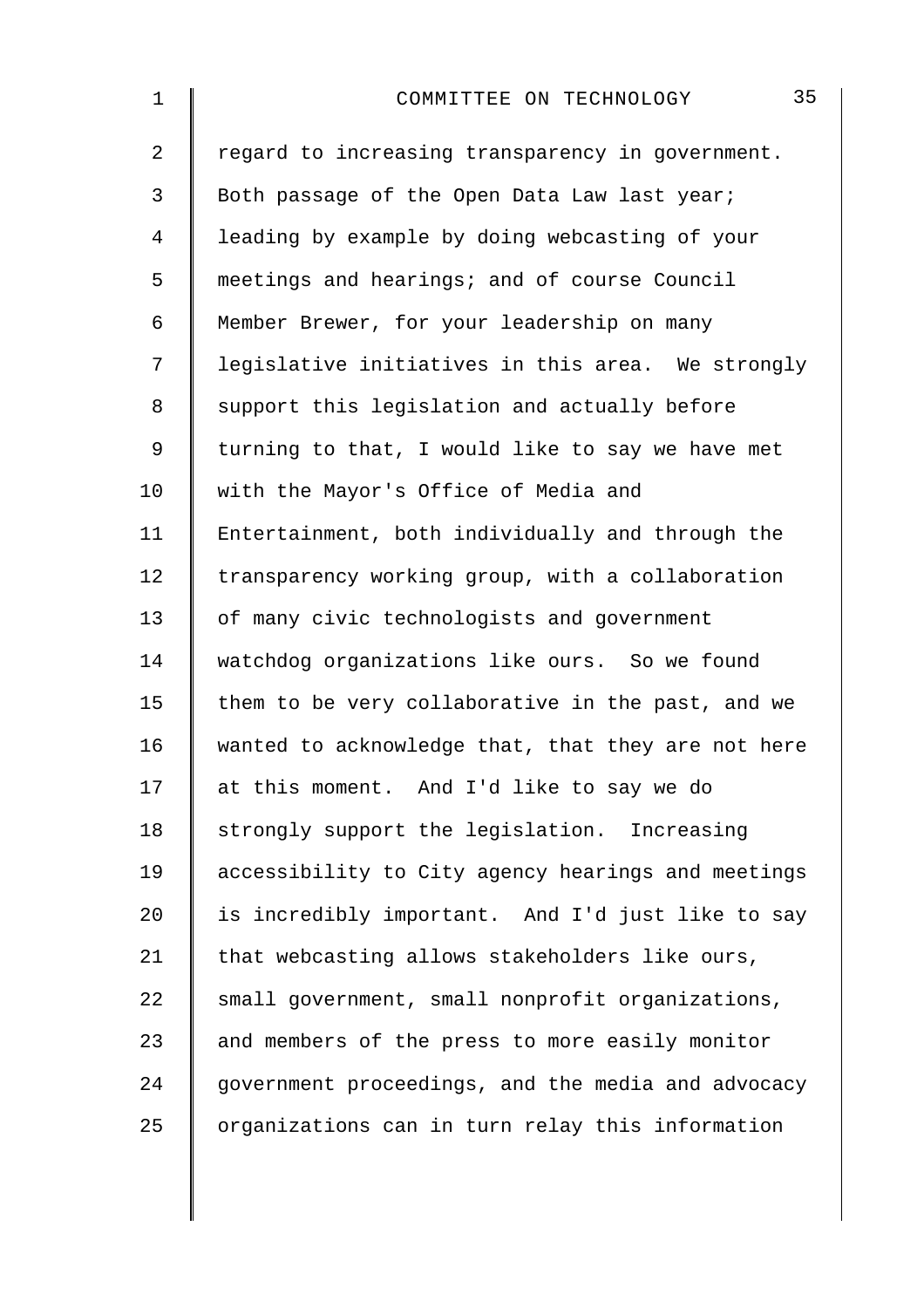| $\mathbf 1$    | 36<br>COMMITTEE ON TECHNOLOGY                     |
|----------------|---------------------------------------------------|
| $\overline{a}$ | to a larger audience of the public. So webcasting |
| $\mathfrak{Z}$ | proceedings affect more than those just directly  |
| 4              | watching them live. And further, given that       |
| 5              | government proceedings are often during the       |
| 6              | daytime when most New Yorkers are unable to       |
| 7              | attend; archiving webcasts will allow New Yorkers |
| 8              | to see government in action at any time, and      |
| 9              | provide an additional record of the public        |
| 10             | meetings. Many City agencies and Commissioners    |
| 11             | already webcast their meetings, among them the    |
| 12             | Campaign finance Board, the City's Pension Fund   |
| 13             | Boards, the 2010 Charter Revision Commission, and |
| 14             | most recently, and the most recent City           |
| 15             | Districting Commission. One option for webcasting |
| 16             | is live stream, which has been used by many       |
| 17             | government entities, including the free service   |
| 18             | actually by House Speaker Boehner, the City's     |
| 19             | Department of Education, for example. There's a   |
| 20             | paid ad-free version that's been used by New York |
| 21             | City Campaign Finance Board, the New York City--  |
| 22             | the Voter Assistance Advisory Committee, and the  |
| 23             | Mayor's Office. Which costs about \$350 a month,  |
| 24             | and it's also been used at the State level by the |
| 25             | New York State Senate. We believe that this low   |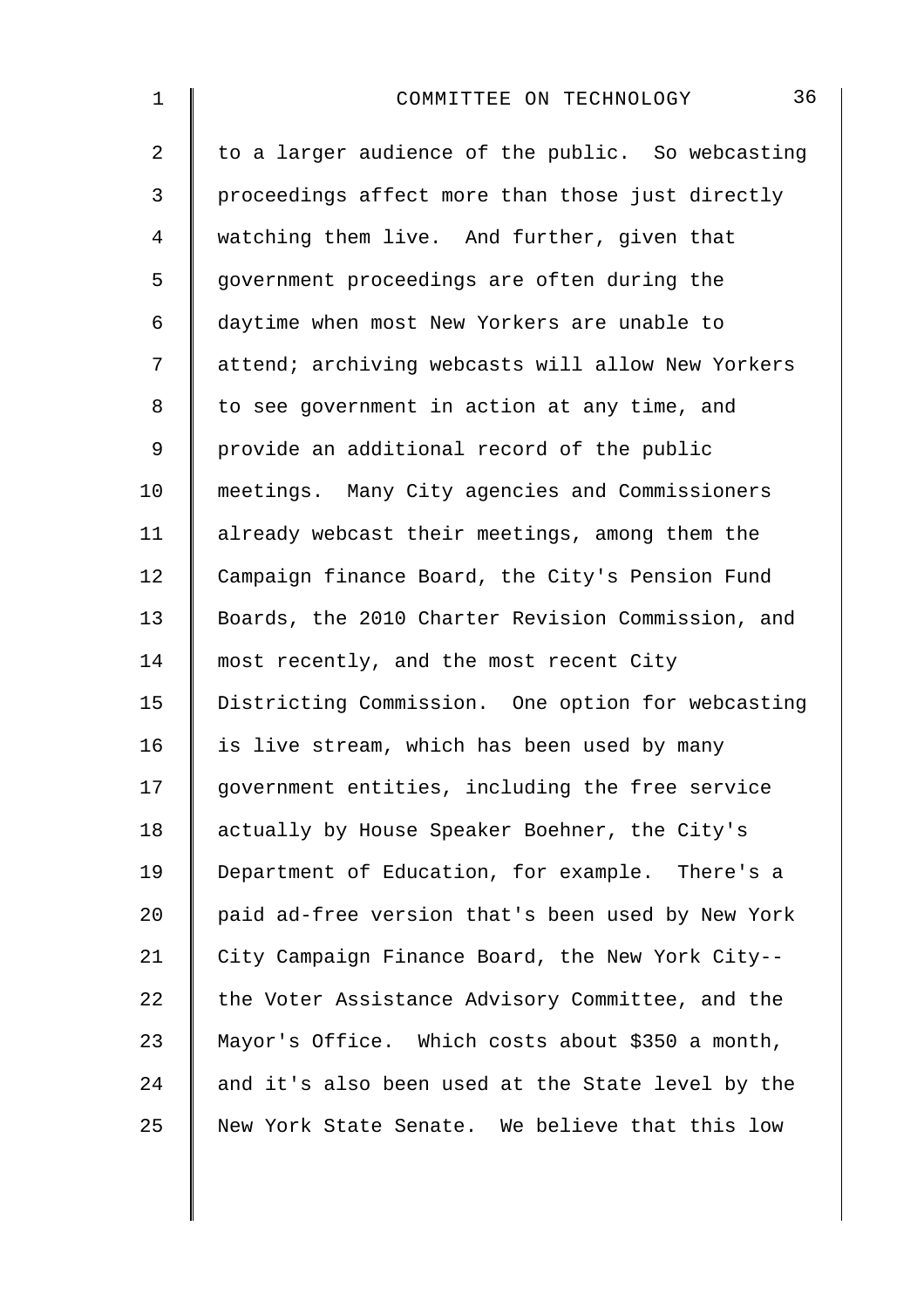| $\mathbf 1$ | 37<br>COMMITTEE ON TECHNOLOGY                      |
|-------------|----------------------------------------------------|
| 2           | cost demonstrates that there is, it is feasible to |
| 3           | do across the board webcasting for all city        |
| 4           | government entities. And we'd also like to         |
| 5           | address the issue that Council Member Brewer       |
| 6           | raised about the Board of Elections in the City of |
| 7           | New York. You referenced, Chair Cabrera, the       |
| 8           | executive order that the Governor has signed. We   |
| 9           | believe that the Board of Elections and the City   |
| 10          | should be covered by that, as a state entity, but  |
| 11          | there's a little bit of a disagreement between us  |
| 12          | and the Board of Elections on that. So I'd like    |
| 13          | to note, we also believe the Council has authority |
| 14          | over the Board of Elections in many areas,         |
| 15          | especially when it comes to technology in          |
| 16          | government. So, we would support amending the      |
| 17          | legislation to specifically include the Board of   |
| 18          | Elections. And there's been some recent case law   |
| 19          | that actually supports the Council doing a little  |
| 20          | bit more with the Board of Elections. So, you      |
| 21          | know, we don't believe that any government agency, |
| 22          | whether state, city or something in between,       |
| 23          | should simply fall through the cracks of efforts   |
| 24          | to increase transparency in government. And we'd   |
| 25          | also like to note that Section 103 of the New York |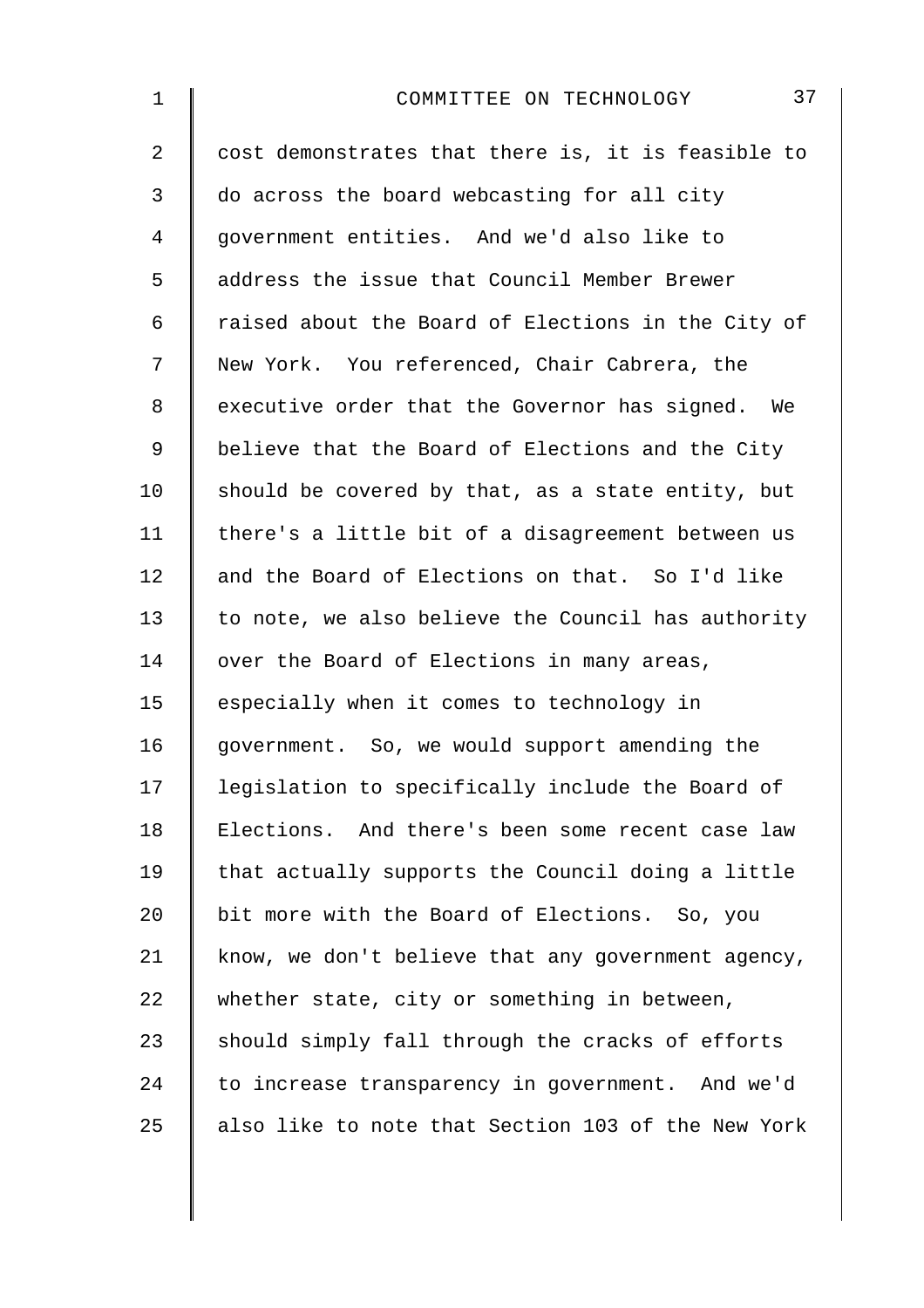| 1              | 38<br>COMMITTEE ON TECHNOLOGY                      |
|----------------|----------------------------------------------------|
| $\overline{a}$ | State Open Meetings Law allows private individuals |
| 3              | to photograph, broadcast or webcast government     |
| 4              | proceedings that are open to the public. But it    |
| 5              | would be disappointing, obviously, to have to rely |
| 6              | on private citizens to do this. So we believe      |
| 7              | that the Council should pass Intro 132. Thanks     |
| 8              | very much, and I'll be able to answer any          |
| $\mathsf 9$    | questions.                                         |
| 10             | JOLY MACFIE: Hi, I'm Joly MacFie,                  |
| 11             | I'm a VP of the New York chapter of the Internet   |
| 12             | Society, which is a global organization which      |
| 13             | promotes the open and beneficent use of the        |
| 14             | internet for everybody. And as such, I found       |
| 15             | myself webcasting the account this Committee, you  |
| 16             | know, back for some years, and which means that    |
| 17             | you can, if you'd like to go either onto my old    |
| 18             | website or YouTube, you can find old hearings of   |
| 19             | the Committee, including one on this topic of      |
| 20             | webcasting in 2008. And I will say that, you       |
| 21             | know, later on with the live, I didn't do it live, |
| 22             | I shot and I uploaded it up later, which was the   |
| 23             | cheap, you know, but labor intensive way of doing  |
| 24             | it, and later on when we went live, Gale's intern, |
| 25             | Sam Wong, was very, partly responsible. And I      |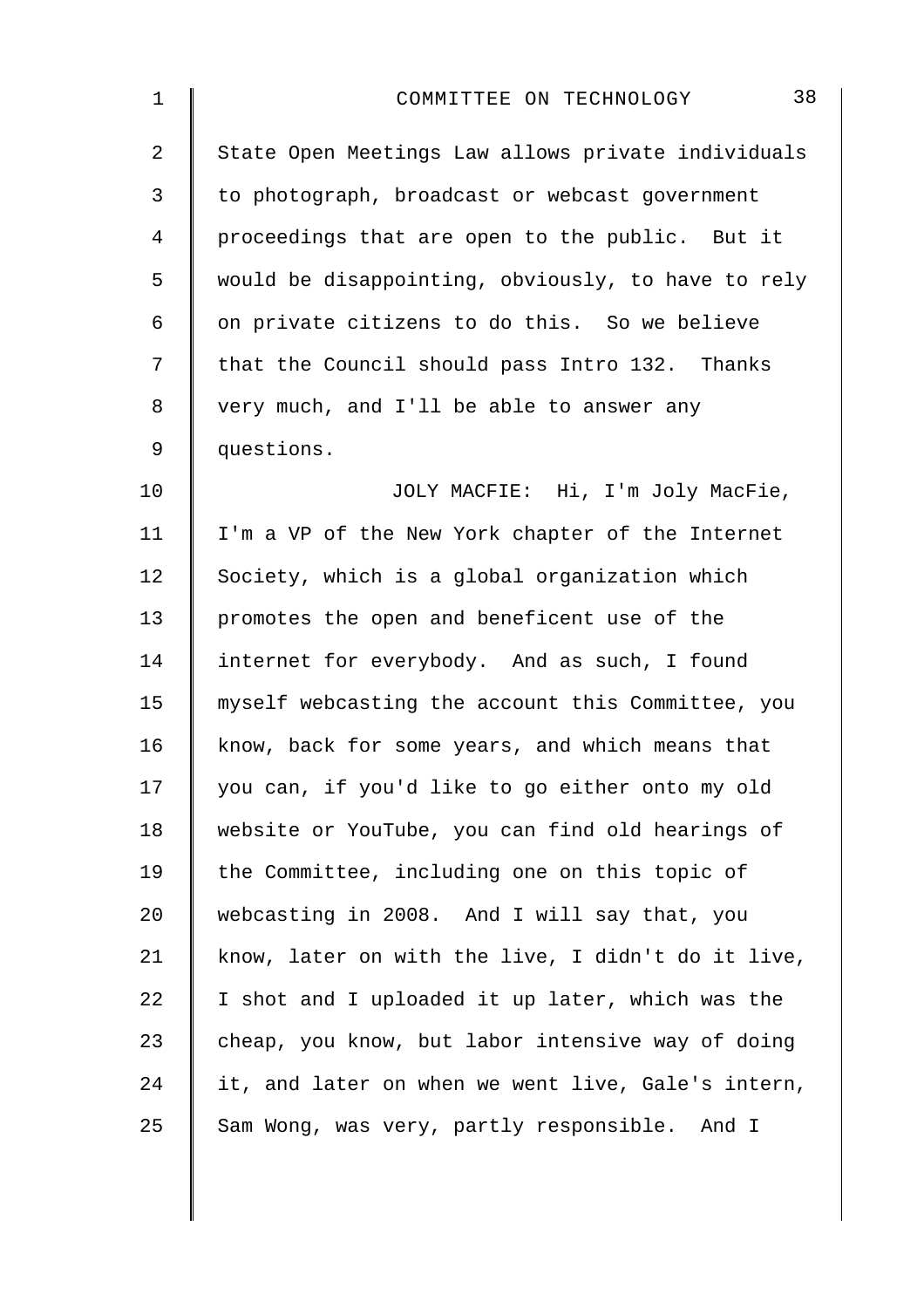| $\mathbf 1$    | 39<br>COMMITTEE ON TECHNOLOGY                      |
|----------------|----------------------------------------------------|
| $\overline{a}$ | think that first thing I'll say is that the use of |
| $\mathfrak{Z}$ | interns might be something that you might want to  |
| 4              | investigate in terms of labor. As far as, you      |
| 5              | know, webcasting goes, it's, you know, I still do  |
| 6              | it, and it's a bit of a tricky business, there's   |
| 7              | many, a few slips between to make it work          |
| 8              | successfully. I haven't got prepared statements,   |
| $\mathsf 9$    | but there's a few points that I wanted to raise.   |
| 10             | And first one is accessibility. And so trans--you  |
| 11             | know, for people who are deaf or blind, you know,  |
| 12             | but transcription is an important thing. And it's  |
| 13             | something that I would like to note that, you      |
| 14             | know, the Mayor now puts all his stuff onto        |
| 15             | YouTube, and none of it is transcribed onto        |
| 16             | YouTube, they don't transcribe it. At that         |
| 17             | webcast hearing, there was, the gent who does the  |
| 18             | State business, you know, he talked about how he's |
| 19             | got these, they're called the transcription divas  |
| 20             | uptown, who, you know, do the transcription, and I |
| 21             | think it's a \$1.68 an hour for like post-event    |
| 22             | transcription. So that's something. Granicus,      |
| 23             | who also presented, you know, they've, supposedly, |
| 24             | I don't know if they still do or how much they     |
| 25             | were checked out, they do Los Angeles, they have a |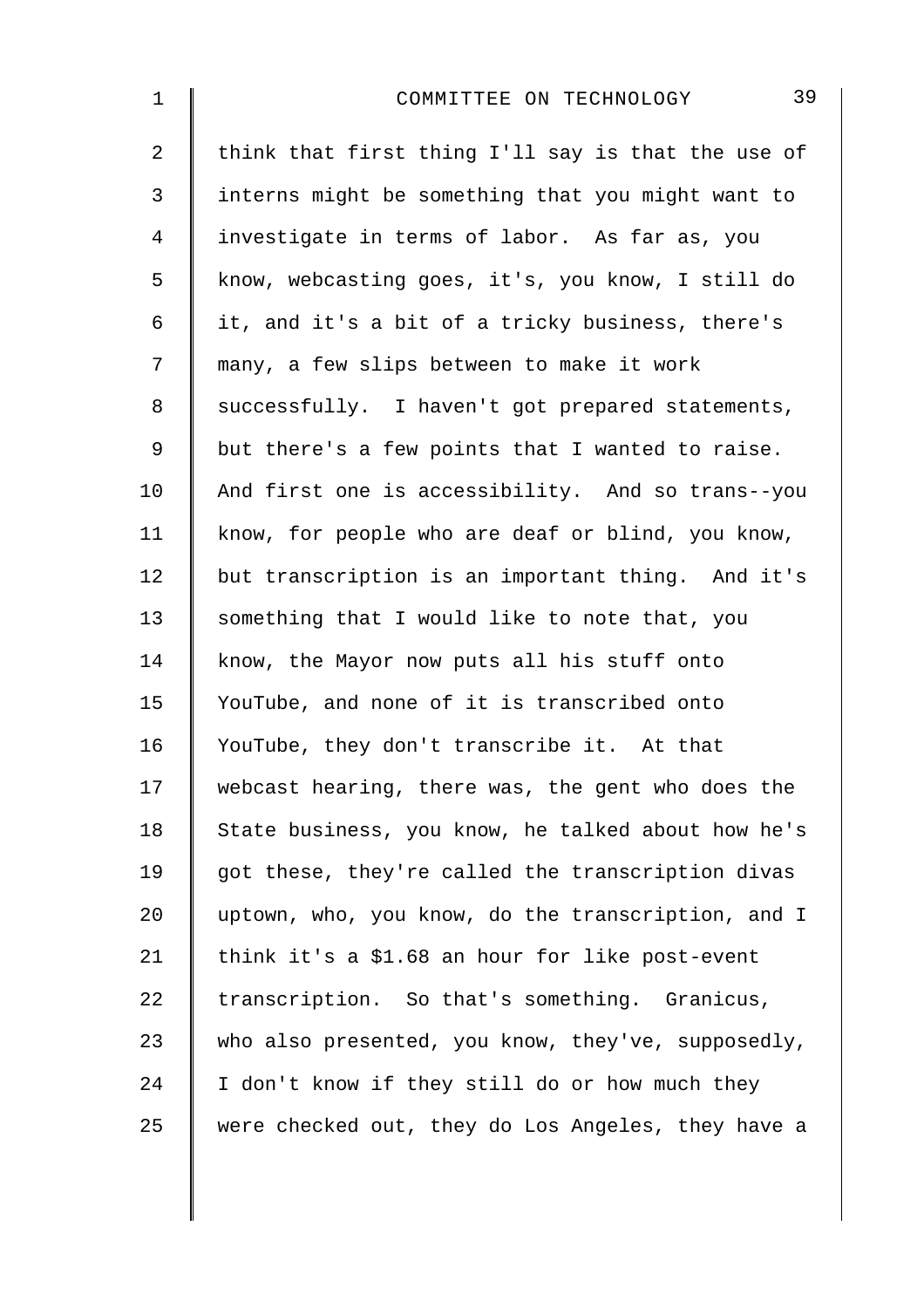| $\mathbf 1$ | 40<br>COMMITTEE ON TECHNOLOGY                      |
|-------------|----------------------------------------------------|
| 2           | glorious system where you can text search on       |
| 3           | anything and you click it, on any word, and it     |
| 4           | will pop up videos, and you can click the video,   |
| 5           | and the video starts happening from that word.     |
| $\epsilon$  | I've never actually gone and looked at--did you    |
| 7           | ever go and look at the Los Angeles website, City  |
| 8           | website, to see if- $-?$                           |
| 9           | RACHAEL FAUSS: I've used it, sorry                 |
| 10          | to interrupt, but it is very, it's very useful, I  |
| 11          | found.                                             |
| 12          | JOLY MACFIE: You know, which was a                 |
| 13          | complete--                                         |
| 14          | RACHAEL FAUSS: And easy to use.                    |
| 15          | JOLY MACFIE: --turnkey solution.                   |
| 16          | Which I don't know if it would go down to          |
| 17          | community board level. Then, so text search        |
| 18          | ability is something that you want, you know, it's |
| 19          | certainly you want to think about. And then I'd    |
| 20          | draw you to another feature, which is if you go    |
| 21          | to, say, CNN, now and you look at hearings from    |
| 22          | Congress or whatever, they have a highlighting     |
| 23          | feature where you can go in and register and then  |
| 24          | you can just pull a bit of video, you can chop it, |
| 25          | start and end, and then you can, you know, it'll   |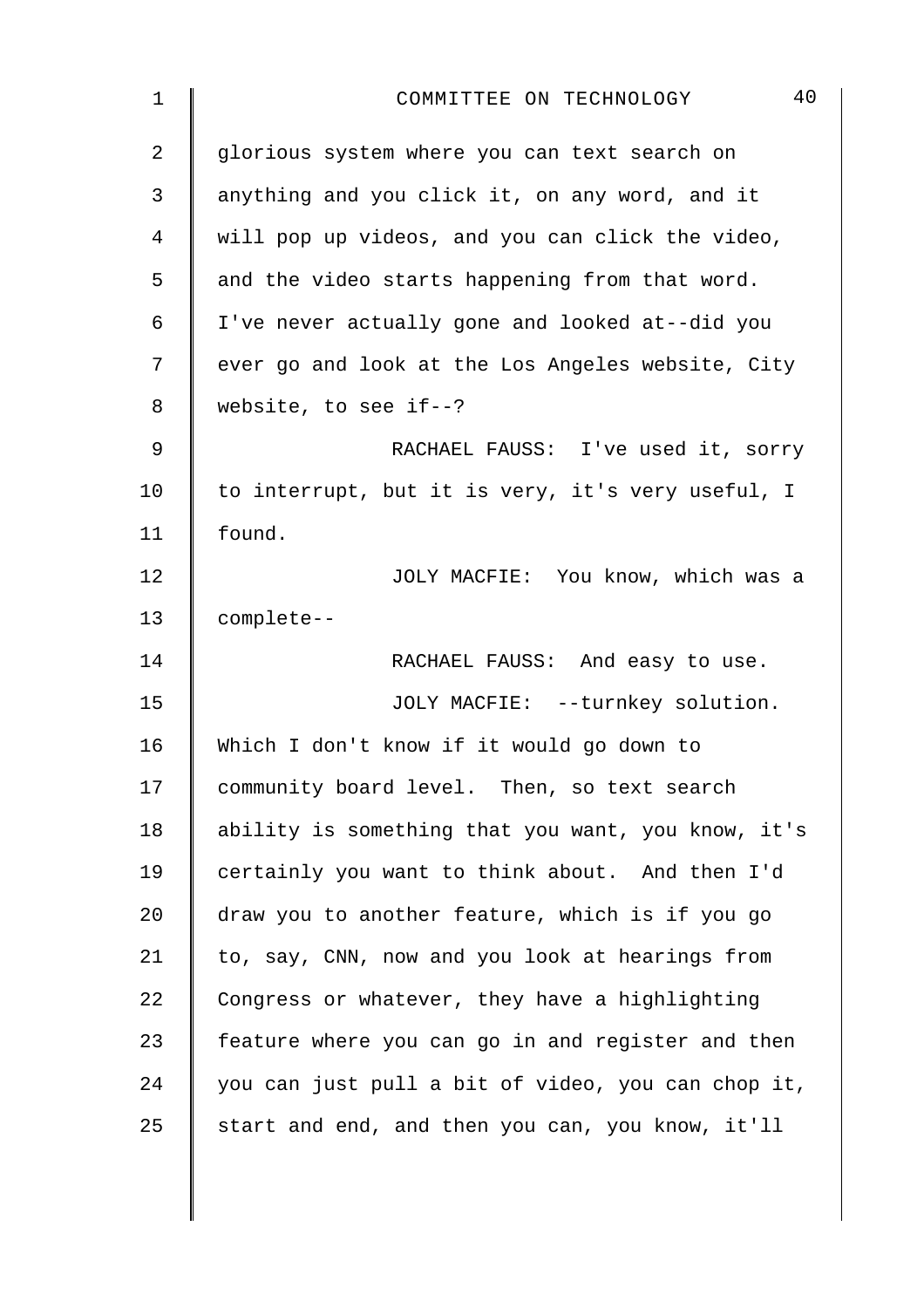| $\mathbf 1$    | 41<br>COMMITTEE ON TECHNOLOGY                      |
|----------------|----------------------------------------------------|
| $\overline{2}$ | give you a code and you can then embed that on     |
| 3              | your own webpage to like take just one little      |
| 4              | whatever bit you like out of it, you know, so it's |
| 5              | the kind of use making the thing useful to people, |
| 6              | is, you know, is a big part of it, in terms of     |
| 7              | outreach. And then, you know, a system of          |
| 8              | notification, you know, she talked about live      |
| 9              | stream, if you, on the new live stream, every      |
| 10             | channel you sign up and if you sign up as a        |
| 11             | subscriber on the channel, every time they go      |
| 12             | live, you not only get an email, you get an SMS    |
| 13             | text that says, you know, "They're up live now,"   |
| 14             | it's, you know, so, it's these sorts of things and |
| 15             | I'd never actually looked at the webcasting for    |
| 16             | this until this event was coming up. And it's,     |
| 17             | you know, it's a pretty brutal interface, if you   |
| 18             | ask me, you could, even on what you're doing now,  |
| 19             | there could be a much more functional front end    |
| 20             | which would, you know, should be more like a, you  |
| 21             | know, you could get some web designers down at     |
| 22             | DoITT to like, you know, to sex up the front end   |
| 23             | at bit, you know, on what's been done already.     |
| 24             | And then just generally about, you know, how can   |
| 25             | you get at it, you know, get at it. Well, first    |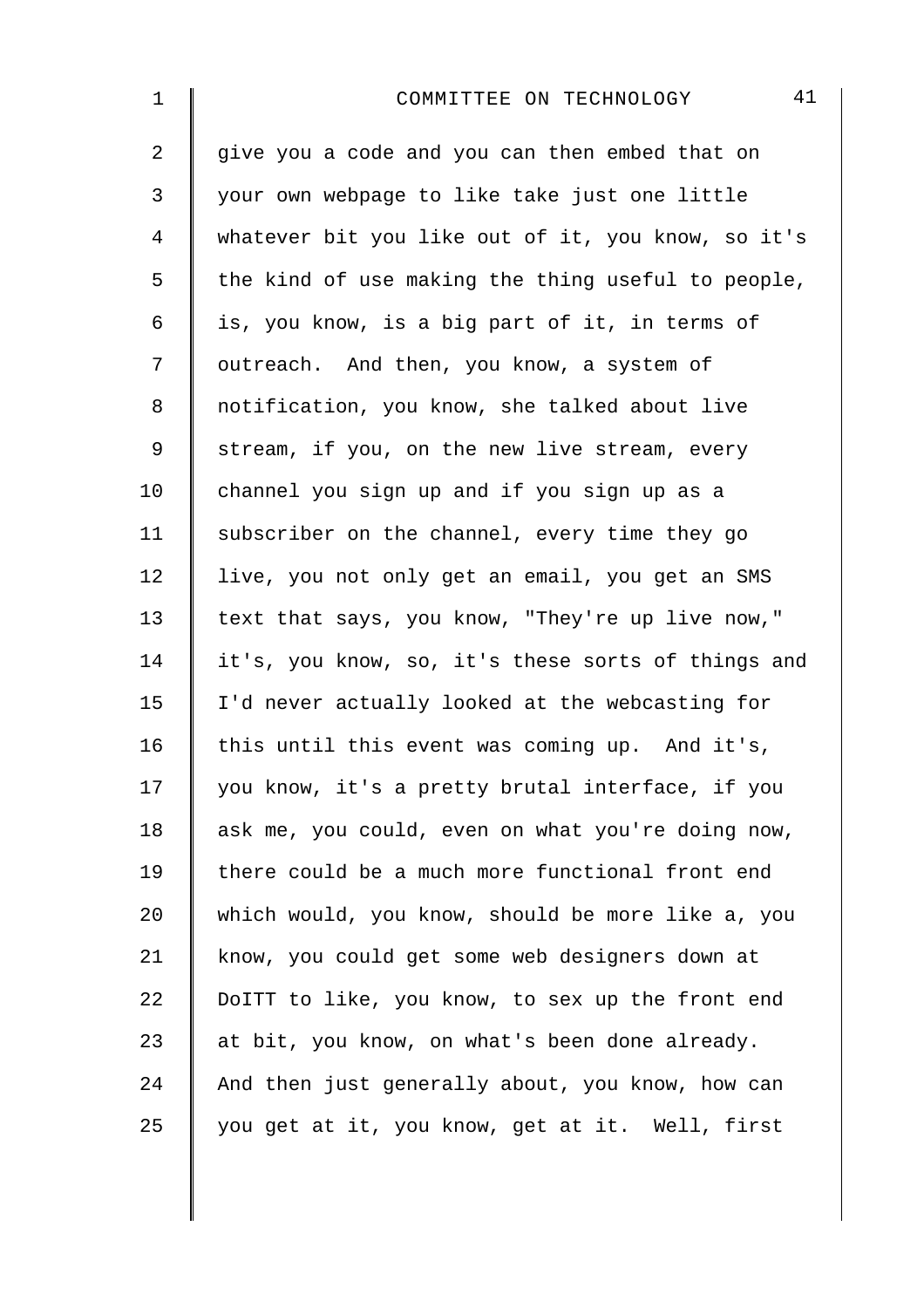| $\mathbf 1$    | 42<br>COMMITTEE ON TECHNOLOGY                      |
|----------------|----------------------------------------------------|
| $\overline{a}$ | thing I'll say is, the thing about webcasting, and |
| 3              | video generally, is what really counts is the      |
| 4              | audio. You know, without good audio, the video is  |
| 5              | useless. And so, that's really, you have to        |
| 6              | really got to be paying attention. You could be    |
| 7              | pointing a camera at the, you know, picture on the |
| 8              | wall, as long as you've got good audio. And even   |
| $\mathsf 9$    | to the point where if you can't make video, you    |
| 10             | know, on every meeting, if you can get audio, and  |
| 11             | I've got a little zoom recorder there, which is,   |
| 12             | you know, they're \$100 bucks, you know, and       |
| 13             | they'll record MP3, which can be sent in, so, you  |
| 14             | know, just buying one of them for every community  |
| 15             | board and having them, you know, up, you know,     |
| 16             | upload the MP3s, would get you to another level    |
| 17             | from where you are now, especially if you had them |
| 18             | sent to the diva, transcription divas uptown, and  |
| 19             | you know, and transcribed, you know, we'd be a     |
| 20             | whole lot further on than we are now. I will say   |
| 21             | that, you know, we now, this Internet Society, we  |
| 22             | use live stream, and we like it as a service, but  |
| 23             | I will say that you're going to have to be careful |
| 24             | with your contracting and points of service        |
| 25             | because the CEO of live stream is married to the   |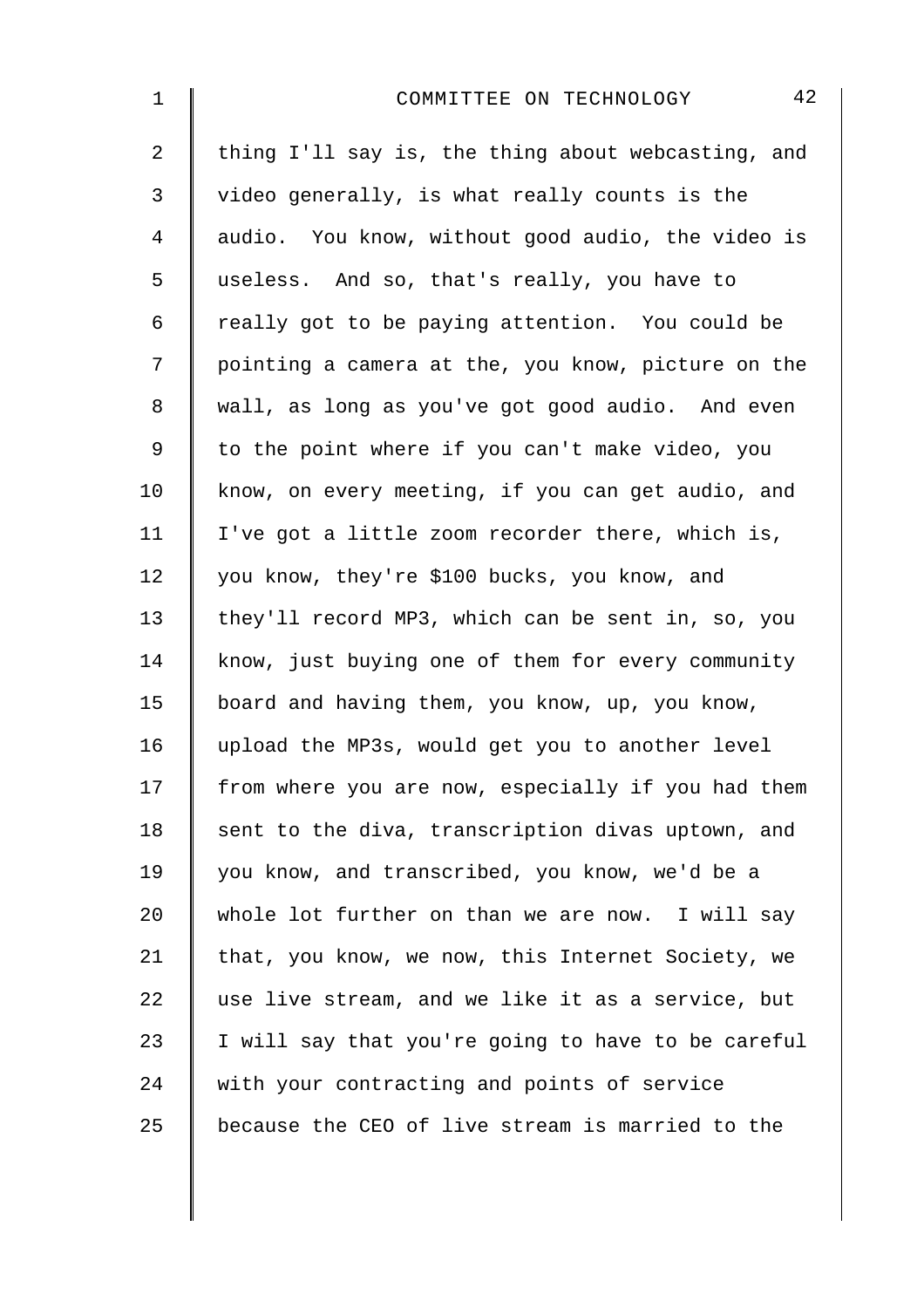| 1              | 43<br>COMMITTEE ON TECHNOLOGY                      |
|----------------|----------------------------------------------------|
| $\overline{2}$ | City's Chief Digital Officer, Rachael. So,         |
| 3              | something to bear in mind. And I think again,      |
| 4              | just to go a bit more into like that costs of, you |
| 5              | know, what you were talking about, the cost of HD  |
| 6              | and HD switches, and this is the thing where, you  |
| 7              | know, I'm just going through it myself now, is     |
| 8              | like putting several H cameras into a laptop, so   |
| $\mathsf 9$    | that I can switch. And it's not easy at all.       |
| 10             | Live stream, themselves, sell a switcher that's a  |
| 11             | whole one piece thing, which is their HD 500 model |
| 12             | is $$8,500.$ $$8,500.$ And you know, that'll take  |
| 13             | four cameras. But then, you know, what we          |
| 14             | discovered is we got cameras and then we had to    |
| 15             | buy SDI cables, you know, and we, you have to buy  |
| 16             | \$250 HDMI to SDI converters and so on, so, it's   |
| 17             | still, you know, going up. I think that, you       |
| 18             | know, you could, even for that--and then with      |
| 19             | cameras, you know, if you were going to run a two  |
| 20             | camera set up or something, you know, like that,   |
| 21             | it's probably, or maybe 15, it could be shaved     |
| 22             | down to like, to ten, I'd say, you know, with, and |
| 23             | again, audio, as he said, is the variable in those |
| 24             | situations, but that is, you know, that is quite a |
| 25             | portable system. But it's, I think that the one    |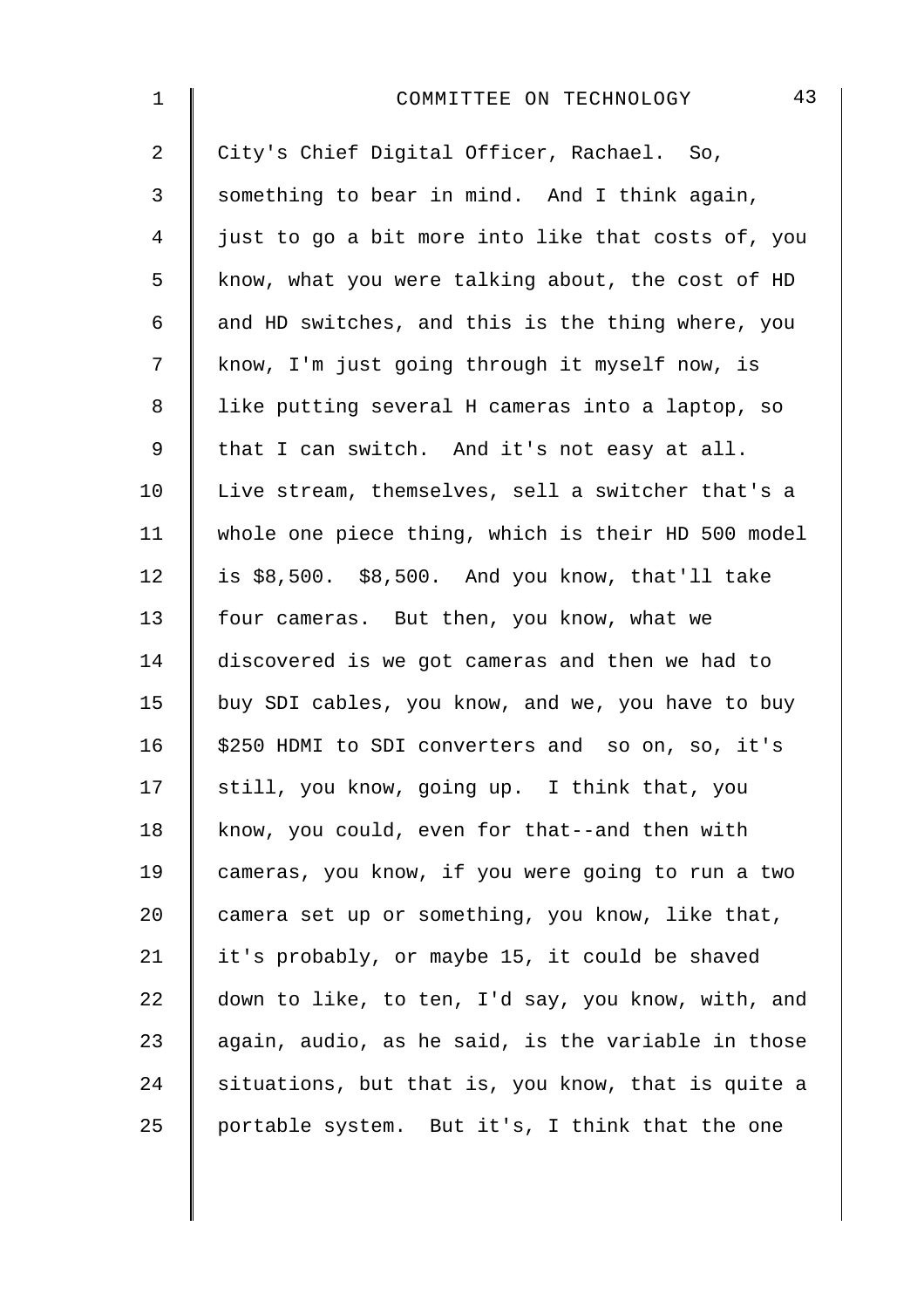| $\mathbf 1$    | 44<br>COMMITTEE ON TECHNOLOGY                      |
|----------------|----------------------------------------------------|
| $\overline{a}$ | camera setups, and then again, at live stream,     |
| 3              | they do a thing called "the broadcaster," which is |
| $\overline{4}$ | like \$500, which is something that you just plug  |
| 5              | into the, you plug into the camera, and it, as     |
| 6              | long as it's got a connection, a wi-fi connection, |
| 7              | it'll feed the stream and you can dispose of the   |
| 8              | laptop altogether. You know, so, this--and, I      |
| 9              | feel that, you know, you tried being hard on the   |
| 10             | guy on saying, "You've got to like think it all    |
| 11             | out in this time," I think that there's, there     |
| 12             | are, there is quite a lot of variables to get      |
| 13             | into. But there are things where you could look    |
| 14             | at it in stages, that you should be looking at     |
| 15             | stages of what you, what can be done, rather than  |
| 16             | a total solution.                                  |
| 17             | CHAIRPERSON CABRERA: Thank you so                  |
| 18             | much, that was very informative. I have a couple   |
| 19             | of questions. By the way, I just met a couple of   |
| 20             | young men that came up with a switcher, that is    |
| 21             | used through their computer system, that is only   |
| 22             | \$3,000. They just came out with it, just          |
| 23             | literally a couple of months ago. I went to a      |
| 24             | conference and I was shocked, you know, I was      |
| 25             | like, "How much is this?" 'Cause I know how        |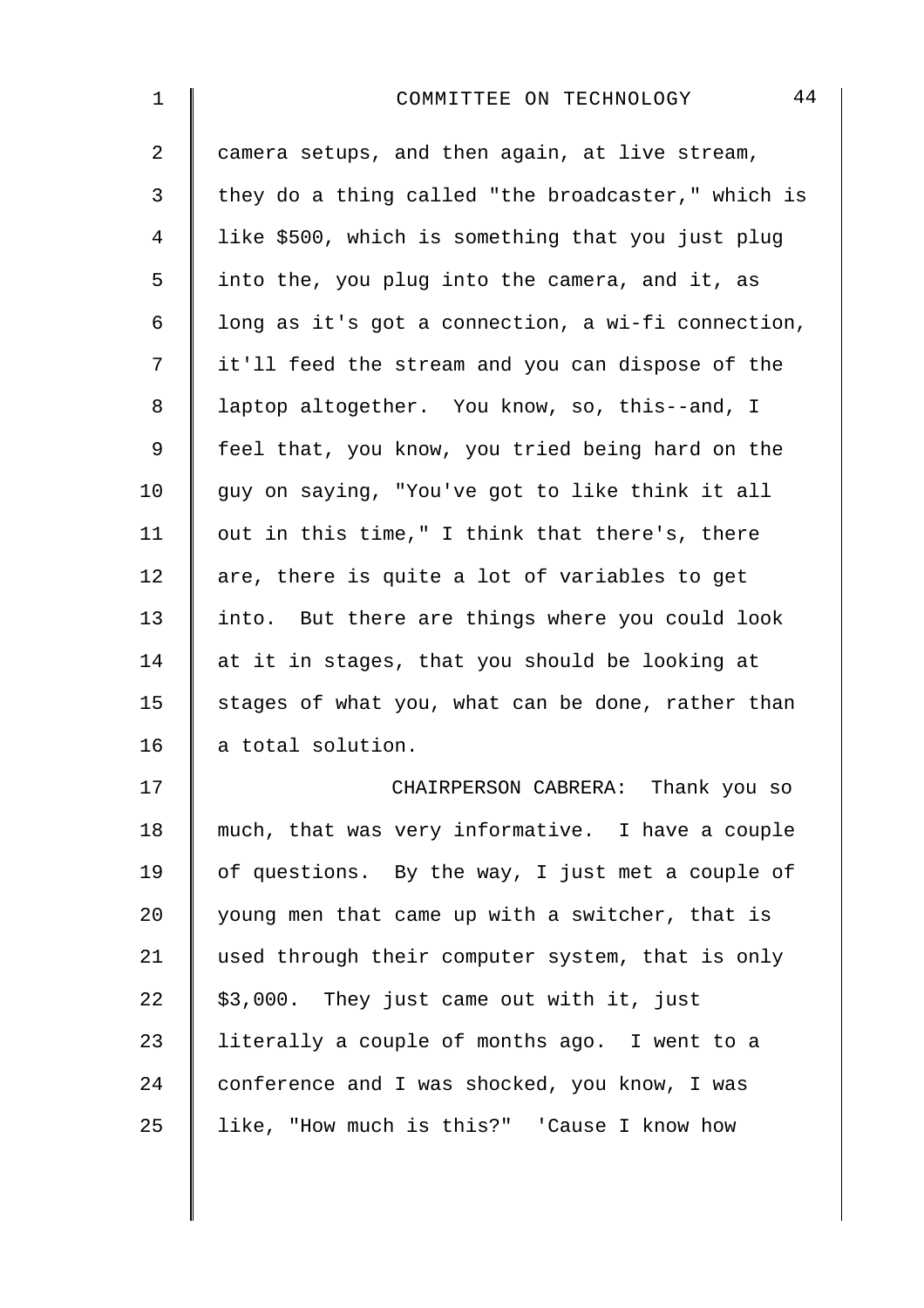| $\mathbf 1$ | 45<br>COMMITTEE ON TECHNOLOGY                       |
|-------------|-----------------------------------------------------|
| 2           | expensive they can be.                              |
| 3           | JOLY MACFIE: And you just plug the                  |
| 4           | camera straight into it.                            |
| 5           | CHAIRPERSON CABRERA: And just, you                  |
| 6           | plug in straight to it, and you could do live       |
| 7           | streams. So, the whole package, with exception of   |
| 8           | the camera, was \$3,000. And so, you add the        |
| 9           | camera on top of that, let's say another \$500, and |
| 10          | watch, you need two cameras, if you're going to do  |
| 11          | two cameras. I personally think that we could       |
| 12          | begin, and I like what you're saying, we could,     |
| 13          | you know, what Council Member Brewer was stating,   |
| 14          | is that, you know, sometimes we want to go from     |
| 15          | really bad to great situation, we could go from     |
| 16          | really bad to good to better to great. And the      |
| 17          | whole idea is to get it started. And to, it might   |
| 18          | not look like, you know, like it's been looked      |
| 19          | right now, but at least if we could, like you       |
| 20          | said, the audio, some kind of a image, you know, a  |
| 21          | visual. And I think that's what people who are      |
| 22          | looking to watch, community boards and so forth,    |
| 23          | they're trying to get information. They want to     |
| 24          | be updated, because whatever people are not up on,  |
| 25          | they're down on. But in your estimation, if I       |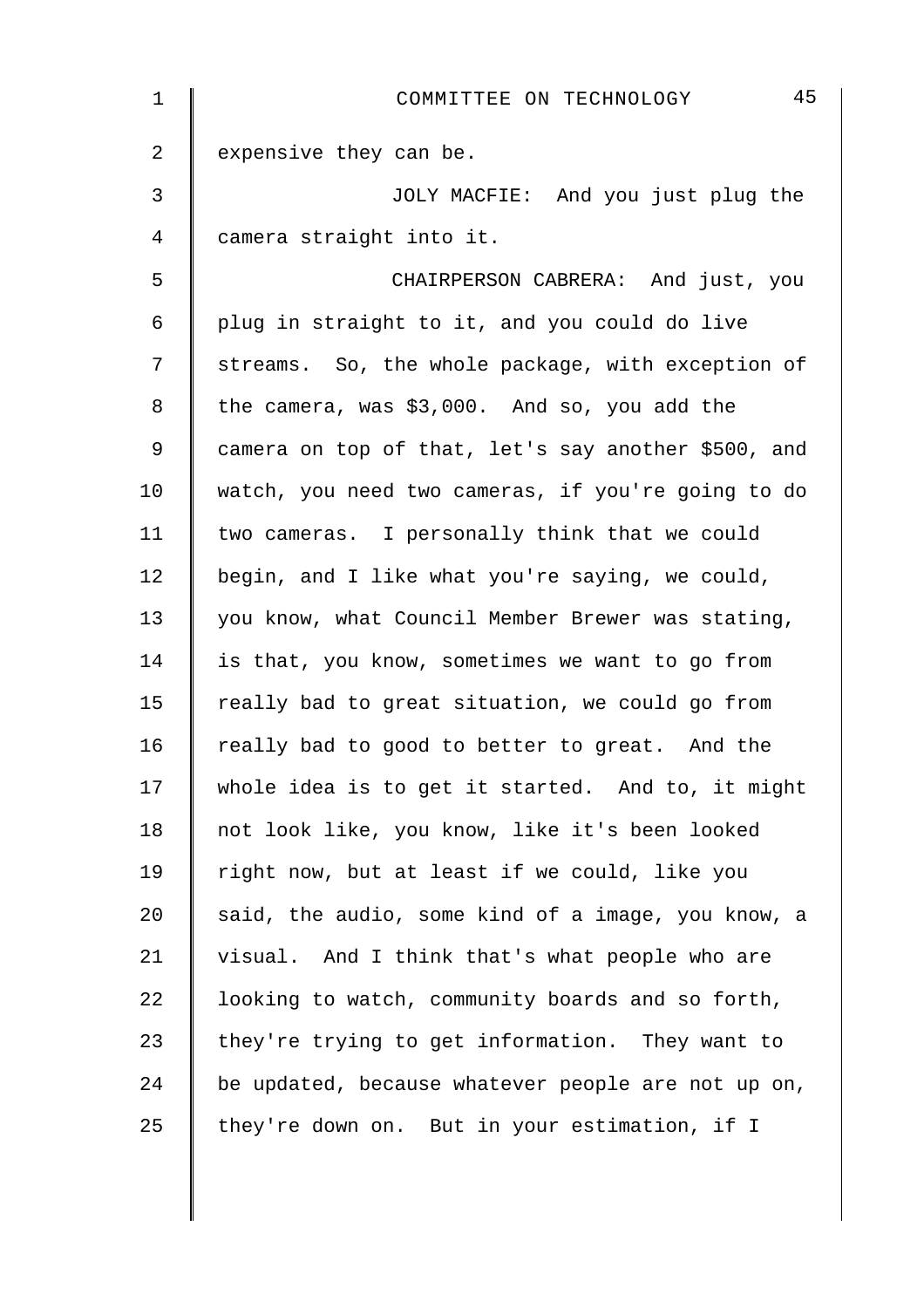| 1  | 46<br>COMMITTEE ON TECHNOLOGY                       |
|----|-----------------------------------------------------|
| 2  | hear right, you're saying \$10,000 to put the whole |
| 3  | thing together, per site?                           |
| 4  | JOLY MACFIE: I think you could do                   |
| 5  | that, but you have to think more about, it          |
| 6  | depends, again, on what, on the sites, I mean,      |
| 7  | with the community boards, you know, what's going   |
| 8  | to happen to the equipment when the community       |
| 9  | board isn't meeting? And to make sure it isn't,     |
| 10 | you know, you're going to have to ensure it or      |
| 11 | whatever this, you know, to like hang onto the      |
| 12 | gear and this kind of thing.                        |
| 13 | CHAIRPERSON CABRERA: Good point.                    |
| 14 | JOLY MACFIE: So, there's a lot of,                  |
| 15 | you know--                                          |
| 16 | COUNCIL MEMBER BREWER: Yeah, I                      |
| 17 | mean, I think the agencies are a good place to      |
| 18 | start. City Planning Commission never moves.        |
| 19 | JOLY MACFIE: Yes.                                   |
| 20 | COUNCIL MEMBER BREWER: Taxi and                     |
| 21 | Limousine Commission never moves. Board of          |
| 22 | Election never moves. I mean, there are some        |
| 23 | really well desired hearings that want to, the      |
| 24 | public wants to see, and they never go anywhere.    |
| 25 | And there's lots of those. So those seem to me      |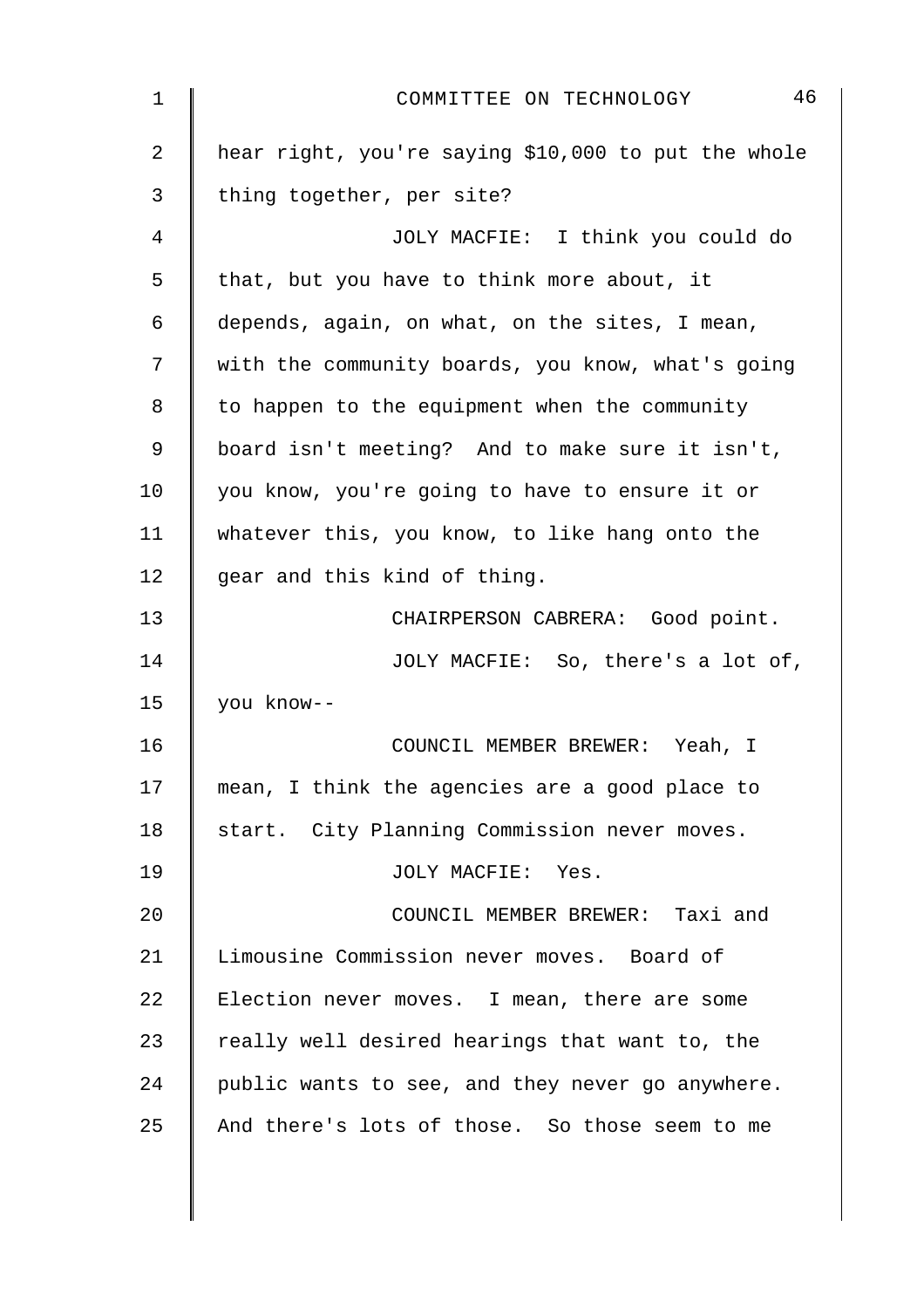| 1  | 47<br>COMMITTEE ON TECHNOLOGY                      |
|----|----------------------------------------------------|
| 2  | like low hanging fruit, to be able to deal with.   |
| 3  | JOLY MACFIE: Yes.                                  |
| 4  | RACHAEL FAUSS: And I think even                    |
| 5  | for the mobile commissions, for example, you know, |
| 6  | Citizens Union followed the 2010 Charter           |
| 7  | Commission very carefully, as well as the          |
| 8  | Districting Commission, and they were mobile, and  |
| 9  | they managed to make it work. So, I think they     |
| 10 | would be case studies, perhaps, to look at, in     |
| 11 | terms of--                                         |
| 12 | CHAIRPERSON CABRERA: Good point.                   |
| 13 | RACHAEL FAUSS: -- how do you ensure                |
| 14 | the accessibility and another thing to think about |
| 15 | is if you get a lot of facilities set up, maybe    |
| 16 | those become the locations where the community     |
| 17 | boards would meet, rather than vice-versa. Maybe-  |
| 18 |                                                    |
| 19 | COUNCIL MEMBER BREWER: Oh, no,                     |
| 20 | they have to move around, you'll have World War    |
| 21 | III.                                               |
| 22 | RACHAEL FAUSS: Oh. [laughs]<br>But                 |
| 23 | I guess the thought being that, you know, if you   |
| 24 | have, if you set up designated locations for       |
| 25 | webcasting, perhaps there are some entities that   |
|    |                                                    |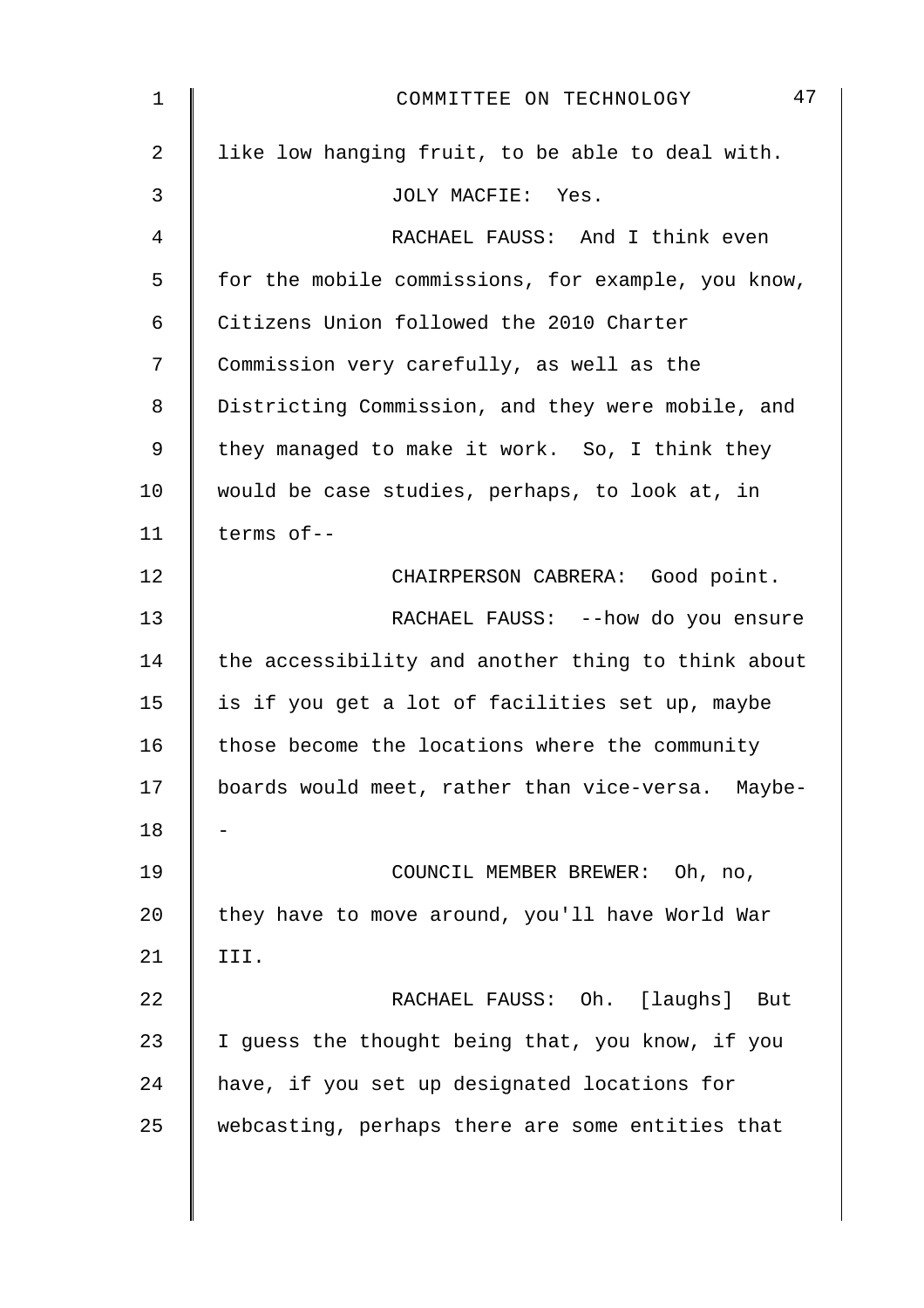| $\mathbf 1$    | 48<br>COMMITTEE ON TECHNOLOGY                      |
|----------------|----------------------------------------------------|
| $\overline{2}$ | would seek those locations to then have their      |
| 3              | meetings rather than, you know--                   |
| 4              | COUNCIL MEMBER BREWER: I guess you                 |
| 5              | haven't been at too many community board meetings  |
| 6              | [laughter]                                         |
| 7              | CHAIRPERSON CABRERA: Rachael, let                  |
| 8              | me, and I want to come back to you, I want to ask  |
| 9              | you how many, how long you think that the Office   |
| 10             | of Media should take in coming up with an          |
| 11             | evaluation, have you guys in your studies, did you |
| 12             | come up with that analysis? And second of all,     |
| 13             | how many hearings did you guys, the Citizens       |
| 14             | Union, estimate that you will have? Are there any  |
| 15             | discrepancy between what was reported and what, in |
| 16             | your studies?                                      |
| 17             | RACHAEL FAUSS: Well, we haven't                    |
| 18             | done a study like they have, for example. But      |
| 19             | what I can say is we've looked at what agencies    |
| 20             | currently are webcasting, and which ones have      |
| 21             | public meetings. Not all the agencies do have      |
| 22             | public meetings. In the same way that some do,     |
| 23             | others do, so that's something to consider, as     |
| 24             | well. I think, you know, if there's a regulatory   |
| 25             | process, an agency might have a hearing, but they  |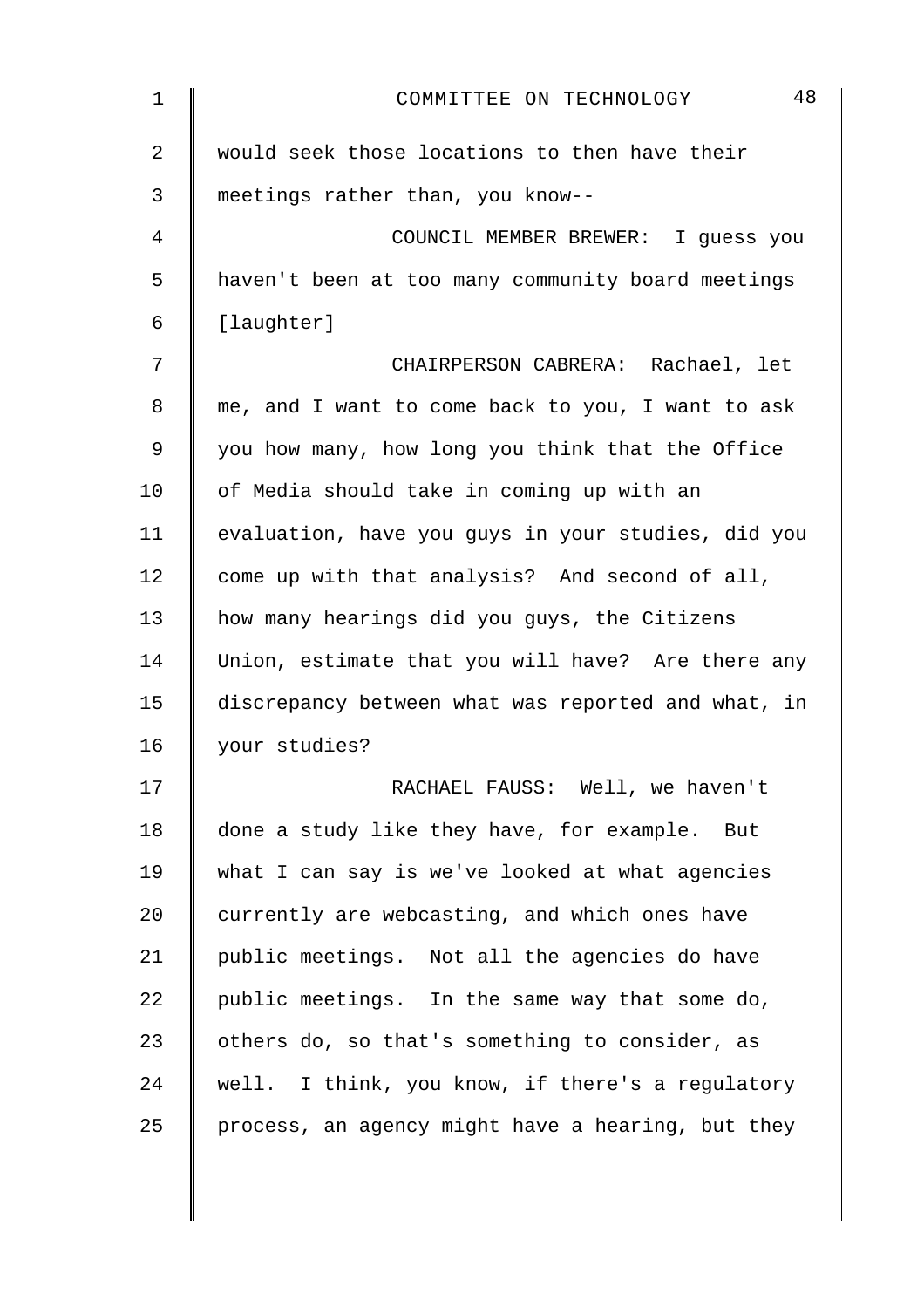| $\mathbf 1$    | 49<br>COMMITTEE ON TECHNOLOGY                     |
|----------------|---------------------------------------------------|
| $\overline{2}$ | don't, they don't always. So, I don't think it's  |
| 3              | even every City agency that holds the type of     |
| $\overline{4}$ | public meetings that we're thinking about. So,    |
| 5              | that's something to consider, as well, that       |
| 6              | especially if you're doing a sort of staged       |
| 7              | approach of doing agencies first. Not all have    |
| $\,8\,$        | public meetings, and we could share the           |
| $\mathsf 9$    | information we've compiled on who started to      |
| 10             | webcast, like I mentioned, and which agencies do  |
| 11             | have meetings. That information we do have.       |
| 12             | CHAIRPERSON CABRERA: You were                     |
| 13             | going to say, I'm so sorry.                       |
| 14             | JOLY MACFIE: Well, just, you know,                |
| 15             | it's, when you have switching is when it all gets |
| 16             | much more expensive and labor intensive. You      |
| 17             | know, if you don't have switching, you know, then |
| 18             | you don't need an operator or anything.           |
| 19             | Basically, as you say, you, all you've got to do  |
| 20             | is switch the thing on, and--                     |
| 21             | CHAIRPERSON CABRERA: And how much                 |
| 22             | you estimate if--I just want it on the record--   |
| 23             | JOLY MACFIE: Say you were using,                  |
| 24             | you know, you were using one camera, HD--         |
| 25             | CHAIRPERSON CABRERA: Right.                       |
|                |                                                   |
|                |                                                   |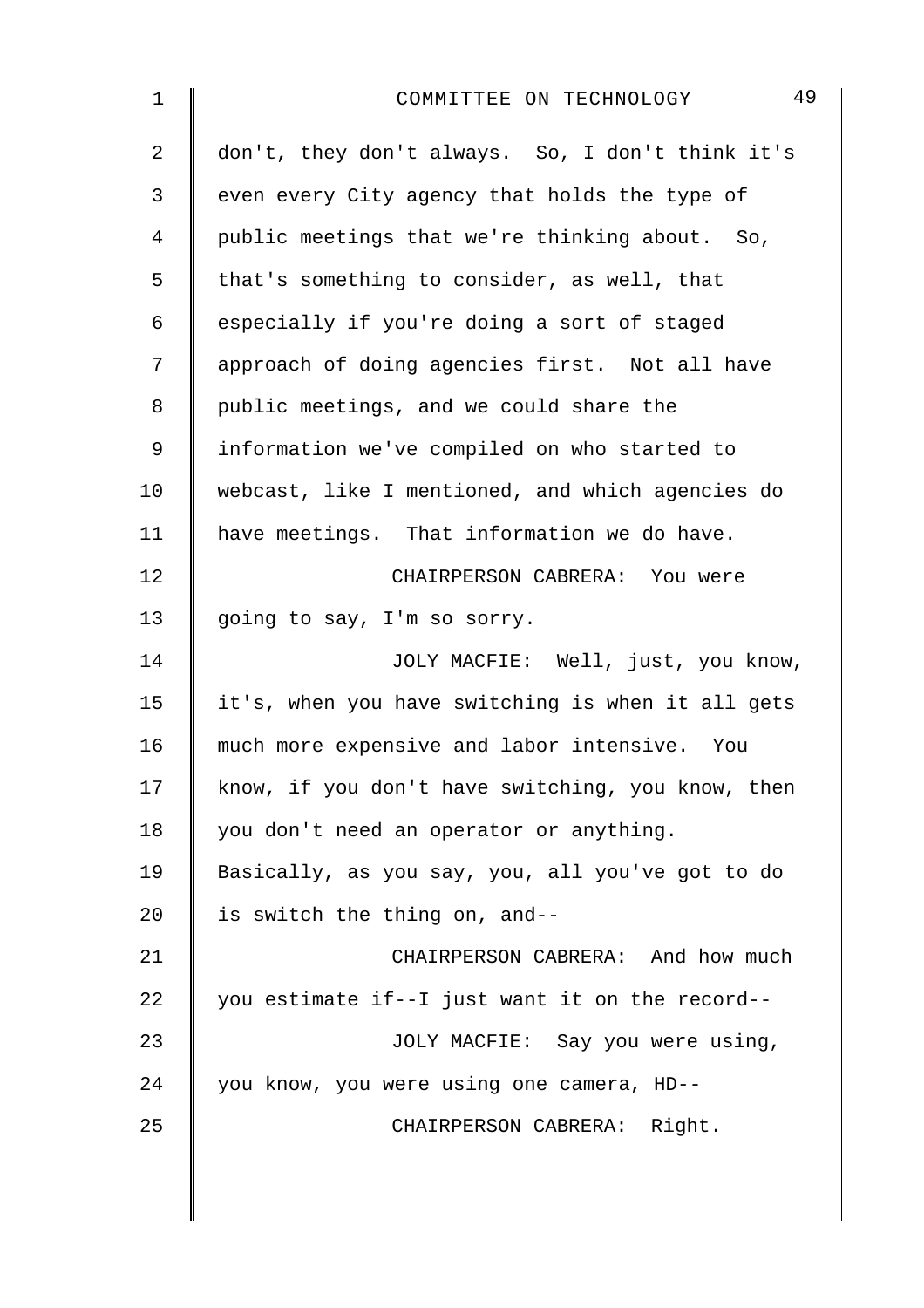| 50<br>COMMITTEE ON TECHNOLOGY                        |
|------------------------------------------------------|
| JOLY MACFIE: --going into like                       |
| that standalone web broadcaster thing, which         |
| doesn't need a computer, which, but it needs wi-fi   |
| or an Ethernet connection, you know, and a decent    |
| mic, you know, maybe just a good quality, you        |
| know, shotgun mic or something on the top. So,       |
| you know, that's, then you're talking, you know,     |
| probably $$1,500$ bucks and $$350$ bucks, $$3,500$ a |
| year for the live stream account. You know, which    |
| would give you all notification, all that, you       |
| know, how sort of, you know, front end business,     |
| as well, you know, sort of all, you know, built      |
| in.                                                  |
| CHAIRPERSON CABRERA: Doesn't sound                   |
| too expensive to me. Any other questions or          |
| comments?                                            |
| JOLY MACFIE: A little bit of                         |
| training, and a bit of training, obviously, you      |
| know.                                                |
| CHAIRPERSON CABRERA: And they                        |
| already mentioned that all the agencies and          |
| community boards, let's say district manager, if     |
| they're going to be the ones responsible, for        |
| recording it, they will be gathered together and     |
|                                                      |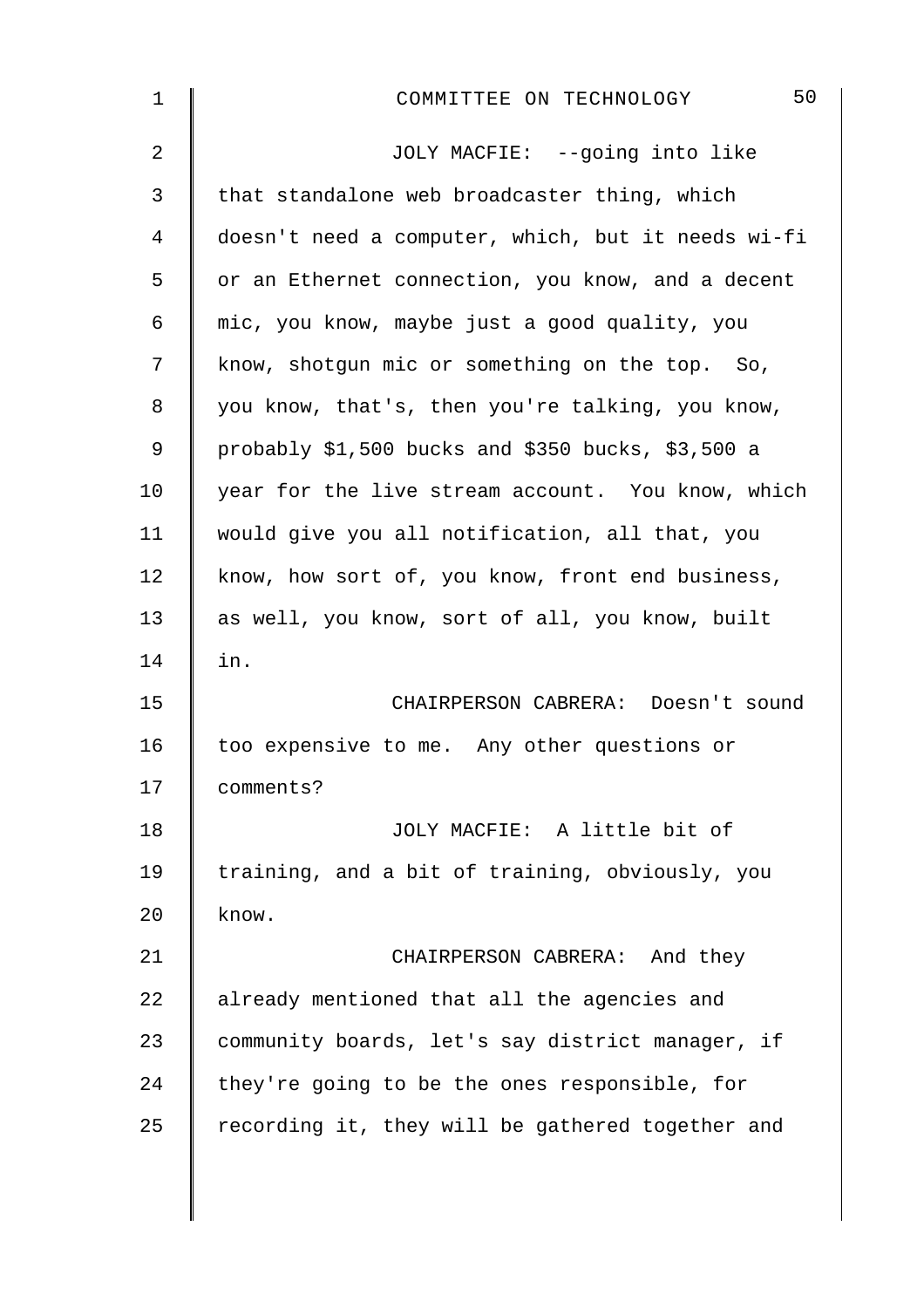| 1              | 51<br>COMMITTEE ON TECHNOLOGY                      |
|----------------|----------------------------------------------------|
| $\overline{a}$ | be trained one shot deal, and do it maybe twice a  |
| 3              | year or something like that. [crosstalk] And       |
| 4              | then develop the video.                            |
| 5              | JOLY MACFIE: --I don't know if you                 |
| 6              | have to have union operators on this thing, or if  |
| 7              | there's any further complications like that.       |
| 8              | CHAIRPERSON CABRERA: I would                       |
| 9              | imagine that wouldn't be the case. But I would     |
| 10             | imagine also we could have, since it's the same    |
| 11             | equipment, that they could develop a video, a      |
| 12             | training video, you know, a ten minute, doesn't    |
| 13             | take long. It's really not that, as you know,      |
| 14             | it's not that complicated. It's just knowing       |
| 15             | where to plug it in, and then turn it on.          |
| 16             | JOLY MACFIE: Well, what I've found                 |
| 17             | is that, you know, is that you get into a routine  |
| 18             | with this stuff, and so if you're doing the same   |
| 19             | thing over and over, generally you solve the       |
| 20             | problems, you have a lot of teething, but once     |
| 21             | you're set, and you can just come in and switch it |
| 22             | back on, and it's the same as it was yesterday--   |
| 23             | CHAIRPERSON CABRERA: There you go.                 |
| 24             | JOLY MACFIE: --it works, you know,                 |
| 25             | until something breaks. But it just works. Its'    |
|                |                                                    |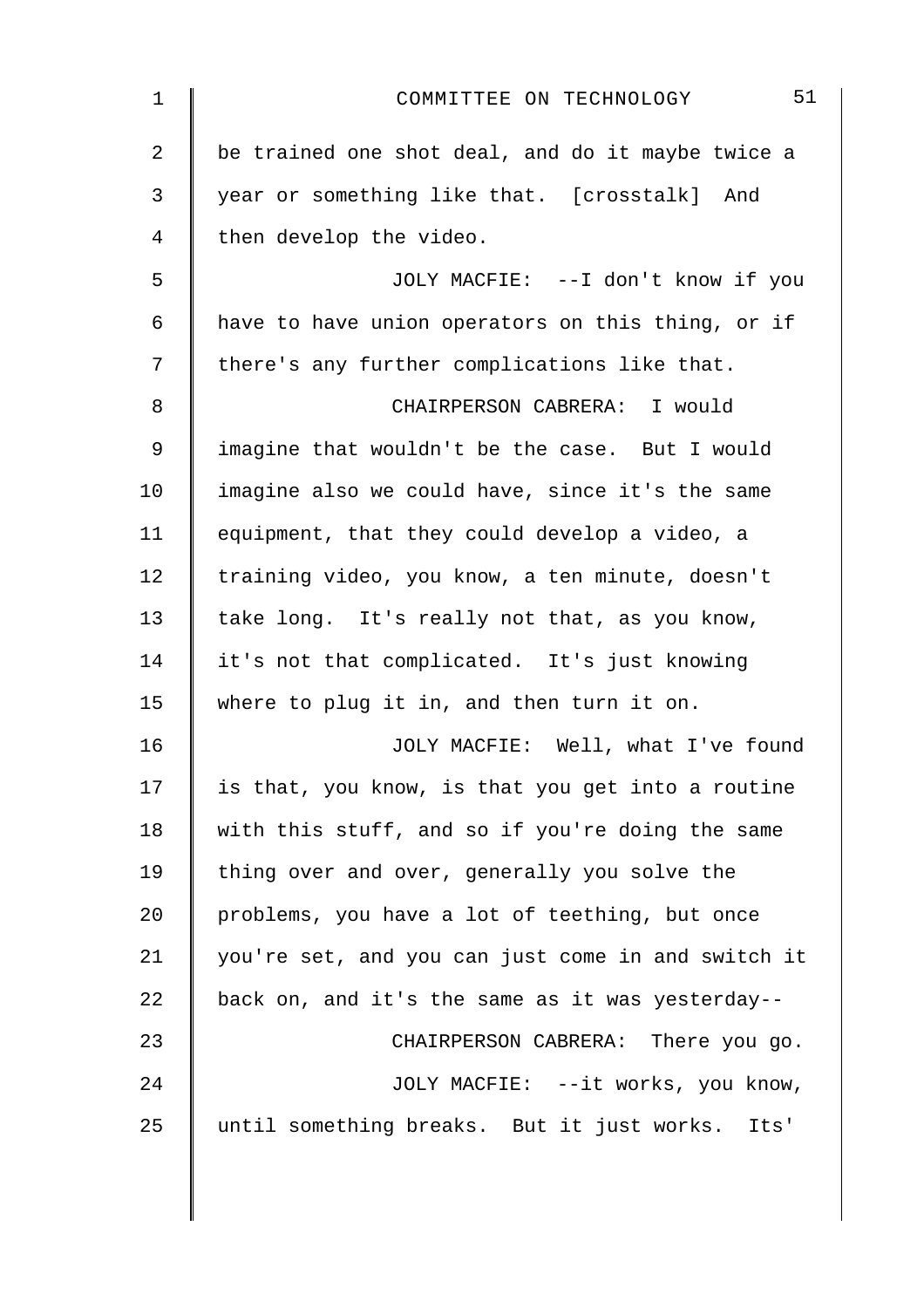| $\mathbf 1$ | 52<br>COMMITTEE ON TECHNOLOGY                      |
|-------------|----------------------------------------------------|
| 2           | when you're having to move it around, go into      |
| 3           | different situations, that, you know, that you     |
| 4           | need, there's a lot of messing about, kind of      |
| 5           | thing.                                             |
| 6           | CHAIRPERSON CABRERA: Well, I want                  |
| 7           | to thank you both. And I just want to say that     |
| 8           | I'm looking forward for this bill, Intro 132,      |
| 9           | moving forward. I think it's a great, great        |
| 10          | opportunity for the public to be able to be more   |
| 11          | connected to what is happening. As was wisely      |
| 12          | stated, a lot of these meetings take place during  |
| 13          | the day, even ourselves, we don't, sometimes we're |
| 14          | here and we can't be watching some of these        |
| 15          | hearings. And so, be a great opportunity to have   |
| 16          | access to them. Well, this meeting comes to an     |
| 17          | end.<br>Have a great day, everyone.                |
| 18          | [pause, background noise, blank]                   |
| 19          |                                                    |
|             |                                                    |
|             |                                                    |
|             |                                                    |
|             |                                                    |
|             |                                                    |
|             |                                                    |
|             |                                                    |
|             |                                                    |